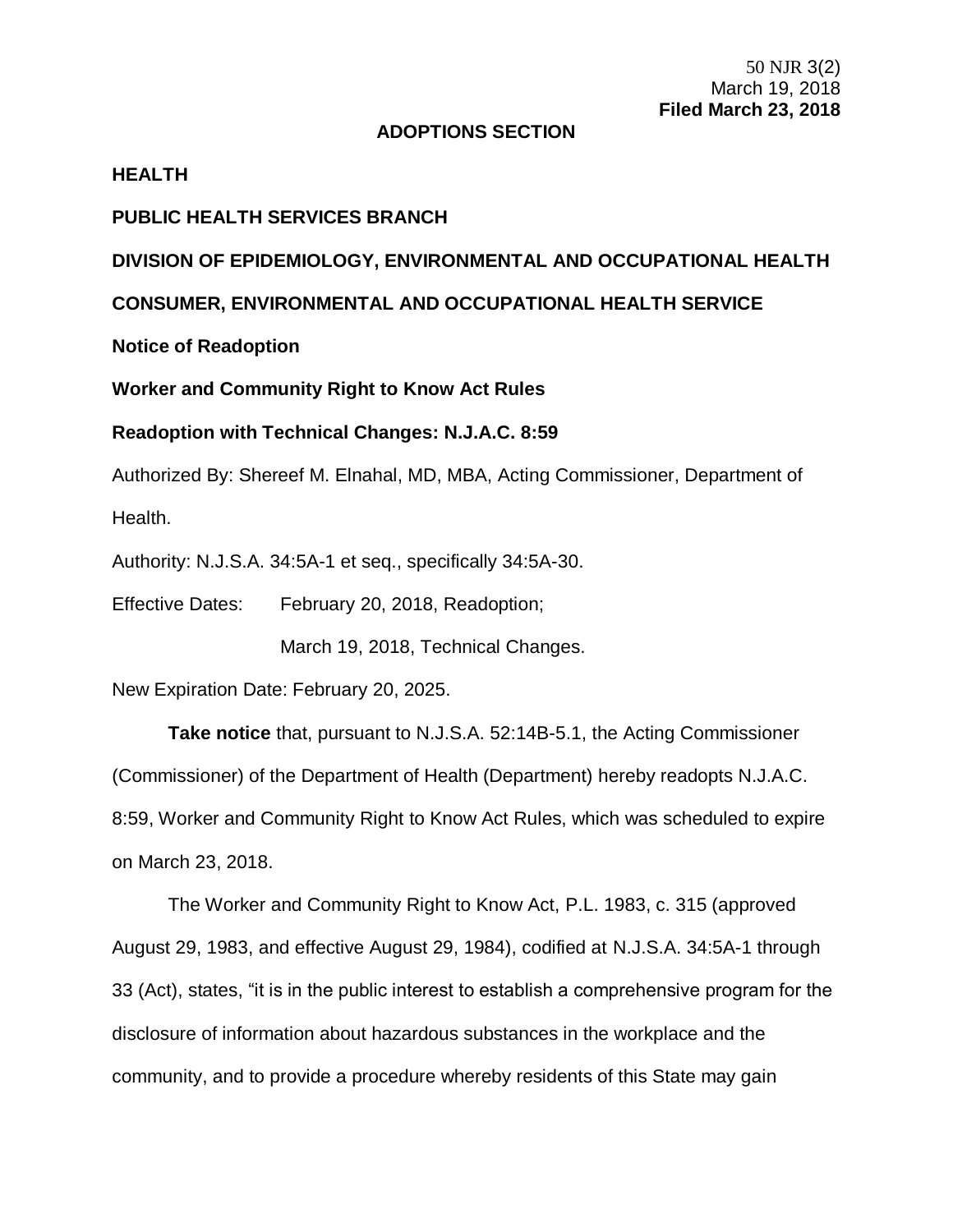access to this information," N.J.S.A. 34:5A-2. The Act provides the respective responsibilities of the Departments of Health, Environmental Protection, and Labor and Workforce Development, to establish the program and the procedure. N.J.A.C. 8:59 establishes rules by which the Department implements its responsibilities pursuant to the Act.

N.J.A.C. 8:59-1 establishes general information. N.J.A.C. 8:59-2 establishes standards applicable to public employers for the creation and submission to the Department of Right to Know Surveys addressing hazardous substances at their facilities. N.J.A.C. 8:59-3 establishes standards for trade secret claims. N.J.A.C. 8:59-4 establishes standards applicable to public employers for the preparation, maintenance, and distribution of hazardous substance fact sheets and material safety data sheets. N.J.A.C. 8:59-5 establishes standards for container labeling. N.J.A.C. 8:59-6 establishes standards applicable to public employers for education and training of their employees. N.J.A.C. 8:59-7 establishes standards applicable to public employers addressing public access to Right to Know information. N.J.A.C. 8:59-8 establishes standards for the Department's enforcement of the Act and the chapter, and establishes available sanctions and penalties for noncompliance. N.J.A.C. 8:59-9 establishes standards for, and incorporates by reference, at N.J.A.C. 8:59 Appendix A, the Right to Know Hazardous Substance List. N.J.A.C. 8:59-10 establishes standards for, and incorporates by reference, at N.J.A.C. 8:59 Appendix B, the Special Health Hazard Substance List. N.J.A.C. 8:59-11 establishes standards applicable to private employers to implement the provisions of the Act that address community members' right to know of hazardous substances used by private employers in their communities.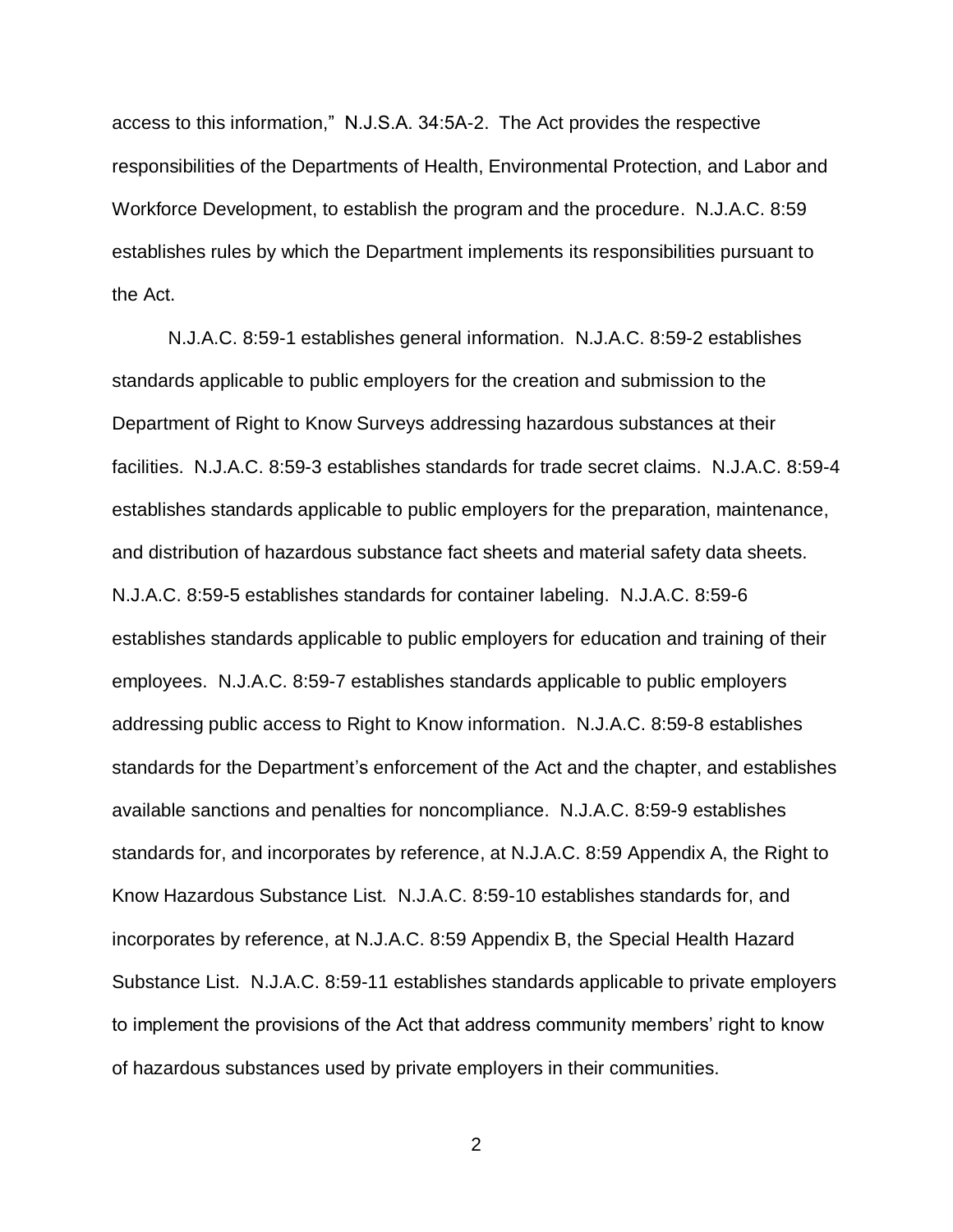The Department is reviewing existing N.J.A.C. 8:59, in consultation with the Departments of Environmental Protection and Labor and Workforce Development, and in consideration of comments and recommendations that the Department receives in its ongoing communications with stakeholders. In addition, the Department is reviewing the chapter for consistency with changes to comparable Federal standards, such as the hazard communication standard at 29 CFR 1910.1200, which was the impetus for the Department's recent joint rulemaking with the Department of Labor and Workforce Development to update the hazard communication standard in the Safety and Health Standards for Public Employees at N.J.A.C. 12:100-7. See 48 N.J.R. 935(a); 49 N.J.R. 1423(a). Moreover, amendments are necessary to reflect P.L. 2010, c. 87, § 48 (approved November 3, 2010), which repealed N.J.S.A. 34:5A-18 through 20, the laws that established the Right to Know Advisory Council and specified its powers and duties.

Following the conclusion of this review, the Department expects to develop a rulemaking that would simplify the chapter, such as by the elimination of provisions that conflict with or are redundant of comparable Federal standards that can be incorporated by reference, and at the same time would maintain consistency with the Act by the retention of provisions that establish greater protection of workers and community members than those established under Federal law. The Department will propose this rulemaking in the ordinary course.

However, the required review and attendant rulemaking activity would not be concluded prior to the expiration of existing N.J.A.C. 8:59. The Acting Commissioner has reviewed existing N.J.A.C. 8:59 and determined that, pending the conclusion of the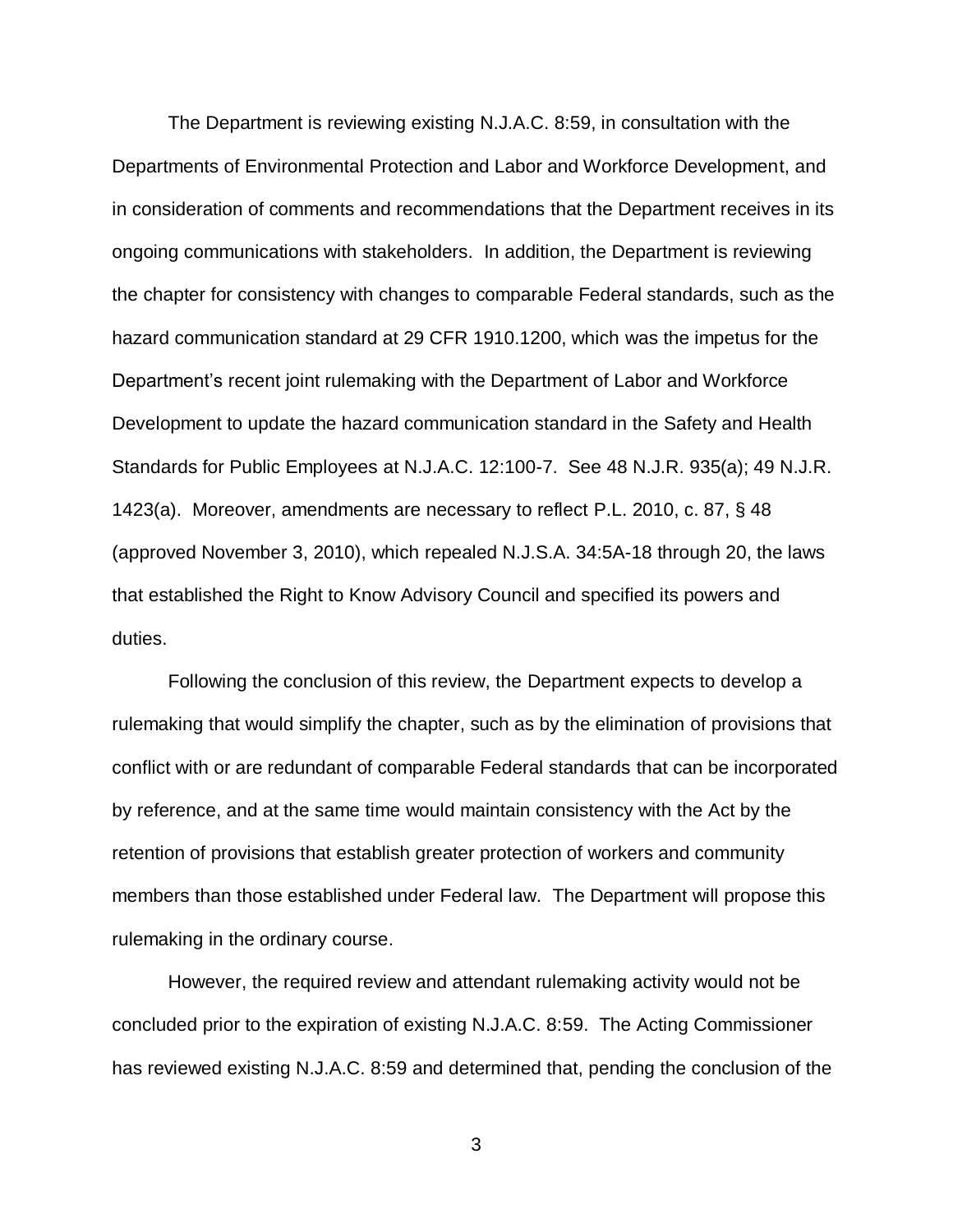anticipated rulemaking process described above, the existing chapter remains necessary, proper, reasonable, efficient, understandable, and responsive to the purposes for which the Department originally promulgated it, as amended and supplemented over time, and should be readopted. Therefore, pursuant to N.J.S.A. 52:14B-5.1.c(1), N.J.A.C. 8:59 is readopted and shall continue in effect for seven years.

In addition, the Department is making technical changes throughout the chapter: 1. To reflect the reorganization and renaming of the Department pursuant to P.L.

2012, c. 17 (N.J.S.A. 26:1A-2.1);

2. To correct grammatical, spelling, capitalization, and punctuation errors, including the deletion of masculine pronouns and the addition in their place of genderneutral language, the deletion of animate pronouns for inanimate entities and the addition in their place of inanimate pronouns and other appropriate language, the deletion of improper uses of the word, "which," and the addition of the word, "that," in their place, the correction of split infinitives and uses of the passive voice, and the reconciliation of inconsistent uses of singular and plural nouns and verbs for the same subject in the same sentence or paragraph.

3. To delete terms for which a shortened term or abbreviation exists, and to replace those terms with the shortened term or abbreviation;

4. To delete references to the "Department" and the "department" in Subchapter 3 that are potentially ambiguous as to whether the reference is to the Department of Environmental Protection and/or the Department of Health collectively, or only to the Department of Health, and to replace them with references to the "DOH/DEP," when the reference means either or both agencies, depending on the context, while retaining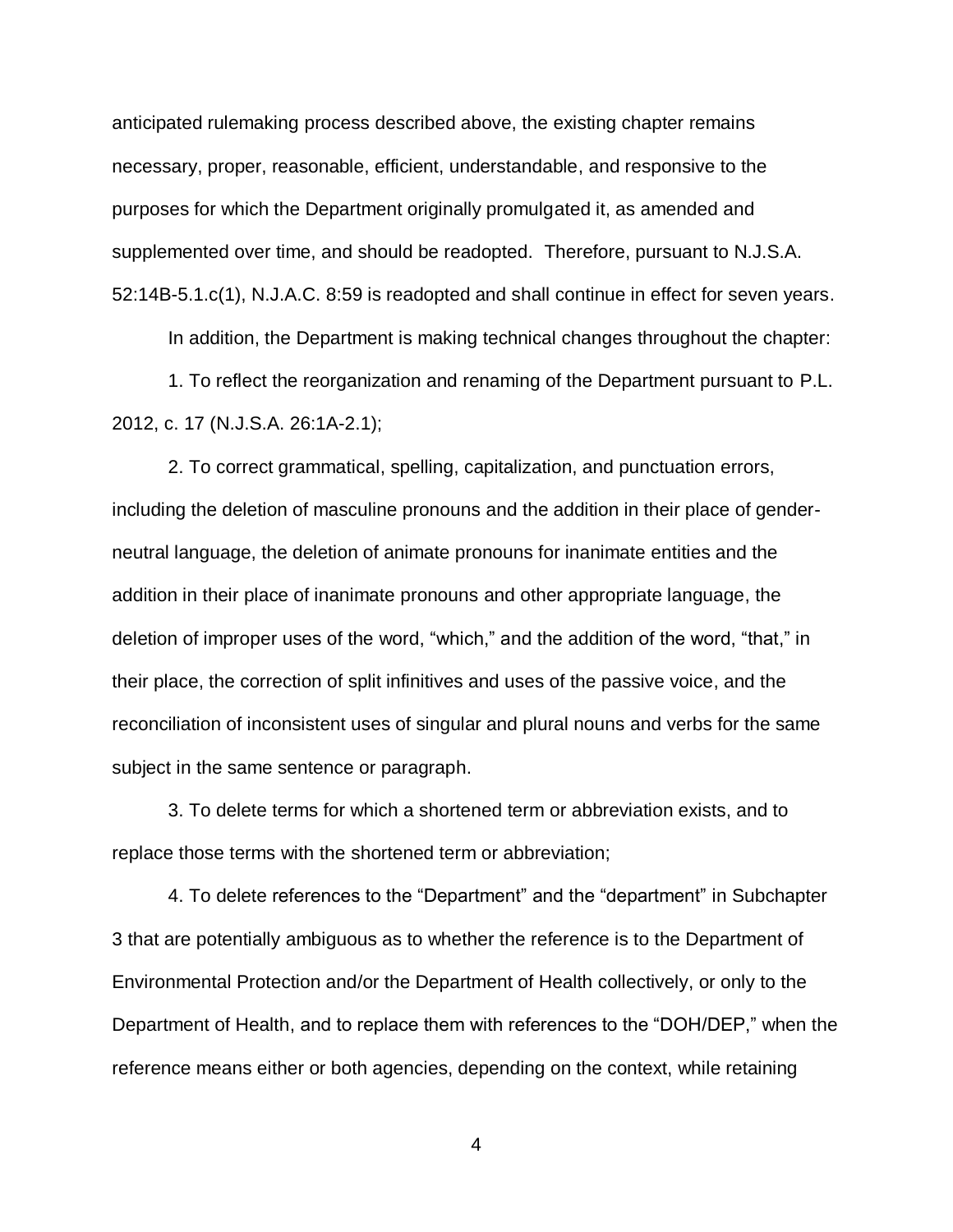references to the "Department" when its use means only the Department of Health (see N.J.A.C. 8:59-3.3; compare to the definition of "Department" at N.J.A.C. 8:59-1.3), thereby ensuring that regulated community members direct their submissions and inquiries to the contact information of the appropriate entity with jurisdiction pursuant to the Worker and Community Right to Know Act; and

5. To update contact information and references to publications that the chapter incorporated by reference as amended and supplemented.

**Full text** of the readopted rules can be found in the New Jersey Administrative Code at N.J.A.C. 8:59.

**Full text** of the technical changes follows (additions indicated in boldface **thus**; deletions indicated in brackets [thus]):

## SUBCHAPTER 1. GENERAL INFORMATION

8:59-1.3 Definitions

The following words and terms shall have the following meanings unless the context clearly indicates otherwise:

…

"Chemical Abstracts Service number" **or "CAS number"** means the unique identification number assigned by the Chemical Abstracts Service to chemicals.

…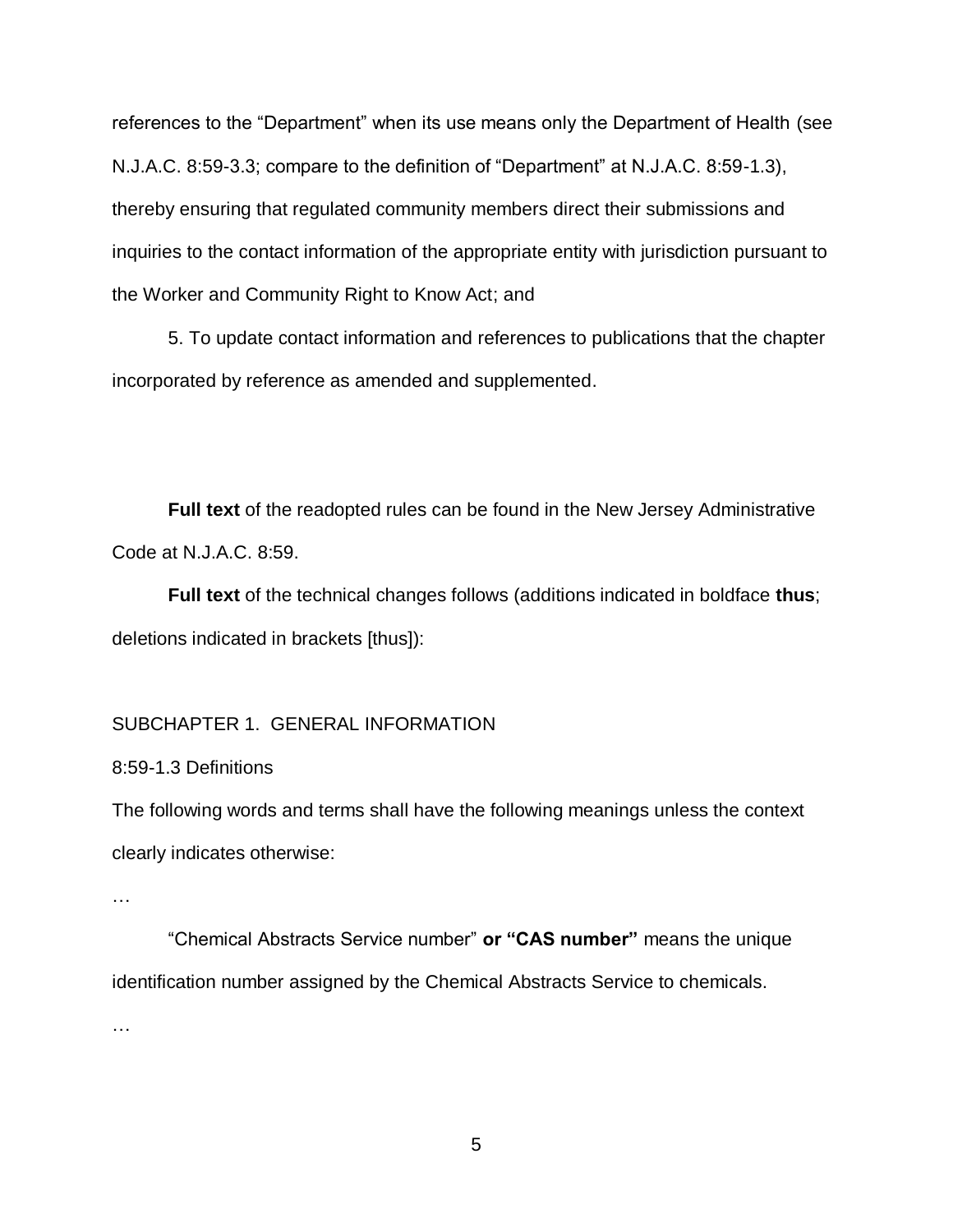"Department" [and "Department of Health and Senior Services"] means the [New Jersey State] Department of Health [and Senior Services unless the context clearly indicates otherwise].

…

"Designated representative" means an employee of the [department designated in writing by] **Department whom** the Commissioner **designates in writing**.

…

"Hazardous substance" means any substance, or substance contained in a mixture, included on the hazardous substance list [developed by] **that** the Department [of Health and Senior Services] **develops** pursuant to N.J.S.A. 34:5A-5, introduced by an employer to be used, studied, produced, **or** otherwise handled at a facility. Hazardous substance shall not include:

1. – 2. (No change.)

3. Any hazardous substance [which] **that** is a special health hazard substance constituting less than the threshold percentage established by the Department [of Health and Senior Services] for that special health hazard substance when present in a mixture. The threshold percentage for carcinogens, mutagens and teratogens shall be 0.1 percent;

4. – 12. (No change.)

"Hazardous substance fact sheet" means a written document [prepared by] **that**  the Department [of Health] **prepares** for each hazardous substance except for generic categories, and [transmitted by the Department] **transmits** to public employers, county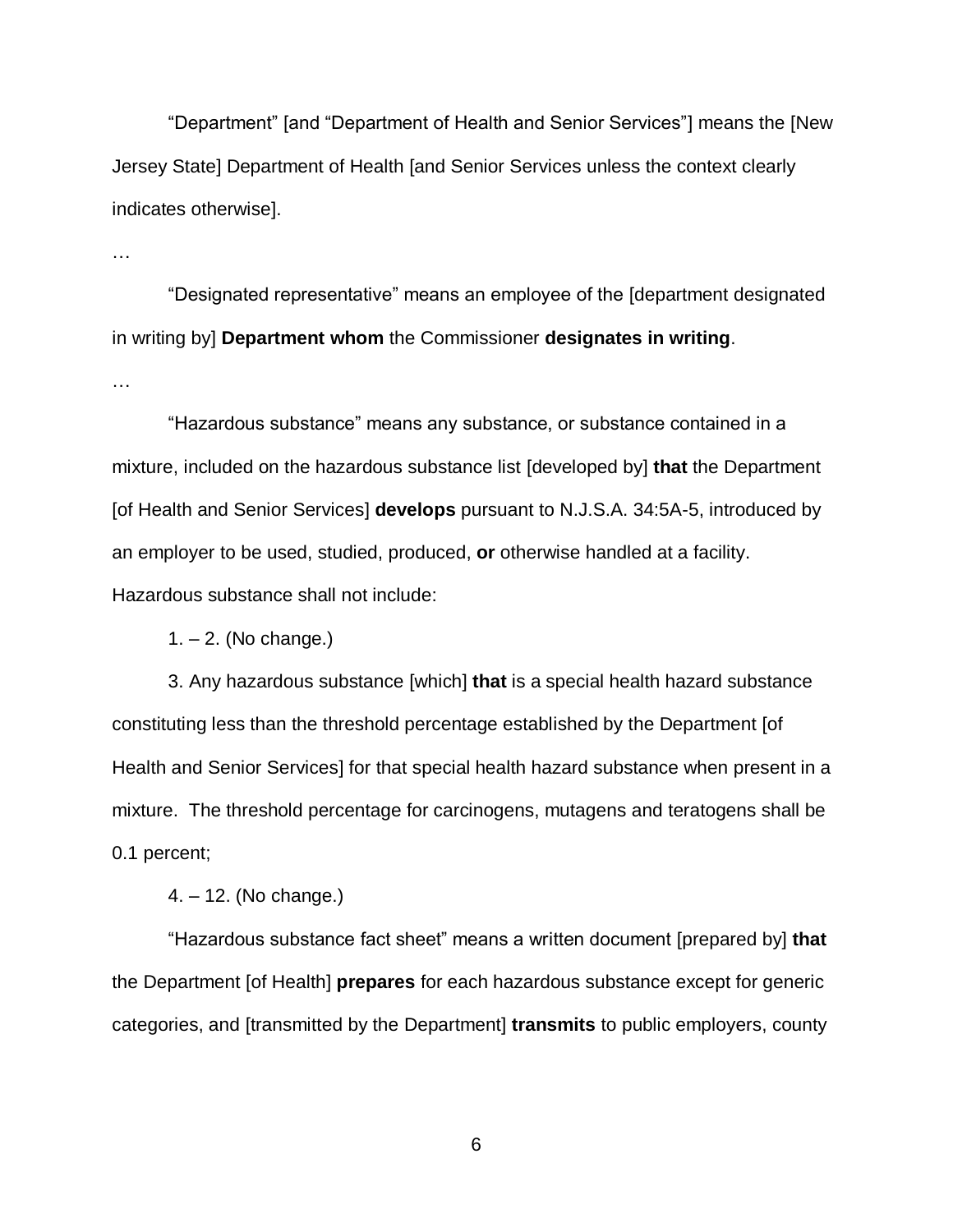health departments, county clerks, designated county lead agencies**,** and the public pursuant to the provisions of the Act.

…

"[Requestor] **Requester**" means any person who makes a request for the disclosure of the information for which a trade secret claim has been made.

…

"Right to Know Enforcement Officer" means an employee of the Department [of Health and Senior Services] who enforces the Worker and Community Right to Know Act.

…

"Special health hazard substance list" means the list of special health hazard substances [developed by] **that** the Department [of Health and Senior Services] **develops** pursuant to N.J.S.A. 34:5A-5 for which an employer [may not] **cannot** make a trade secret claim.

"Trade secret registry number" means a code number **that the Department**  temporarily or permanently [assigned] **assigns** to the identity of a substance in a container [by the Department of Health and Senior Services] pursuant to N.J.S.A. 34:5A-15 and N.J.A.C. 8:59-3.6.

"Workplace Hazardous Substance List" means the list of hazardous substances [developed by] **that** the Department [of Health and Senior Services] **develops** pursuant to N.J.S.A. 34:5A-5. The Workplace Hazardous Substance List is incorporated into the Right to Know Hazardous Substance List.

<sup>…</sup>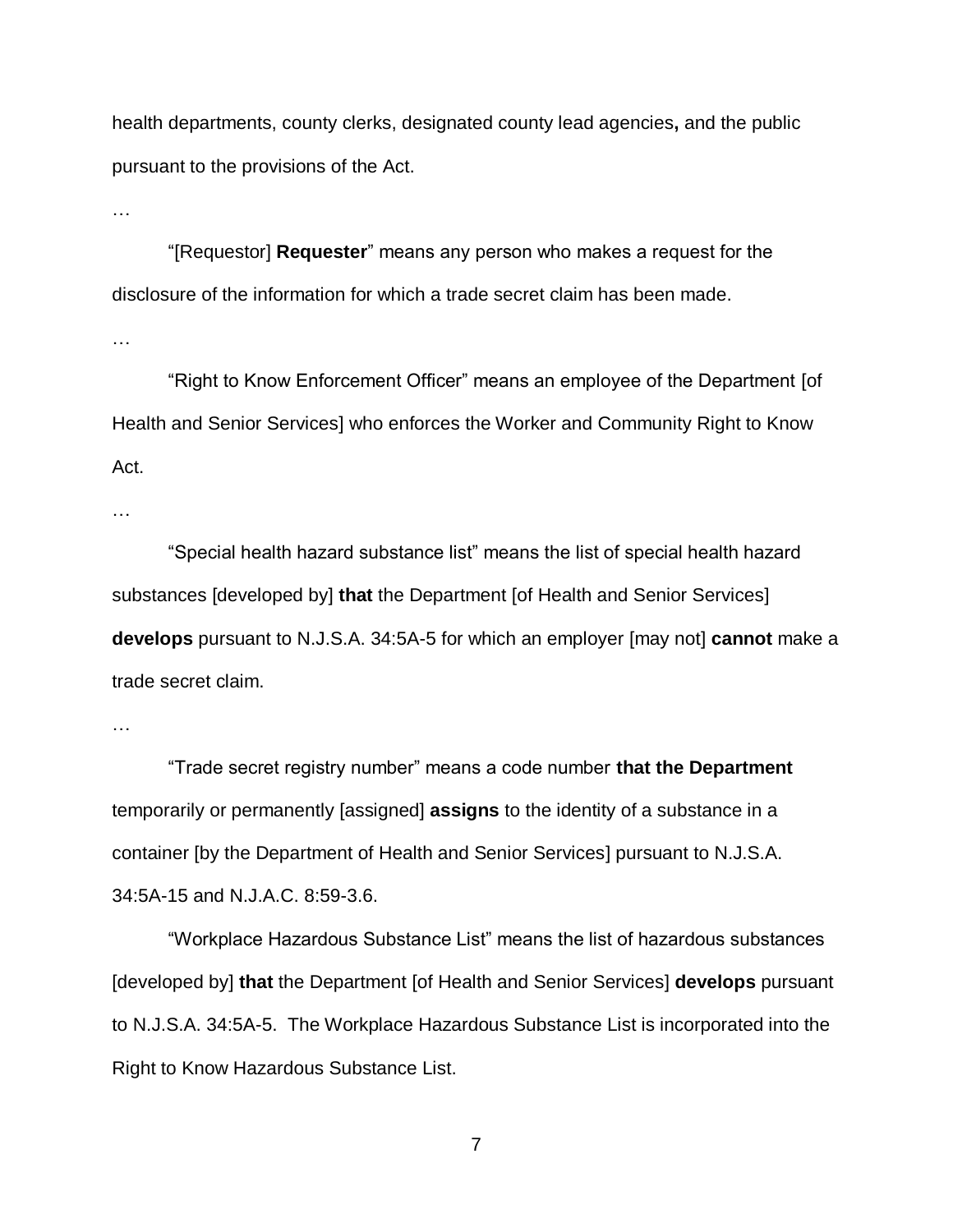"Workplace survey" means a written document[, prepared by] **that** the Department [of Health and Senior Services] **prepares** and [completed by] a public employer **completes** pursuant to the Act, on which the employer shall report each hazardous substance present at his **or her** facility. The workplace survey is incorporated into the Right to Know Survey.

8:59-1.4 Covered employers exempt from provisions of the law

(a) Any public employer [whose] **that transmits to the Department a** Right to Know survey [transmitted to the Department of Health and Senior Services]**, which** indicates that no hazardous substances are present at the facility**,** shall be exempt from the provisions of the Act for that facility, except for the requirement to annually update the Right to Know Survey pursuant to N.J.A.C. 8:59-2, and except for the provisions of N.J.S.A. 34:5A-33 and N.J.A.C. 8:59-8 providing [for] enforcement of violations of the Act. Any residential dwelling [which] **that** meets this condition, including those located in State, county**,** and local parks, shall be exempt from meeting the requirement of N.J.A.C. 8:59-2.

(b) Any public employer exempted from the provisions of the Act pursuant to this section [who] **that** transmits to the Department [of Health and Senior Services] an update of the Right to Know Survey**,** which indicates that a hazardous substance is present at the public employer's facility**,** [shall] immediately **shall** be subject to all the provisions of the Act.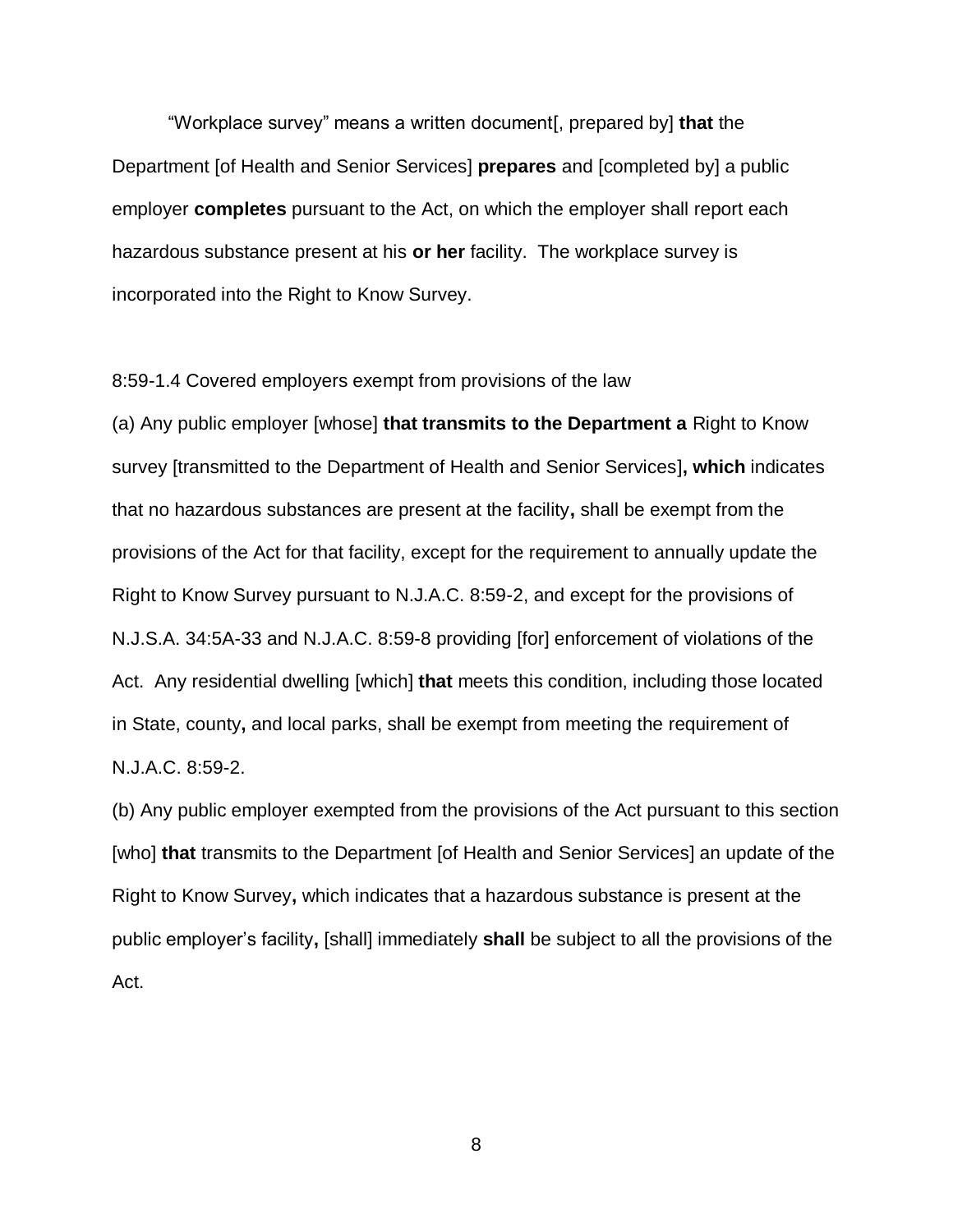## SUBCHAPTER 2. RIGHT TO KNOW SURVEY—FOR PUBLIC EMPLOYERS

8:59-2.1 General provisions

(a) [A] **The Department shall prepare a** Right to Know Survey [shall be prepared by the Department of Health and Senior Services] and [mailed] **mail it** to every public employer covered under the New Jersey unemployment insurance law who is also covered by the Act.

 $(b)$  — (c) (No change.)

(d) Within 90 days of receipt of a Right to Know Survey, or by July 15, whichever is later, a public employer shall complete and transmit the survey to the Department [of Health and Senior Services]; the county health department, county clerk, or designated county lead agency, of the county in which the employer's facility is located; the local health department; the local emergency planning committee; the local fire department[,]**;** and the local police department.

(e) (No change.)

SUBCHAPTER 3. TRADE SECRETS

8:59-3.1 Authority

(a) (No change.)

(b) This subchapter is a jointly adopted rule of the Department**s** of Health [and Senior Services] and [the Department of] Environmental Protection ([See] **see** N.J.A.C. 7:1G-6).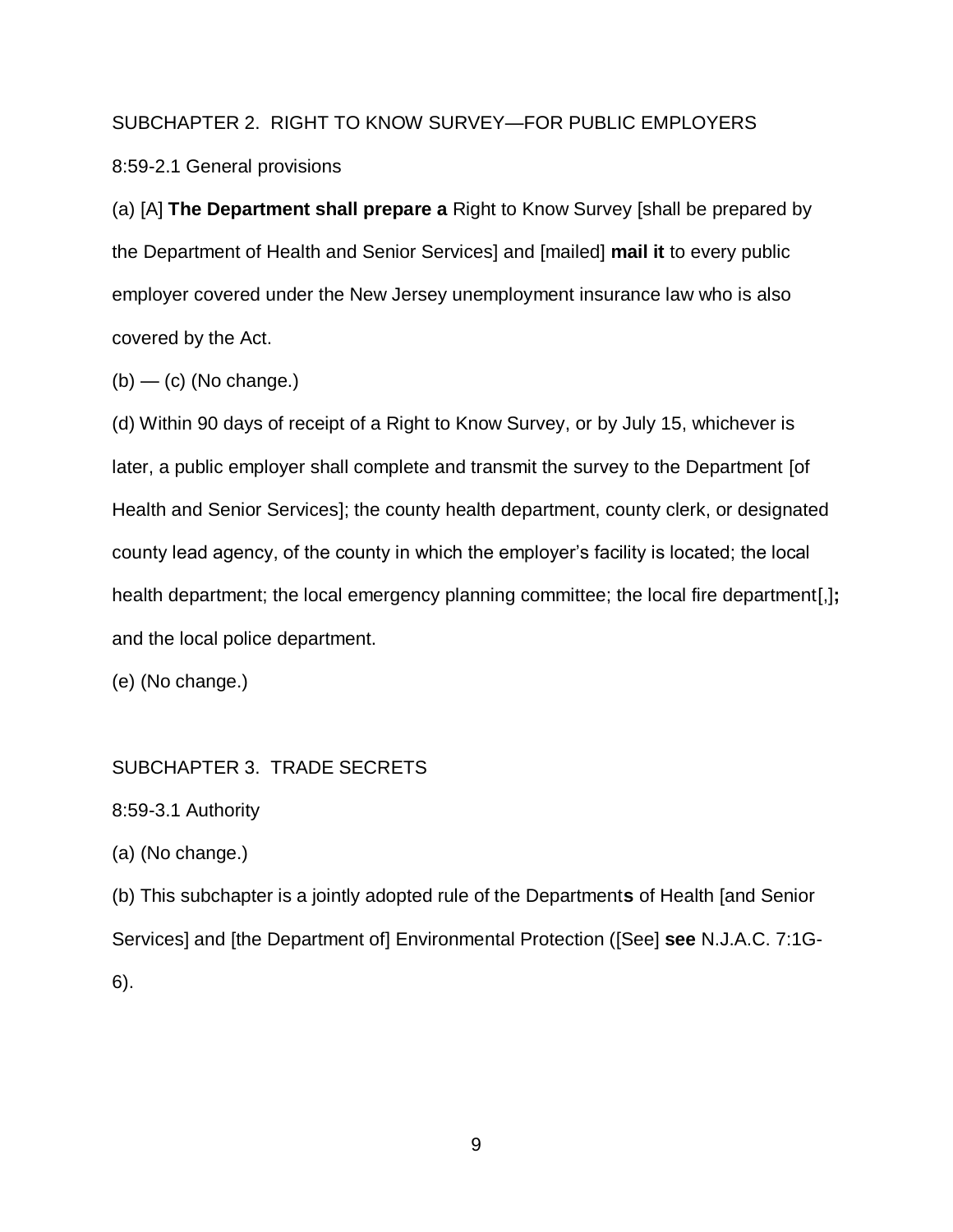8:59-3.2 Purpose

(a) Trade secret claims will be filed or maintained by employers who are subject to the Act to maintain the confidentiality of information requested on the Right to Know Survey or the environmental survey and for the names of substances on container labels. It is the purpose of this subchapter to prescribe:

1. (No change.)

2. The information required by the [department] **DOH/DEP** for determination of a trade secret claim;

3.—7. (No change.)

8:59-3.3 Definitions

["Department"] **"DOH/DEP"** means, for purposes of this subchapter, [both] the [New Jersey] Department of Health [and Senior Services and] **and/or** the [New Jersey] Department of Environmental Protection, **as applicable in the context of the section,**  unless otherwise indicated.

8:59-3.4 General provisions

(a) Except as provided in N.J.A.C. 8:59-3.15, the [department] **DOH/DEP** shall not disclose any trade secret claim and supporting information[,] that is pending or has been approved.

(b) An employer shall report the information for which a trade secret claim is being made to the appropriate [Department] **DOH/DEP** in accordance with N.J.A.C. 8:59-3.6 (7:1G-6.6), or maintain this information in accordance with the provisions of N.J.A.C. 8:59-3.6.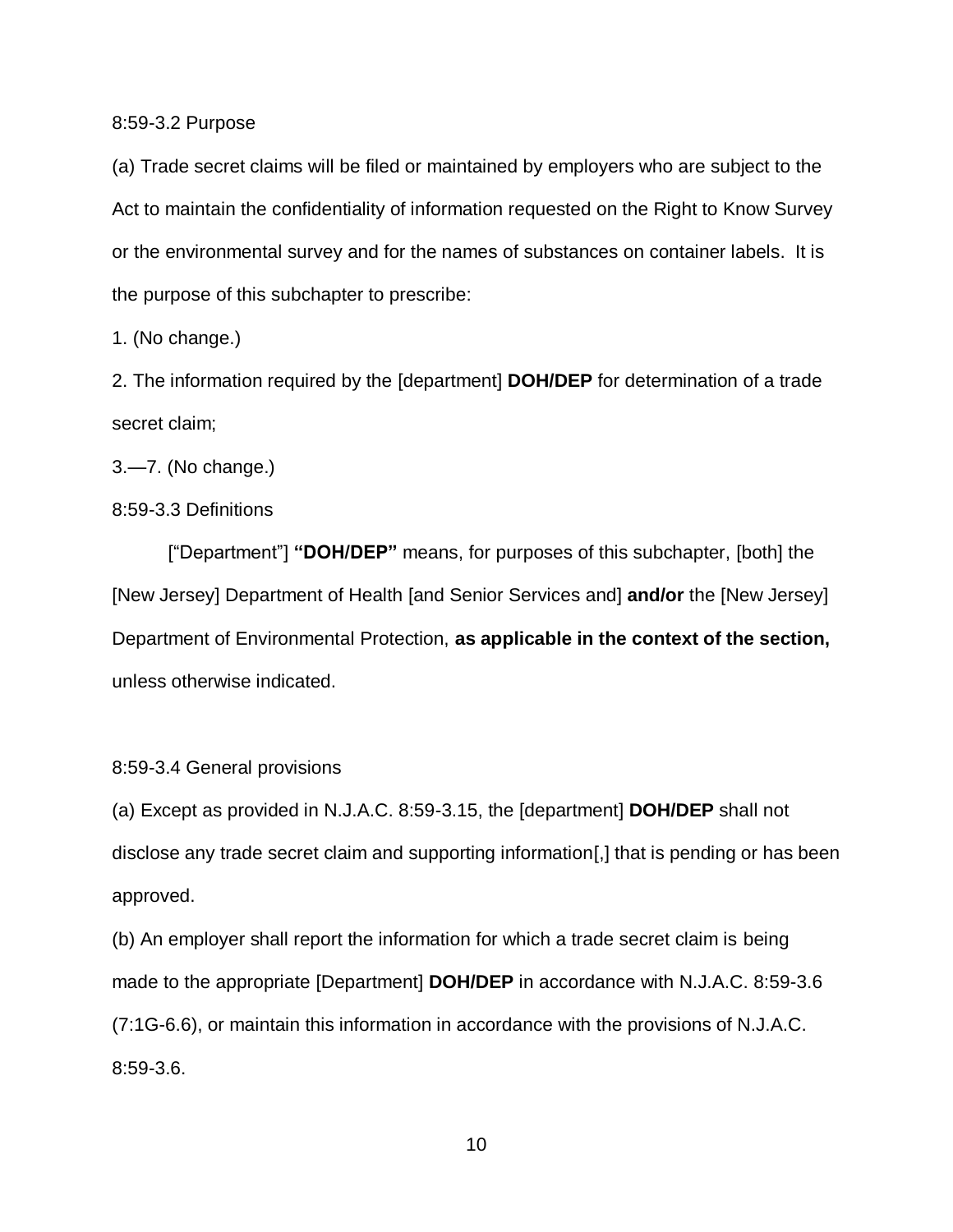$(c)$  — (d) (No change.)

(e) All documents containing the information claimed to be a trade secret and supporting information [which are submitted,] shall be submitted to the [appropriate Department] **DOH/DEP** by certified mail return receipt requested, by personal delivery, or by other means [which] **that** requires verification of receipt, the date of receipt, and the name of the person who receives the document at the [Department] **DOH/DEP**. Such documents concerning the Right to Know Survey or labeling of containers shall be mailed or delivered to:

Manager, Right to Know [Program] **Unit**

**Environmental and Occupational Health Assessment Program Division of Epidemiology, Environmental and Occupational Health** New Jersey Department of Health [and Senior Services] PO Box 368 Trenton, NJ 08625-0368

Such documents concerning the environmental survey shall be mailed or delivered to:

Chief, Office of Pollution Prevention and Right to Know

New Jersey Department of Environmental Protection

**Mail Code 22-03C**

## **401 East State Street**

PO Box [405] **420**

Trenton, NJ 08625-[0405] **0420**

 $(f)$  — (g) (No change.)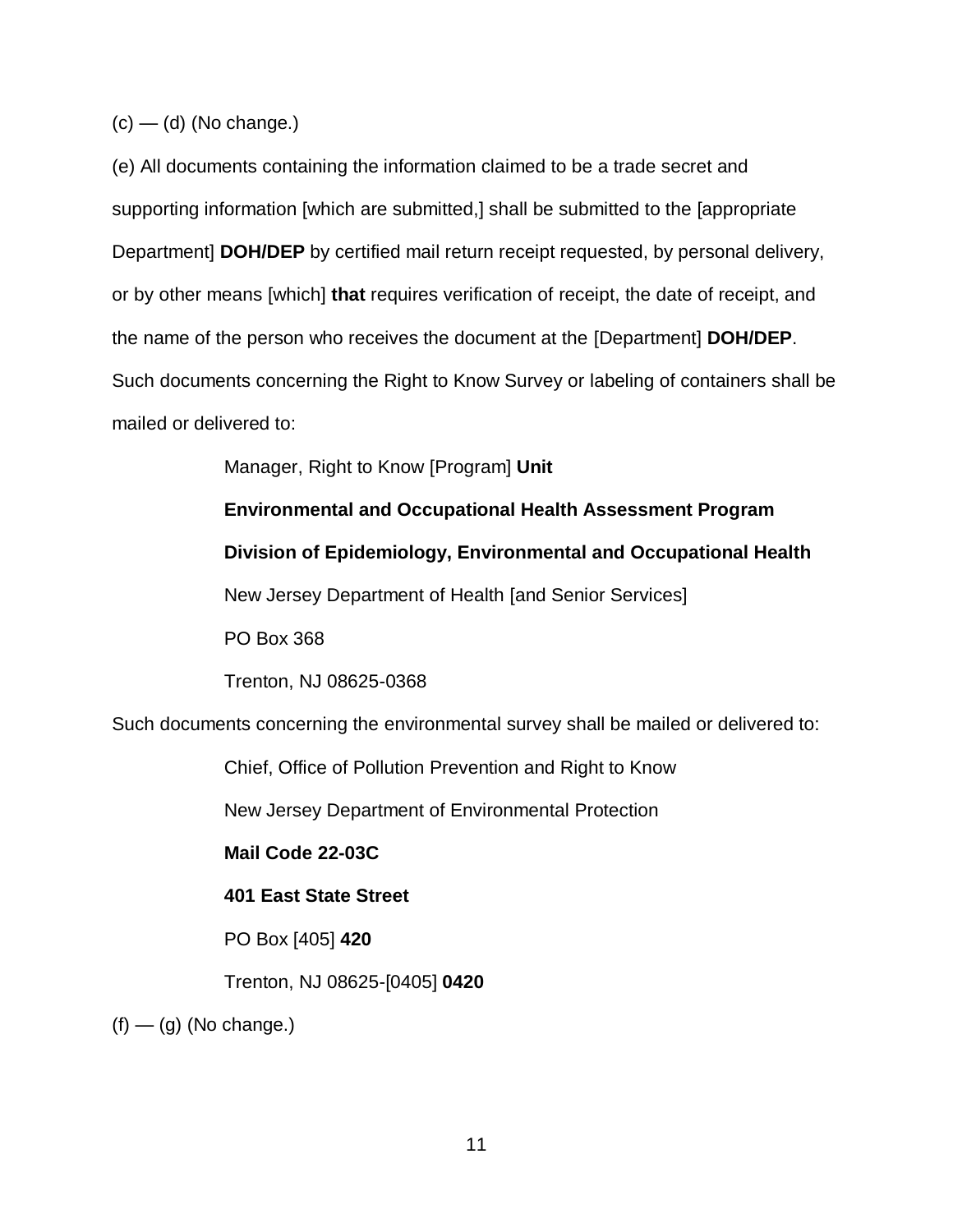(h) The [department] **DOH/DEP** shall determine the validity of a trade secret claim when a request is made by any person for the disclosure of the information for which the trade secret claim was made and at any time that the [department] **DOH/DEP** deems appropriate. The employer shall be notified before the [department] **DOH/DEP** makes its determination and shall be provided 30 days to submit any information pursuant to N.J.A.C. 8:59-3.6 except when the employer has filed a trade secret claim prohibited by N.J.A.C. 8:59-3.5. The [department] **DOH/DEP** shall make its determination on a trade secret claim in accordance with the criteria in N.J.A.C. 8:59-3.9. The [department] **DOH/DEP** may approve a trade secret claim based on information provided pursuant to N.J.A.C. 8:59-3.6.

(i) The [department] **DOH/DEP** may revoke an approved trade secret claim upon the receipt of new information from any person regarding the information previously submitted by an employer pursuant to N.J.A.C. 8:59-3.6. In the event of such revocation, N.J.A.C. 8:59-3.11 and 3.13 shall apply in the same manner as where the [department] **DOH/DEP** rejects a trade secret claim.

(j) Nothing in these regulations shall be construed as prohibiting the incorporation of trade secret information into cumulations of data subject to disclosure as public records, provided that such disclosure is not in a form that would foreseeably allow persons outside the [department] **DOH/DEP**, not otherwise having knowledge of such information, to deduce from it the trade secret information, or the identity of the employer who supplied it to the [department] **DOH/DEP**.

(k) Any failure by an employer to submit additional information relevant to the trade secret claim requested by the [department] **DOH/DEP** or to allow inspection of its facility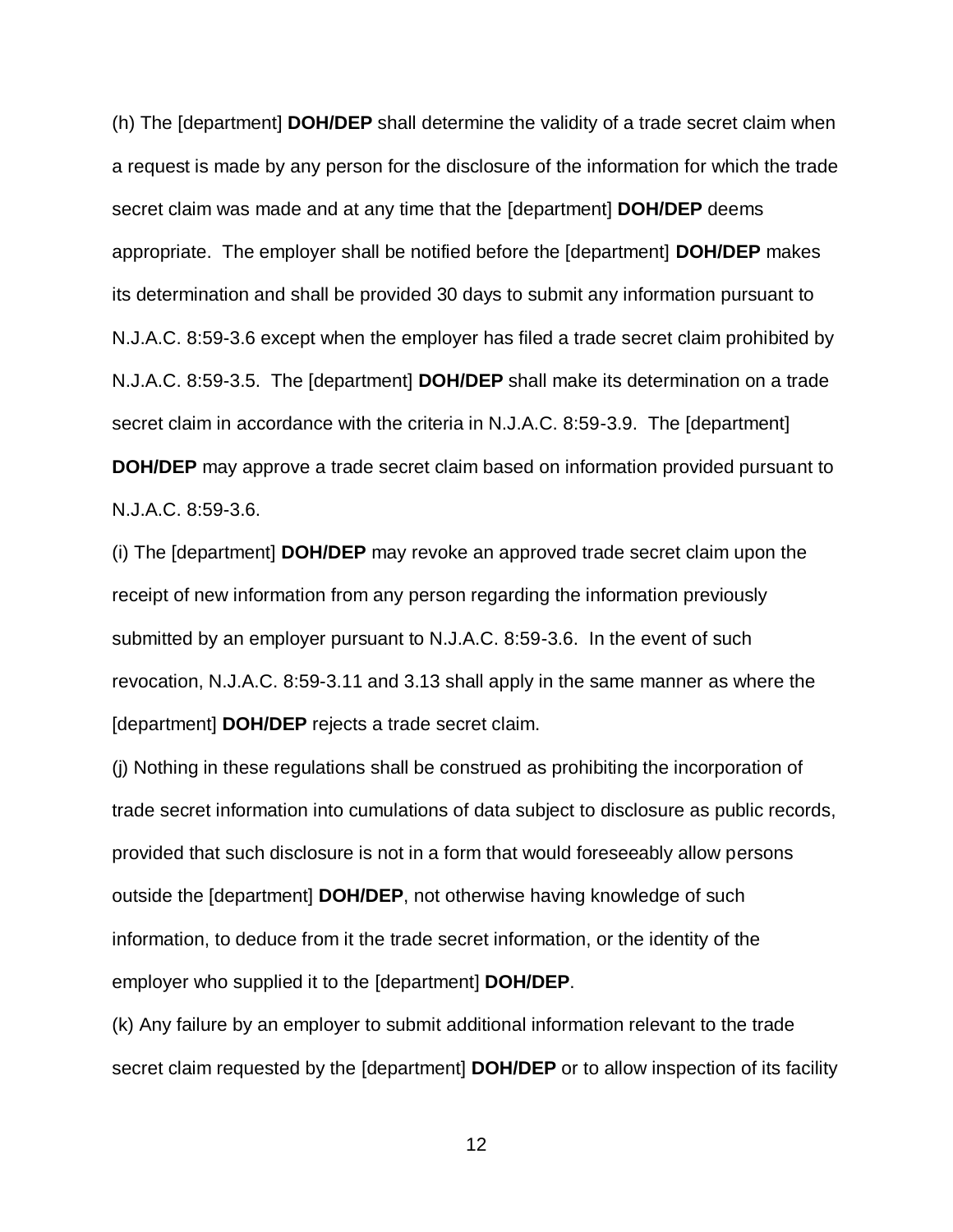by the [department] **DOH/DEP** for purposes of determining the validity of a trade secret claim shall constitute valid cause for denial of the trade secret claim.

(l) (No change.)

## 8:59-3.5 Prohibited claims

(a) A trade secret claim [may not] **cannot** be made to the Department [of Health and Senior Services] for the following information:

1. — 3. (No change.)

8:59-3.6 Procedure for filing trade secret claims and maintaining trade secret information

(a) Reporting shall be done as follows:

1. A public employer [who] **that** claims that disclosing information on a Right to Know Survey would reveal a trade secret shall list a trade secret registry number in place of the trade secret information in the Right to Know Survey to be distributed to the Department and all county and local agencies [which] **that** are required by law, rule**,** or regulation to receive the survey. The employer shall derive the registry number by adding a numeral beginning with "5000" at the end of its [New Jersey] Department of Labor **and Workforce Development** employer identification number (EIN) separated by a dash and preceded by the words, "Trade secret registry #["].**"** See (b)2 below for examples. Each new trade secret claim shall be numbered consecutively. A second version of the Right to Know Survey [which] **that** includes both the trade secret registry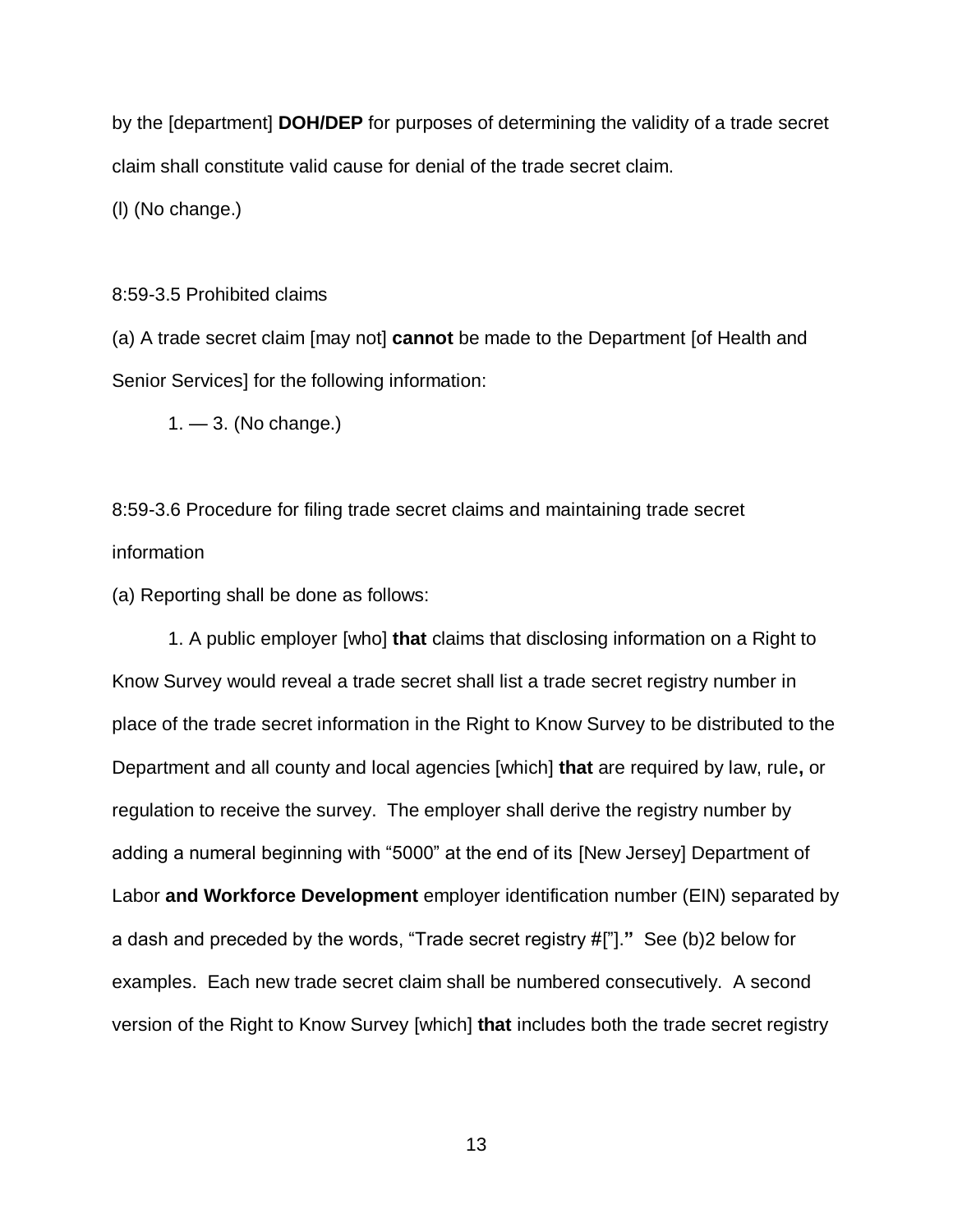number and the trade secret information shall be filed with the Department along with the information required in (c) below, at the time of submission of the first survey.

2. (No change.)

(b) Labeling shall be done as follows:

1. An employer [who claims]**, claiming** that labeling a container at his **or her** facility with the chemical name and [Chemical Abstracts Service] **CAS** number of the hazardous or other substance in the container would reveal a trade secret, shall file a trade secret claim with the Department [of Health and Senior Services] by:

i. (No change.)

ii. Notifying the Department, in writing, that the employer intends to conceal the chemical name and [Chemical Abstracts Service] **CAS** number of ingredients on a label for one or more ingredients or products. If a notification is filed, the employer shall certify that the trade secret information required in (b)4 below is being maintained, advise the Department of the trade secret registry numbers being assigned, and provide the Department [with] the name(s) and emergency phone number(s) of the employer representative(s) available in case of a public health or medical emergency[, who is authorized by] **whom** the employer **authorizes** to release trade secret information to the Department, or to others under such circumstances. The notification must be updated if the employer assigns a new employee to communicate with the Department regarding trade secrets, if the employer assigns a new emergency representative, or if the employer uses a new alpha and/or numeric numbering system for its trade secret registry numbers. One notification may be filed by an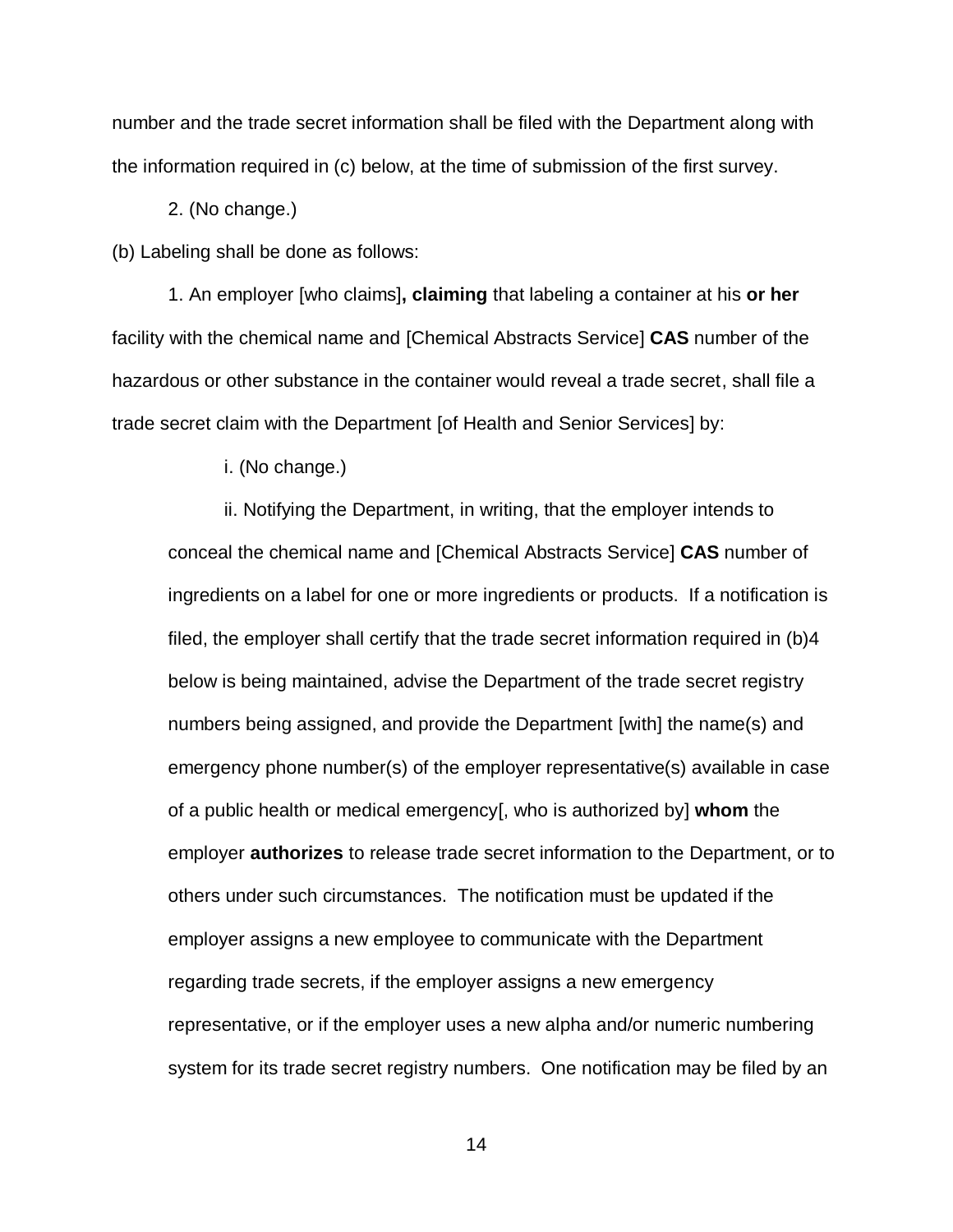employer for the trade secret claims at each facility, and an employer with multiple facilities may file one notification for the trade secret claims at all of its facilities.

2. An employer shall derive the trade secret registry number to use on containers in either of two ways:

i. By adding a numeral beginning with "5000" at the end of its [New Jersey] Department of Labor **and Workforce Development** employer identification number (EIN), separated by a dash, and preceded by the words "Trade Secret Registry #." Each new trade secret registry number shall be numbered consecutively. Examples of acceptable numbers include:

Trade Secret Registry Number 12345600-5000

Trade Secret Registry # 12345600-5000

TSRN 12345600-5000

NJ TSRN 12345600-5000; or

- ii. (No change.)
- 3. (No change.)

4. If an employer chooses to file a notification with the Department pursuant to (b)1 above, [he] **the employer** shall maintain the trade secret information on site or at the corporate facility. This information shall include the chemical names and [Chemical Abstracts Service] **CAS** numbers of all trade secret ingredients and products and the trade secret registry numbers that the employer has assigned to the ingredients and products.

5. — 6. (No change.)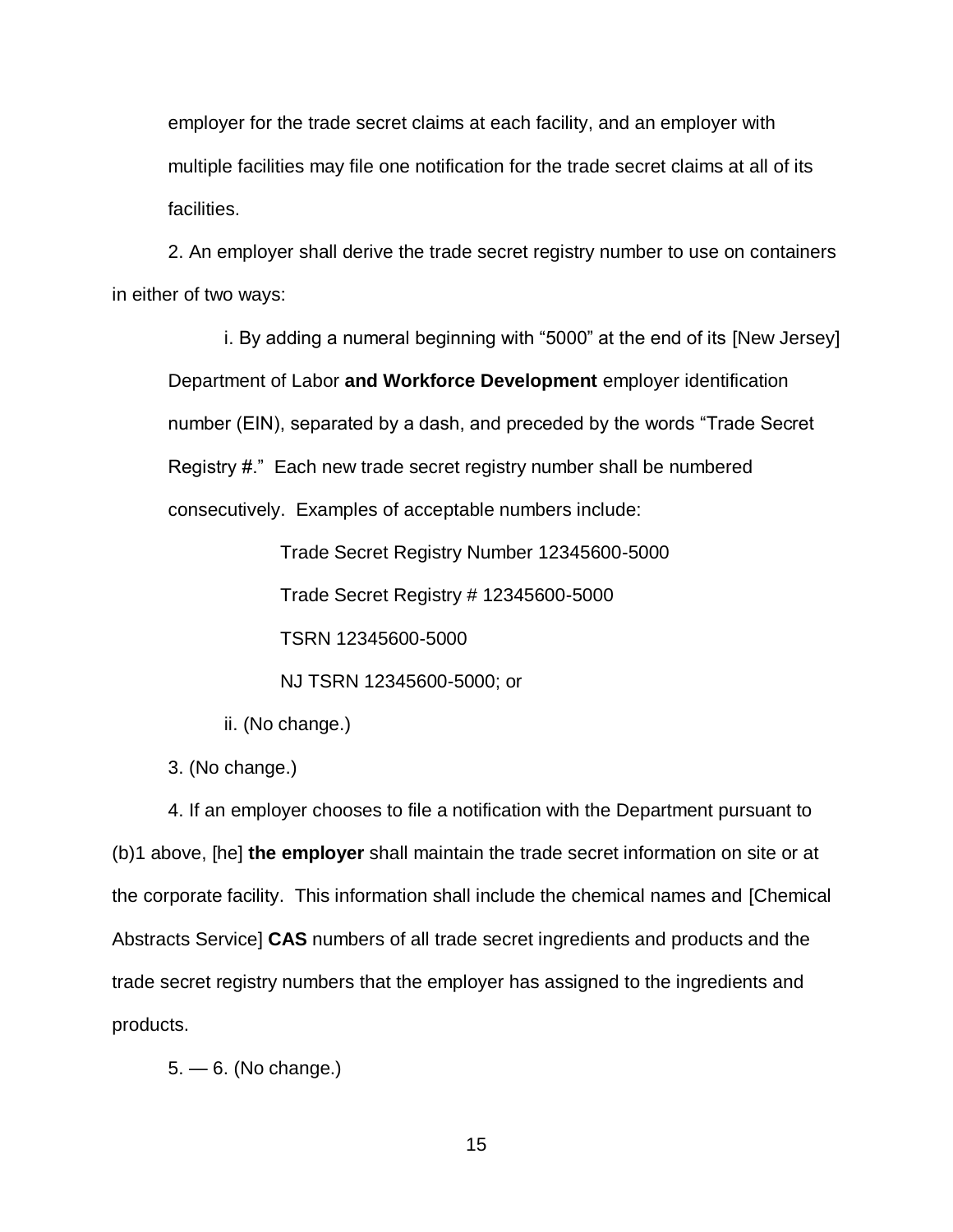7. The [Department] **DOH/DEP** may request complete trade secret information from an employer in order to make a determination on the validity of the trade secret claim or for public health or medical emergencies. The employer shall submit the information to the [Department] **DOH/DEP** within 30 days of the request unless emergency circumstances apply, in which case the **employer shall submit the** information [shall be submitted] within a shorter period of time as [specified by] the [Department] **DOH/DEP specifies**. Trade secret information submitted to the [Department] **DOH/DEP** shall include the information required in (c) below.

8. Trade secret information [which] **that** is currently on file with the [Department] **DOH/DEP** will be returned to the employer upon request.

(c) An employer shall submit a summary of the following information at the time of submittal of the trade secret claim except when a notification is filed pursuant to (b) above:

1. Prior trade secret determinations concerning the trade secret claim [by] **of** the [Department] **DOH/DEP**, [other] **another** agency**,** or **a** court, and a copy of such determination or reference to it;

 $2. - 8.$  (No change.)

9. The name(s) and emergency phone number(s) of the employer representative(s) available in case of a public health or medical emergency, [who is (are) authorized by] **whom** the employer **authorizes** to release trade secret information to the [Department] **DOH/DEP**, or to others under such circumstances.

(d) The [Department may] **DOH/DEP,** at any time subsequent to the filing of a trade secret claim, **may** request, in writing, the information listed in (d)1 through 5 below.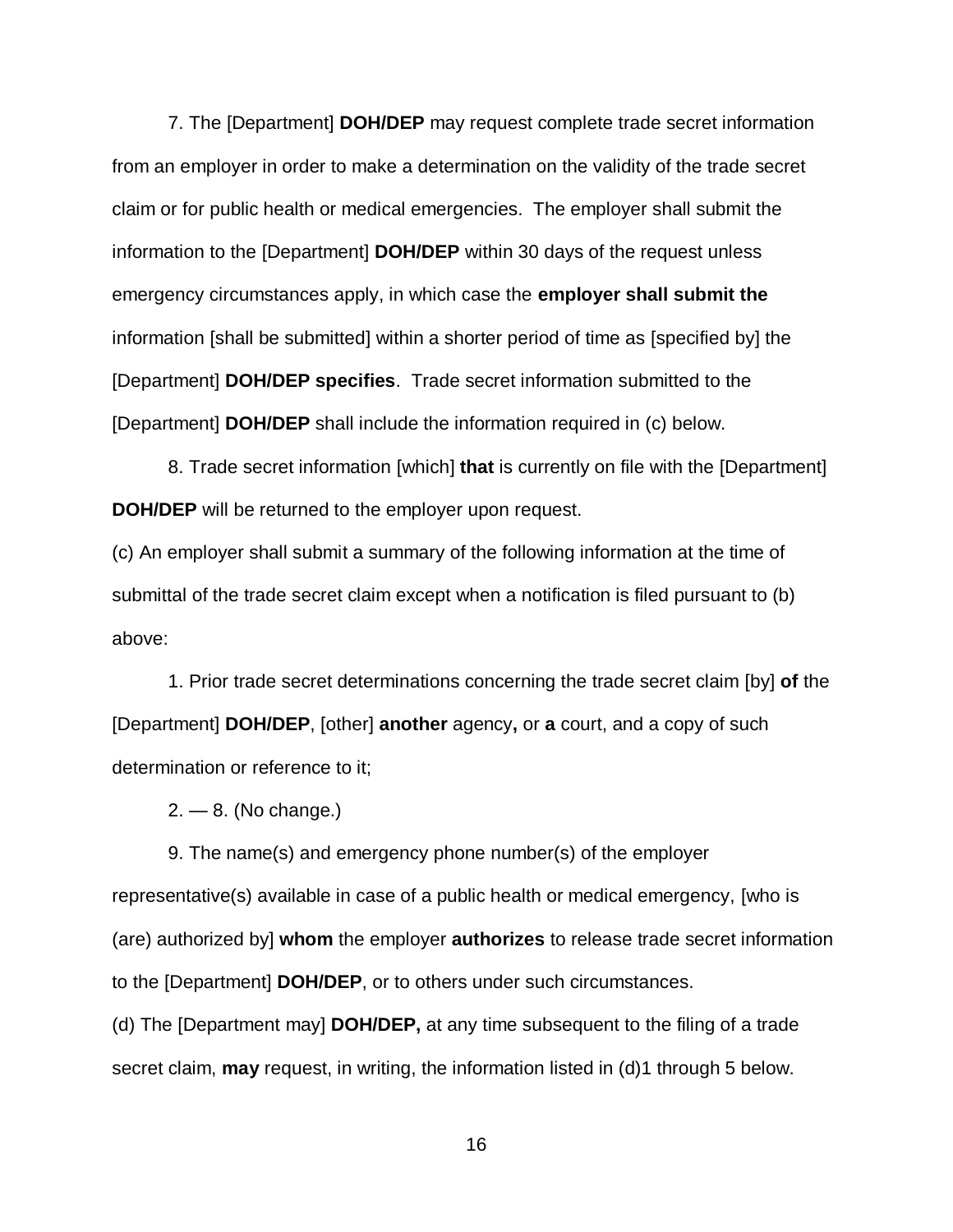Within 30 days of such written request, an employer shall answer the request in writing. The [Department] **DOH/DEP** may extend the period for submitting an answer for good cause shown.

 $1. - 4.$  (No change.)

5. Any other relevant information to assist the [Department] **DOH/DEP** in determining the validity of a trade secret claim.

 $(e)$  —  $(q)$  (No change.)

(h) The [Department] **DOH/DEP** may limit the length of a claim or submission and require that they be made on forms [provided by] **that** the [Department] **DOH/DEP provides**.

(i) (No change.)

(j) At the time a public employer receives notification from the Department that a determination of a trade secret claim is being considered, this notification shall be posted on bulletin boards readily accessible to employees. Every public employer [who] **that** employs persons whose native language is Spanish shall also post the notice in Spanish, such notice to be provided by the Department. The notice shall state for which survey the claim was made and shall invite any person to submit comments on the claim to the Department.

8:59-3.7 Confidentiality and security of trade secret information

 $(a)$  — (b) (No change.)

(c) [Any] **The DOH/DEP shall transmit any** document [transmitted by the Department], **which contains information that the employer claims to be a trade secret,** to the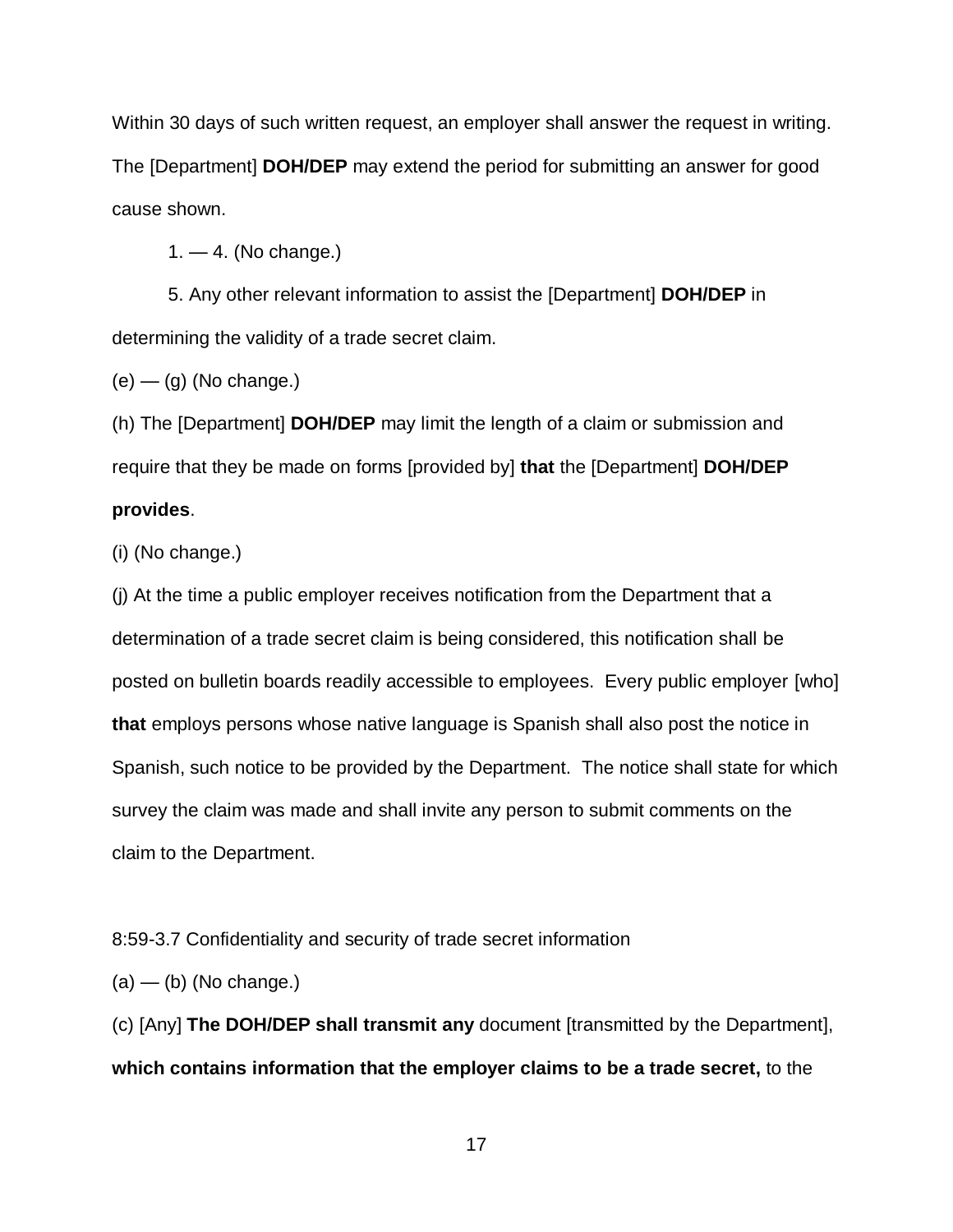employer or any other authorized person[, which contains information claimed to be a trade secret, shall be sent] by certified mail return receipt requested, by personal delivery, or by other means [which] **that** requires verification of receipt, the date of receipt, and the name of the person who receives the document.

(d) The [Department] **DOH/DEP** shall communicate only with the employer's chief executive officer or [his] **the chief executive officer's** designated representatives, such designation to be made in writing, regarding the trade secret claim. The **DOH/DEP shall consider the** individual signing the **submitted** trade secret claim [submitted to the Department shall be considered] **to be** the designated representative if **the DOH/DEP receives** no other communication [is received] from the employer.

(e) Any document [prepared by] **that** the [Department] **DOH/DEP prepares** for the employer**,** which contains information claimed to be a trade secret**,** shall display the word "CONFIDENTIAL" in bold type [to stamp]**, stamped** on the top of each page. The envelope containing such document shall be addressed to the employer's chief executive officer or [his] **the chief executive officer's** designated representative and shall display the word "CONFIDENTIAL" in bold type on both sides. This envelope shall be enclosed in a plain envelope addressed for mailing.

(f) Except as provided in N.J.A.C. 8:59-3.15 (7:1G-6.15), no person other than the Commissioner [and his] **of the DOH/DEP, the Commissioner's** designated representatives**,** [and] administrative law judges**,** and their necessary staff**,** conducting hearings on trade secret claims, shall have access to information regarding a trade secret claim. All designated representatives shall be employees of the State. Designations shall be made in writing. Designated persons other than administrative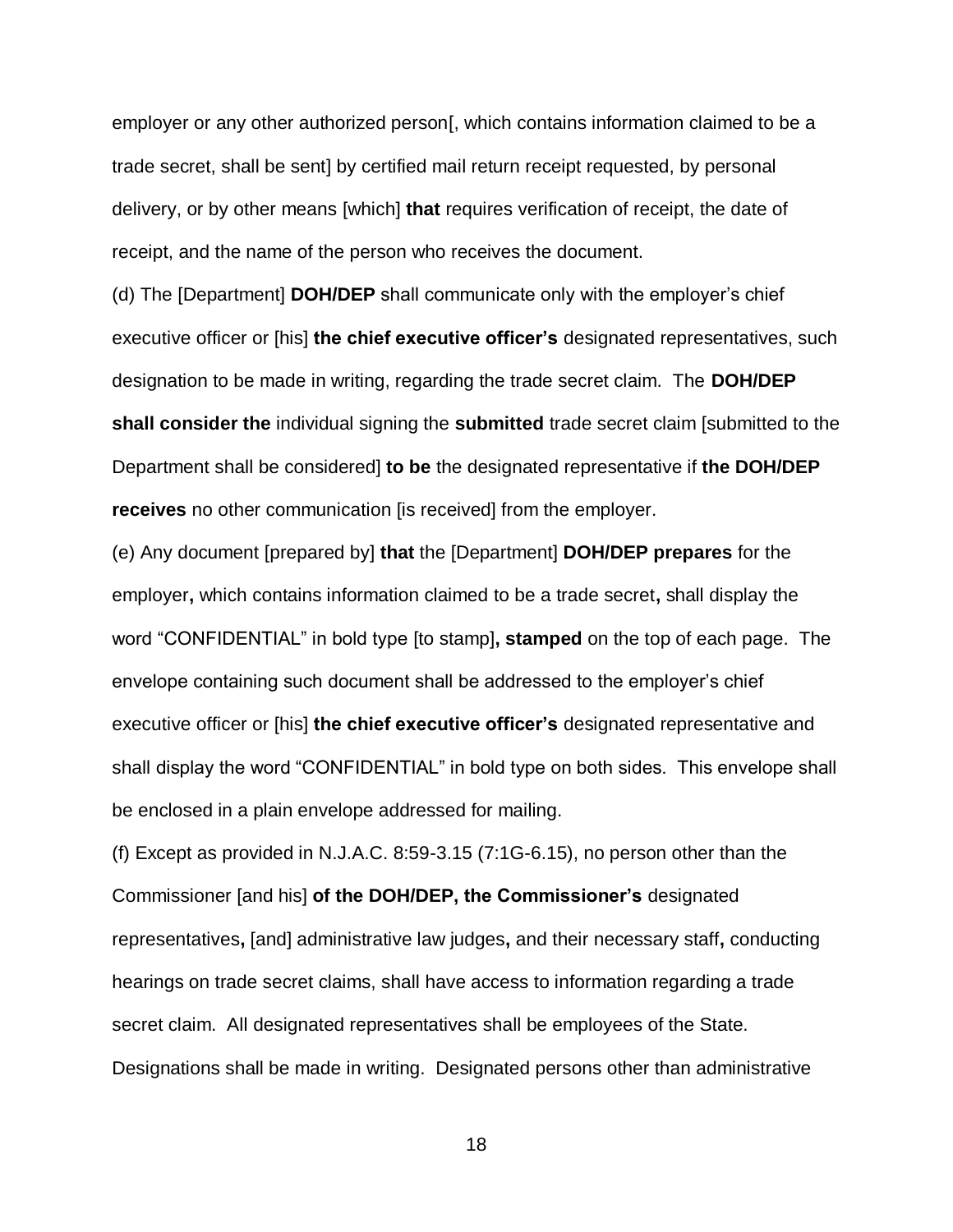law judges shall sign an agreement to protect the confidentiality of the information before access is granted. Administrative law judges shall have access to trade secret information as necessary to preside over prehearing activities, conduct the hearing, **and**  render an initial decision, and **shall** return the record to [either] the [Department of Environmental Protection or the Department of Health and Senior Services] **DOH/DEP** pursuant to N.J.A.C. 1:21.

(g) All documents containing information regarding a trade secret claim shall be stored in a locked file or safe in a locked office in the [Department] **DOH/DEP**. The file or safe and office containing such documents shall be locked when not being used by authorized persons.

(h) Persons authorized to use trade secret documents pursuant to (f) above shall do so in the office in which the trade secret documents are stored unless [authorized to remove the documents by] the Commissioner **of the DOH/DEP** or [his] **the Commissioner's** designated representative **authorizes the persons to remove the documents**. All trade secret documents [which] **that** are removed shall be returned to the office in which the documents are stored each day by the end of the regular workday. The [Department] **DOH/DEP** shall maintain a log of persons who use documents containing trade secret information. The log shall include the person's name, title, the name of the document used, and the time of commencing and finishing use of the document. No trade secret document shall be delivered between offices by persons who are not authorized to handle said documents. Such documents shall not be duplicated unless necessary for purposes of N.J.A.C. 8:59-3.15 or if the [Department] **DOH/DEP** determines that it is absolutely necessary to carry out its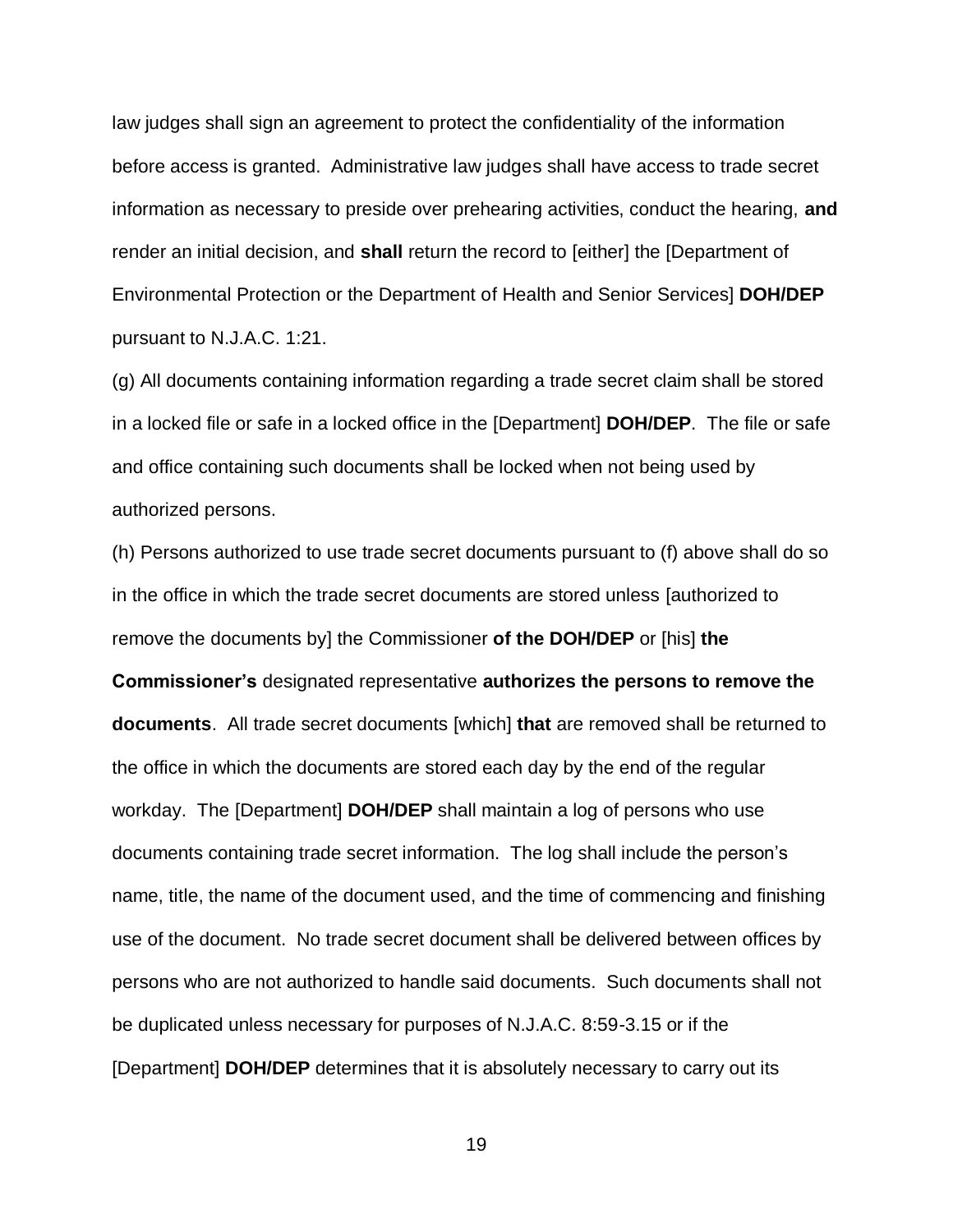responsibilities under the Act. If so duplicated, the document shall be marked as a copy, but treated as if it was an original document. The copy shall be destroyed immediately after completion of the use for which it was intended.

8:59-3.8 Decision-making agency on a trade secret claim

(a) The Department [of Health and Senior Services] is authorized to approve or deny a trade secret claim concerning:

 $1. - 2.$  (No change.)

(b) (No change.)

(c) Trade secret claims for labeling and reporting filed with both **the** Department[s] **and the Department of Environmental Protection** shall be approved or denied jointly by the [Department of Health and Senior Services and the Department of Environmental Protection] **DOH/DEP**.

8:59-3.9 Criteria for determination of the validity of a trade secret claim

 $(a)$  — (b) (No change.)

(c) In determining whether a trade secret claim meets the requirements of (a) or (b) above, the [Department] **DOH/DEP** shall consider information provided by the employer or any other person, including the information in (c)1 through 6 below:

 $1 - 6$ . (No change.)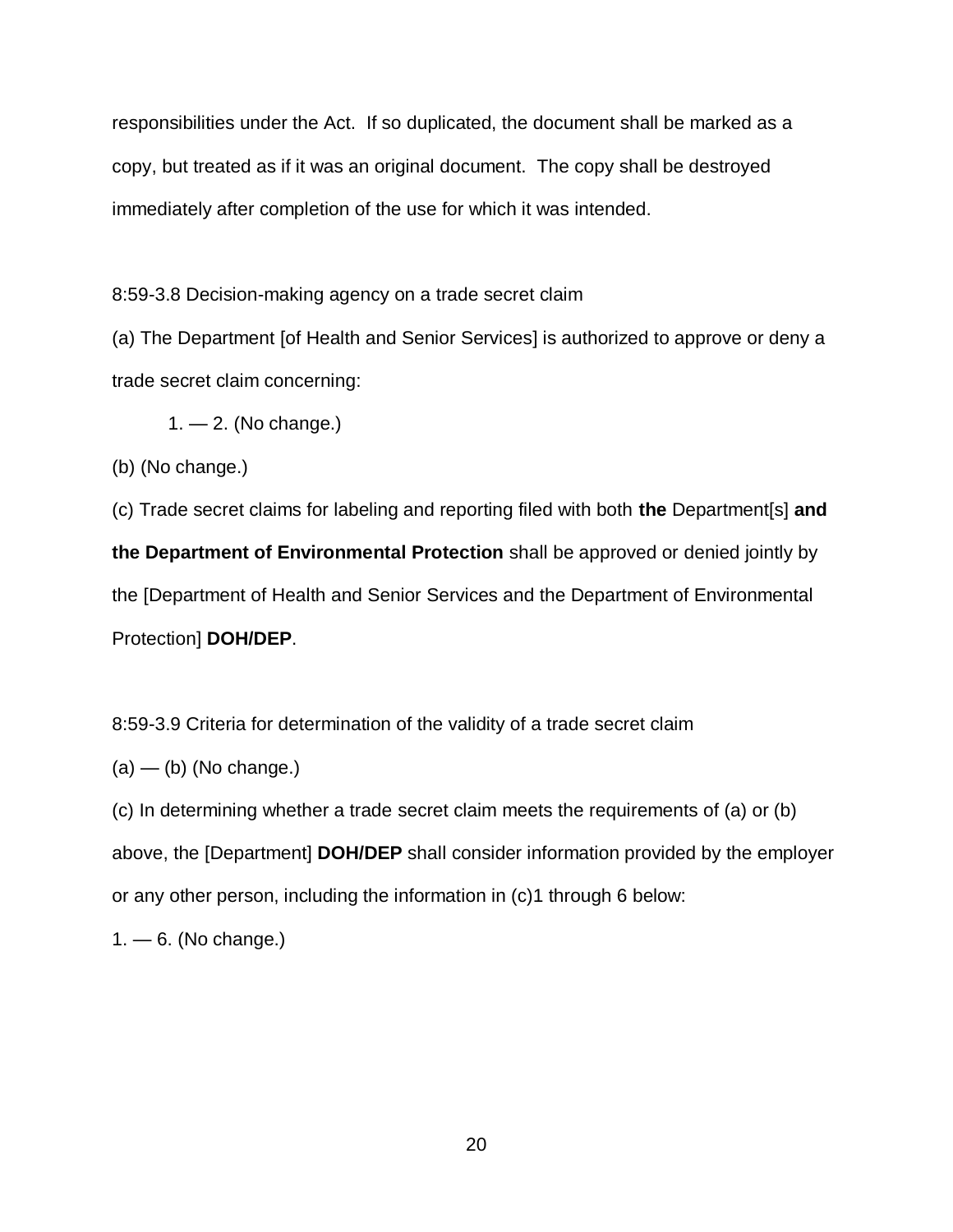8:59-3.10 Request for trade secret information

(a) Any person may submit, at any time, a written request for the disclosure of information for which a trade secret claim is pending or has been approved[,] to the [appropriate Department] **DOH/DEP** at the address provided in N.J.A.C. 8:59-3.4 (**N.J.A.C.** 7:1G-6.4). The request shall state the requestor's name, address, and affiliation, and may include information concerning the validity of a pending or approved trade secret claim. The names of employees making requests for trade secret information on a Right to Know Survey or a label shall be kept confidential.

(b) (No change.)

(c) The Department [of Health and Senior Services] shall render a decision on a request for the disclosure of trade secret information from a single employer within 120 days of receipt of the request and shall notify the requestor of its determination. The Department may extend this deadline for an additional 120 days if the request involves a large number of substances.

8:59-3.11 Notification of determination of the validity of a trade secret claim (a) Upon making a determination on the validity of a trade secret claim, the [department] **DOH/DEP** shall notify the employer and the requestor of the determination by certified mail, return receipt requested. The notice shall state that the employer has 45 days from receipt of the [department's] determination to file a written request with the [department] **DOH/DEP** for an administrative hearing on the determination. (b) Within 15 days of receiving an approval of a trade secret claim from the Department, a public employer shall post on bulletin boards readily accessible to employees a notice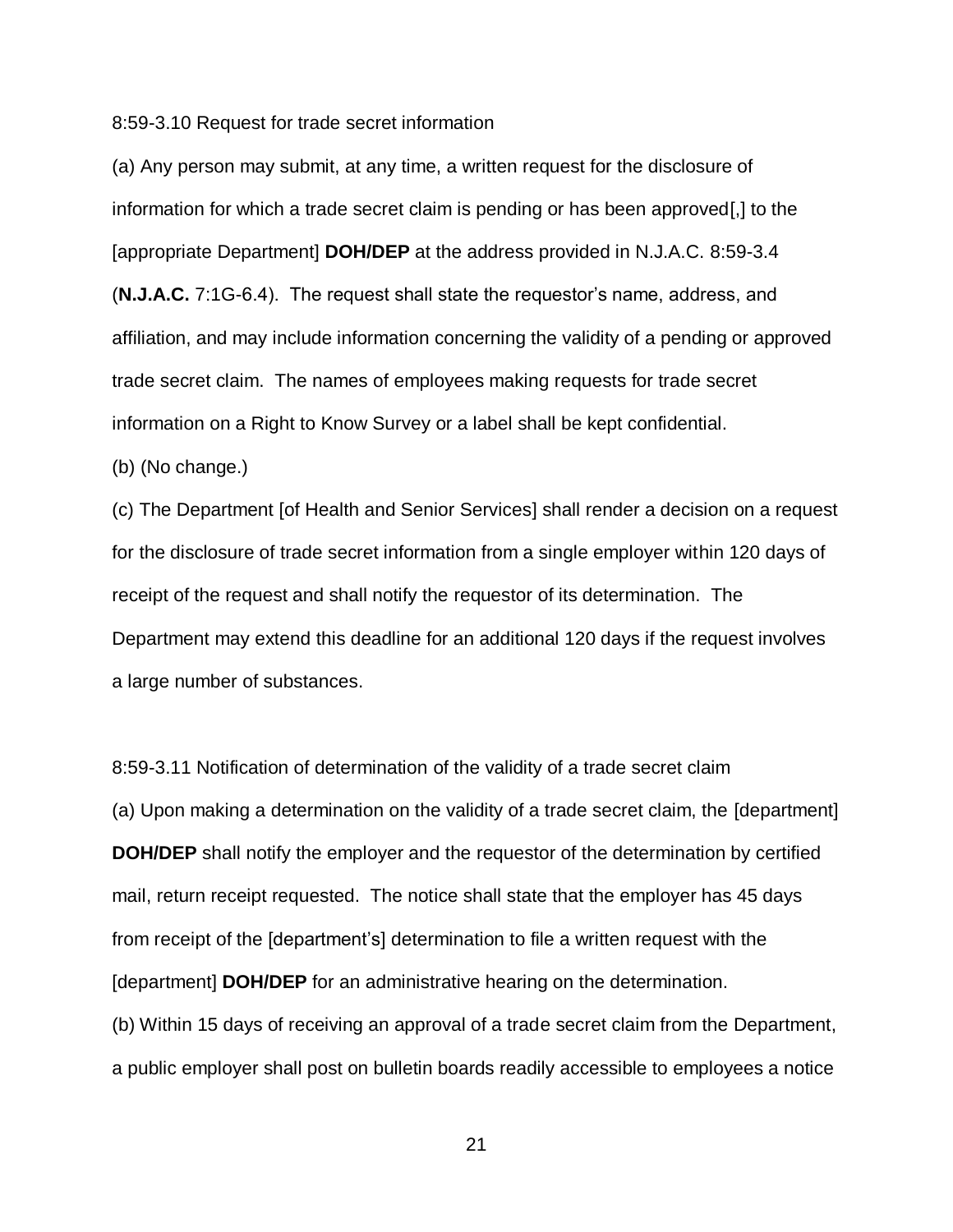of the determination. Every public employer [who] **that** employs persons whose native language is Spanish shall also post the notice in Spanish, such notice to be provided by the Department.

#### 8:59-3.13 Appeal of determination

(a) If the [department] **DOH/DEP** denies an employer's trade secret claim, the employer shall have 45 days from the receipt of the [department's] determination to file with the [department] **DOH/DEP** a written request for an administrative hearing on the determination.

(b) Within 15 days after filing a request for an administrative hearing, a public employer shall post on bulletin boards readily accessible to employees a notice of the request. Every public employer filing a request shall send a copy of the notice to the county health department, county clerk, or designated county lead agency in which the employer's facility is located. Every public employer filing a claim [who] **that** employs persons whose native language is Spanish shall also post a notice in Spanish. The notice shall state for which survey the request was made and the date of the request and shall invite any person to submit comments to the Department and provide testimony at the administrative hearing on the trade secret claim.

(c) If a request for an administrative hearing is made pursuant to (a) above, the [department,] **DOH/DEP** shall refer the matter to the Office of Administrative Law for a hearing thereon.

(d) Within 45 days of receipt of the administrative law judge's initial decision containing a recommendation on a matter referred to in (c) above, the [Department] **DOH/DEP**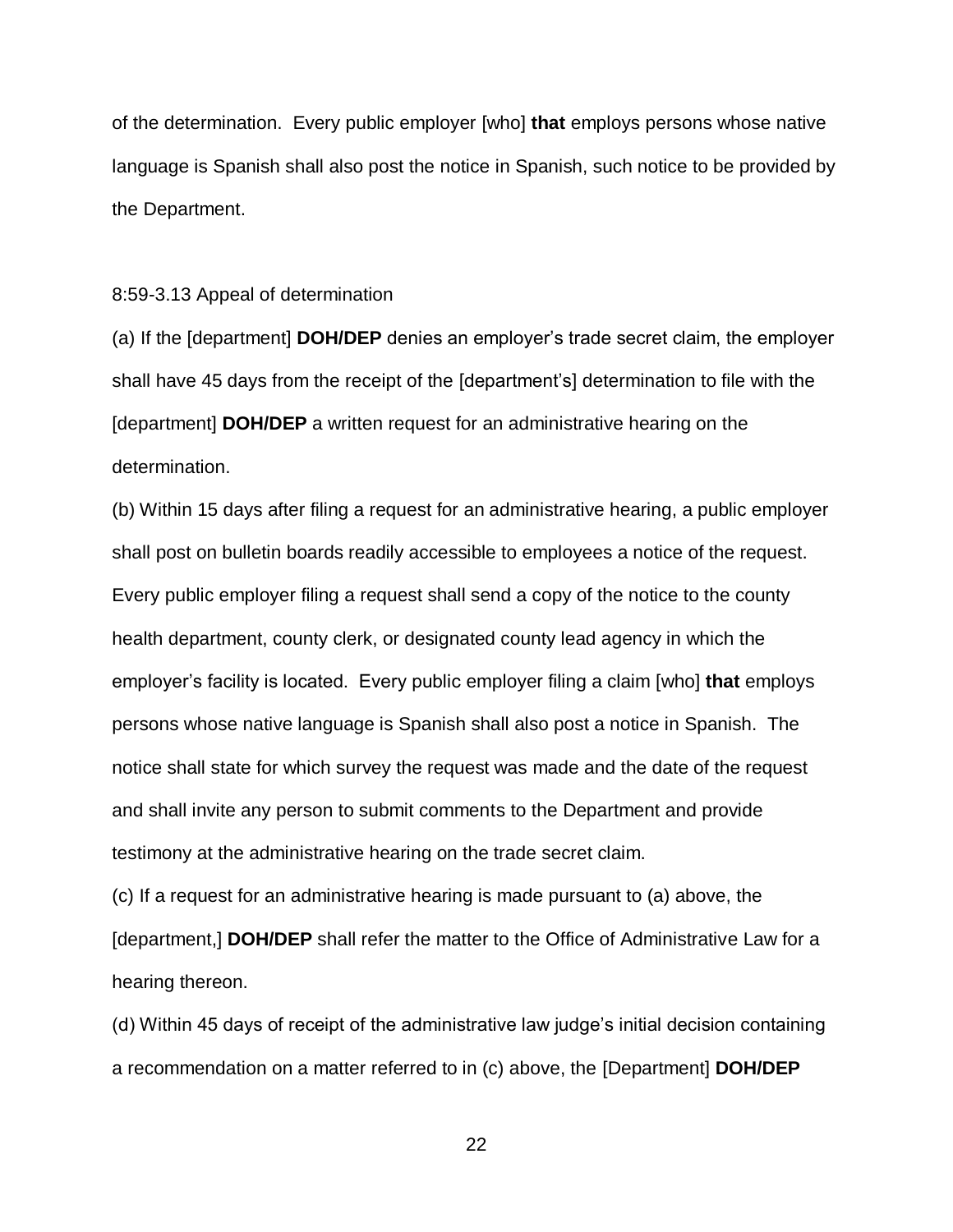shall affirm, reject, or modify the recommendation. The [Department] **DOH/DEP** shall inform the employer of its decision on the administrative law judge's recommendation by certified mail**,** return receipt requested. The [Department's] action **of the DOH/DEP** shall be considered final agency action for purposes of the "Administrative Procedure Act," N.J.S.A. 52:14B-1 et seq., and shall be subject only to judicial review as provided in the Rules of Court.

(e) [In the event that] **If** the [department] **DOH/DEP** determines, pursuant to (d) above, that the trade secret claim is not valid, the employer shall have 45 days from receipt of the [department's] determination to notify the [department] **DOH/DEP**, in writing, that it has filed to appeal the [department's] decision **of the DOH/DEP** in the courts. If the employer does not so notify the [department] **DOH/DEP**, the [department] **DOH/DEP** shall disclose the information for which the trade secret claim was made in the manner set forth in N.J.A.C. 8:59-3.14.

(f) (No change.)

8:59-3.14 Disclosure of information determined not to be a trade secret (a) After a trade secret claim has been denied and all appeals and the right to bring an appeal have been exhausted, the [Department] **DOH/DEP** shall take the following action:

1. Modify the employer's Right to Know Survey or environmental survey, as the case may be, on file with the [Department] **DOH/DEP** to substitute the omitted information for the trade secret docket or registry number and add the information wherever else appropriate; and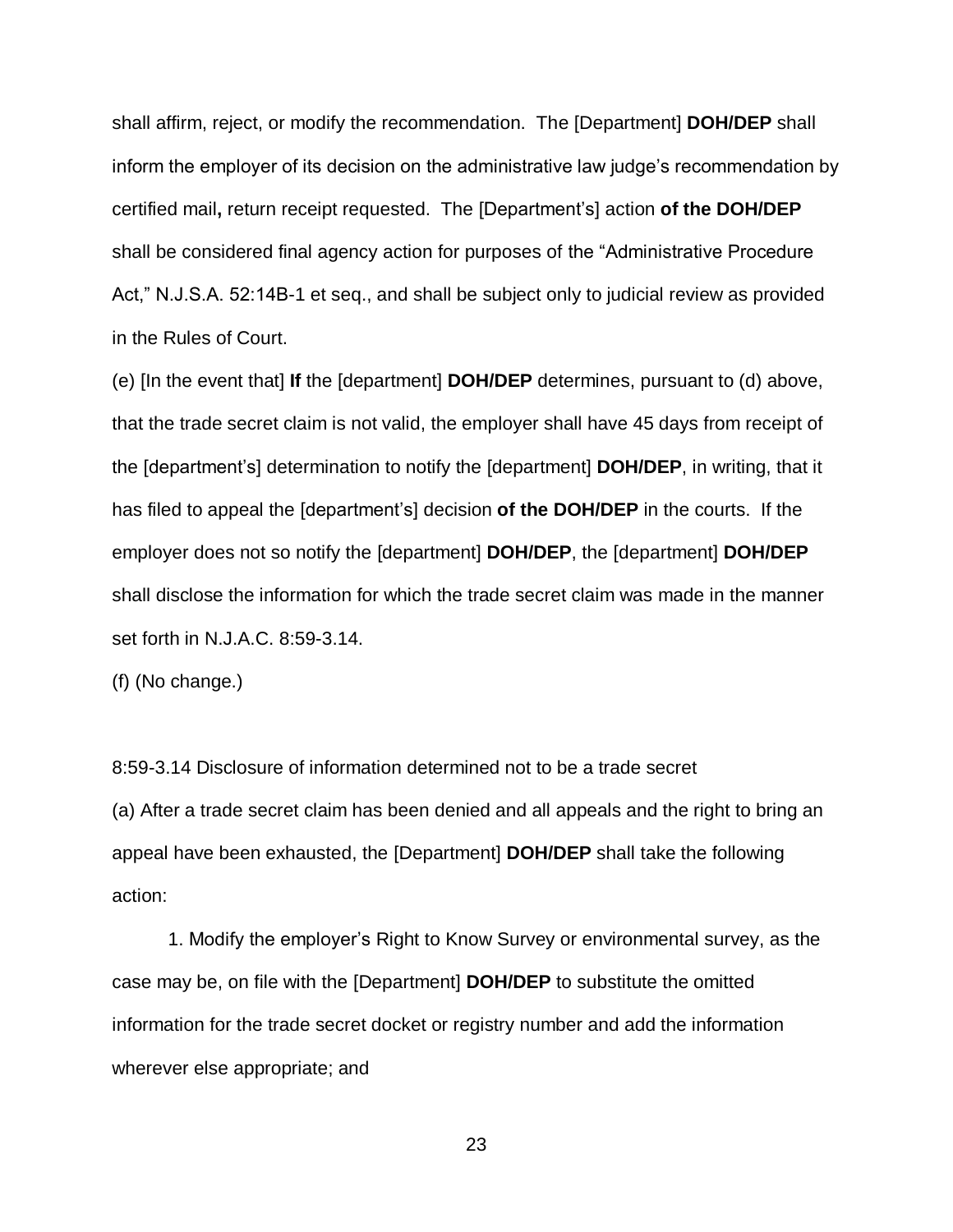2. Direct the employer to modify the Right to Know Survey or environmental survey on file at [his] **the employer's** facility to include the information for which the trade secret claim was denied and add the information wherever else appropriate; to send modified copies of the revised Right to Know Survey or environmental survey to the [appropriate Department] **DOH/DEP** and all county and local agencies that are required by law, rule**,** or regulation to receive the survey containing this information; and to replace the trade secret registry number with the chemical name and [Chemical Abstracts Service] **CAS** number on its fact sheets and container labels, if applicable.

8:59-3.15 Restricted access to trade secret information retained by the [Department] **DOH/DEP**

(a) (No change.)

(b) An officer or employee of the State may be granted access to trade secret information protected by this subchapter, only in accordance with this section, upon a demonstration to the satisfaction of the [department] **DOH/DEP** that such request is in connection with the official duties of the officer or employee under any law for the protection of public health.

1. An officer or employee of the State designated by the head of an agency may make a written request to the [department] **DOH/DEP** for information on a pending or approved trade secret claim. Such request shall state:

i. — iv. (No change.)

2. If the [department] **DOH/DEP** proposes to release trade secret information to an officer or employee of the State, the [department] **DOH/DEP** shall notify, in writing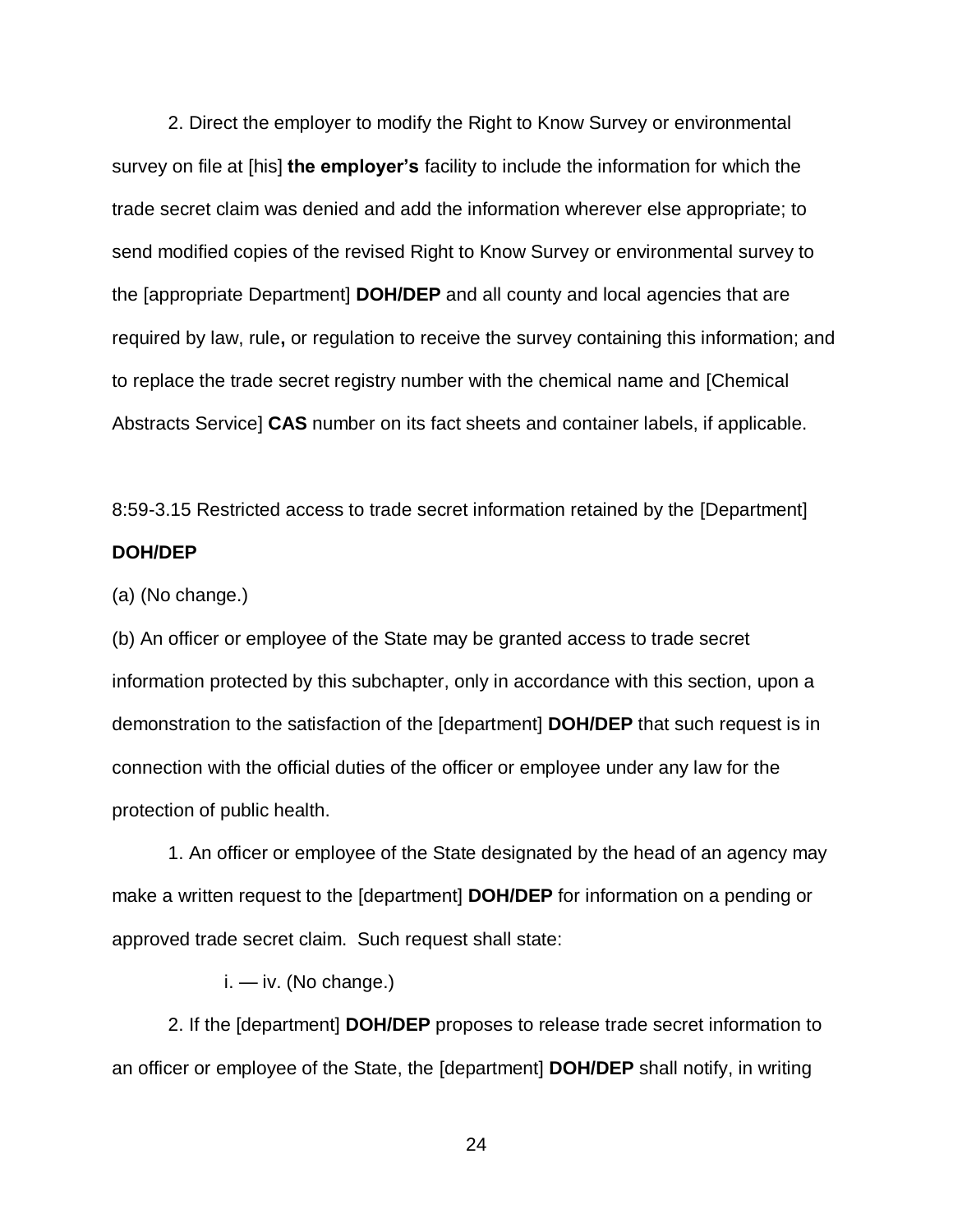and by certified mail, return receipt requested, the employer [who] **that** submitted the trade secret claim of the intent to release such information.

(c) A contractor of the State and its employees may be granted access to trade secret information protected by this subchapter if the [Department] **DOH/DEP** determines that such disclosure is necessary for the completion of any work contracted for in connection with the implementation of the Act, and that the requirements of (c)1 through 3 below have been satisfied. Such approval shall restrict access to the trade secret information to persons approved by the Department. [Employers] **The DOH/DEP** shall [be notified] **notify employers** of this determination [by the Department] prior to disclosure of the trade secret information. A contractor shall not receive any trade secret information unless:

1. The contractor has submitted a plan to the [Department which] **DOH/DEP that** describes measures for adequately protecting trade secret information from unauthorized disclosure, and **the DOH/DEP approves** such plan [has been approved by the Department];

2. The contractor has provided written documentation demonstrating, to the satisfaction of the [Department] **DOH/DEP**, that the contractor maintains [Professional Liability Insurance] **professional liability insurance** or suitable indemnity insurance and [Comprehensive General Liability Insurance] **comprehensive general liability insurance** in forms and [in] amounts to be set by the [Department] **DOH/DEP**; and

3. In addition to the requirement of (e) below, the contractor has signed an agreement developed by the [Department] **DOH/DEP**, protecting trade secret information from unauthorized disclosure. The agreement shall include a provision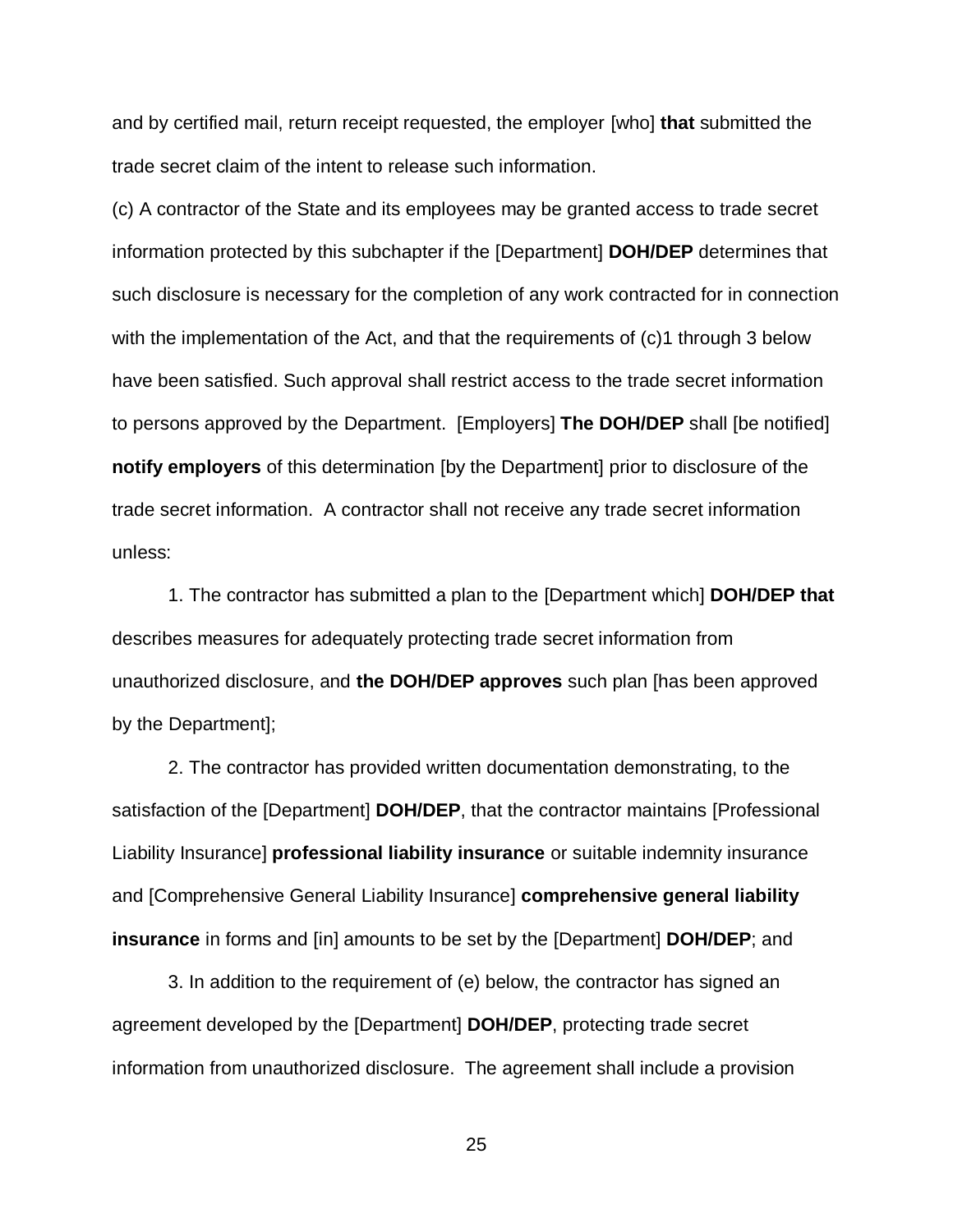whereby the contractor assumes liability for any damages to an employer resulting from the intentional or negligent release of trade secret information by the contractor and its employees.

(d) The [department] **DOH/DEP** shall provide any information for which a trade secret claim is pending or has been approved to a physician or osteopath when such information is needed for medical diagnosis or treatment. The physician or osteopath who will receive confidential information shall be required to sign an agreement developed by the [department] **DOH/DEP** protecting the confidentiality of the information disclosed. This agreement shall include a provision prohibiting the physician or osteopath from revealing the trade secret information to any person. Where feasible, the employer shall be notified prior to disclosure of the information. (e) Any person granted access to trade secret information pursuant to [N.J.A.C. 8:59- 3.15] **this section** shall sign an agreement developed by the [department] **DOH/DEP** protecting the confidentiality of the information prior to receipt of the information. (f) Any person who receives trade secret information pursuant to this section shall take appropriate measures to protect the information from unauthorized disclosure [which] **that** shall include, but not be limited to:

1.—2. (No change.)

3. Using the information only for the use approved by the [department] **DOH/DEP**;

4. (No change.)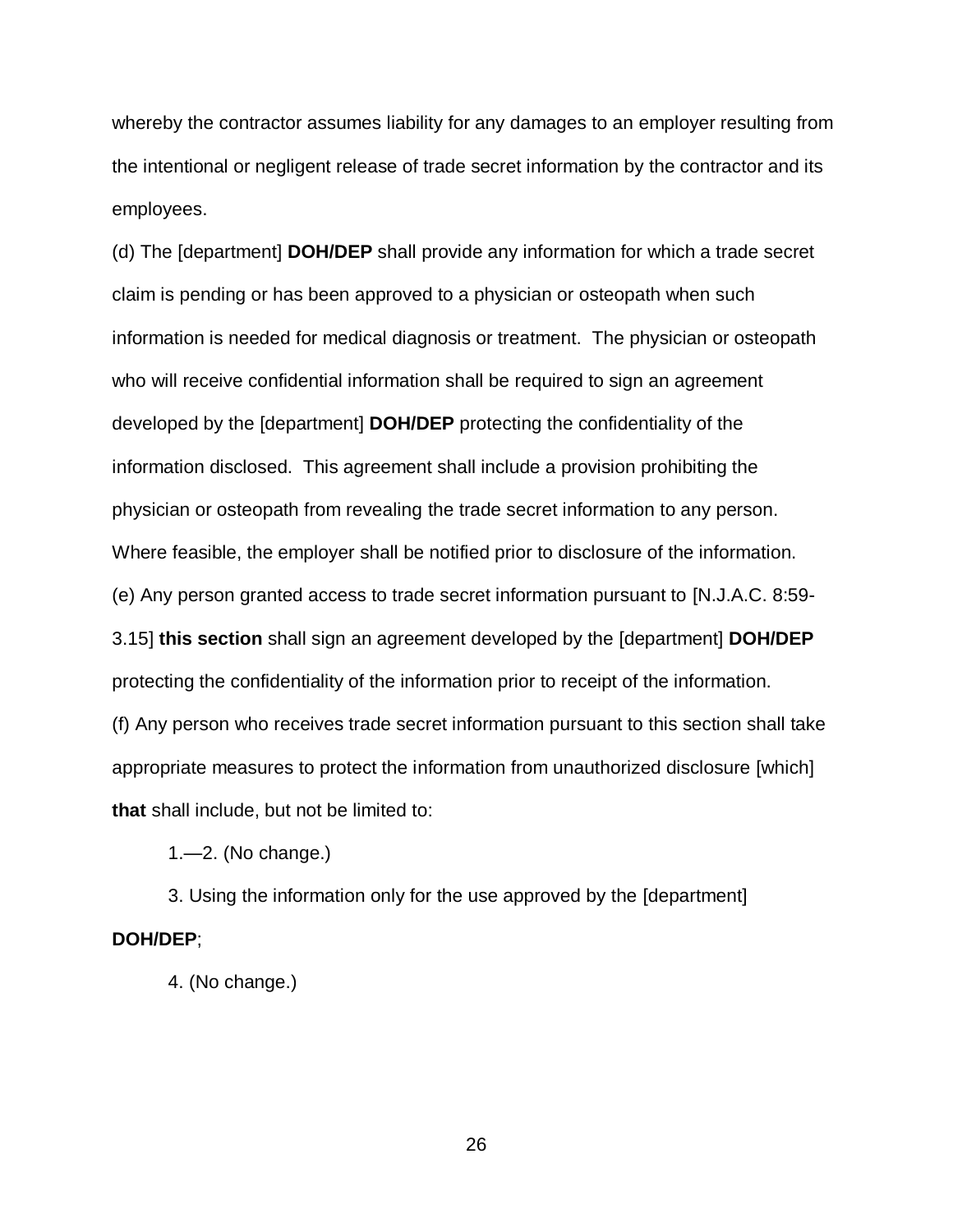5. Returning all material on which the trade secret information has been recorded to the [department] **DOH/DEP** within 30 days or when finished using the information, whichever is sooner.

(g) For emergency public health or medical purposes, the [department] **DOH/DEP** may waive the requirements of (b)1 (written request by State officer or employee), (b)2 (notice to employer prior to release of trade secret information), and (e) (signing a confidentiality agreement prior to receipt of trade secret information) above, and shall follow the procedures set forth in [1] **(g)1** and 2 below, if the [department] **DOH/DEP** determines that waiver of said requirements is necessary to protect health or the environment against an unreasonable risk of injury to health or the environment or is necessary for an emergency medical diagnosis or treatment by a physician or osteopath.

1.—2. (No change.)

8:59-3.16 Penalties for unauthorized disclosure of trade secret information

(a) (No change.)

(b) Disclosure of trade secret information by any contractor or agent of the [department] **DOH/DEP** or its employees in violation of the Act shall constitute grounds for debarment, suspension, and disqualification from contracting with the [department] **DOH/DEP**.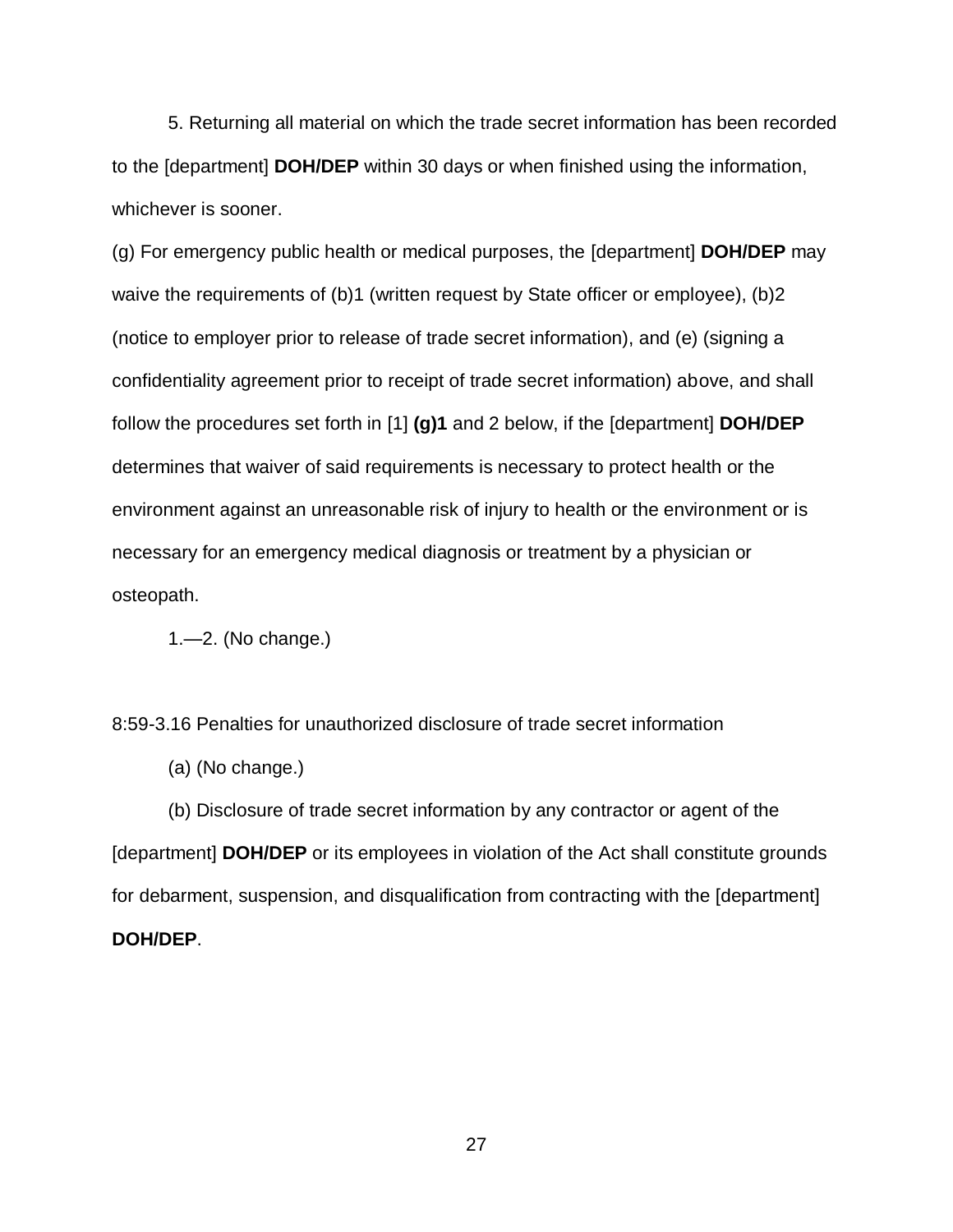## SUBCHAPTER 4. HAZARDOUS SUBSTANCE FACT SHEETS—FOR PUBLIC **EMPLOYERS**

8:59-4.1 General provisions

(a) [A] **The Department shall develop a** hazardous substance fact sheet [shall be developed by the Department of Health and Senior Services] for each hazardous substance on the Right to Know Hazardous Substance List. This requirement does not include generic categories of substances.

 $(b)$  — (e) (No change.)

(f) A public employer shall maintain**,** and make available to employees**,** material safety data sheets that have been developed or acquired for substances listed on the Right to Know Hazardous Substance List for which hazardous substance fact sheets have not been completed and for mixtures, in the same manner as hazardous substance fact sheets. The material safety data sheets shall be distributed in addition to hazardous substance fact sheets and not as a substitute. The material safety data sheets shall be made available to the [department] **Department** upon request.

#### 8:59-4.2 Contents of hazardous substance fact sheet

(a) A hazardous substance fact sheet shall be a written document [which] **that** includes, but is not limited to, the following information:

1.— 4. (No change.)

5. A description, in nontechnical language, of the acute and chronic health effects of exposure to the hazardous substance, including the medical conditions that might be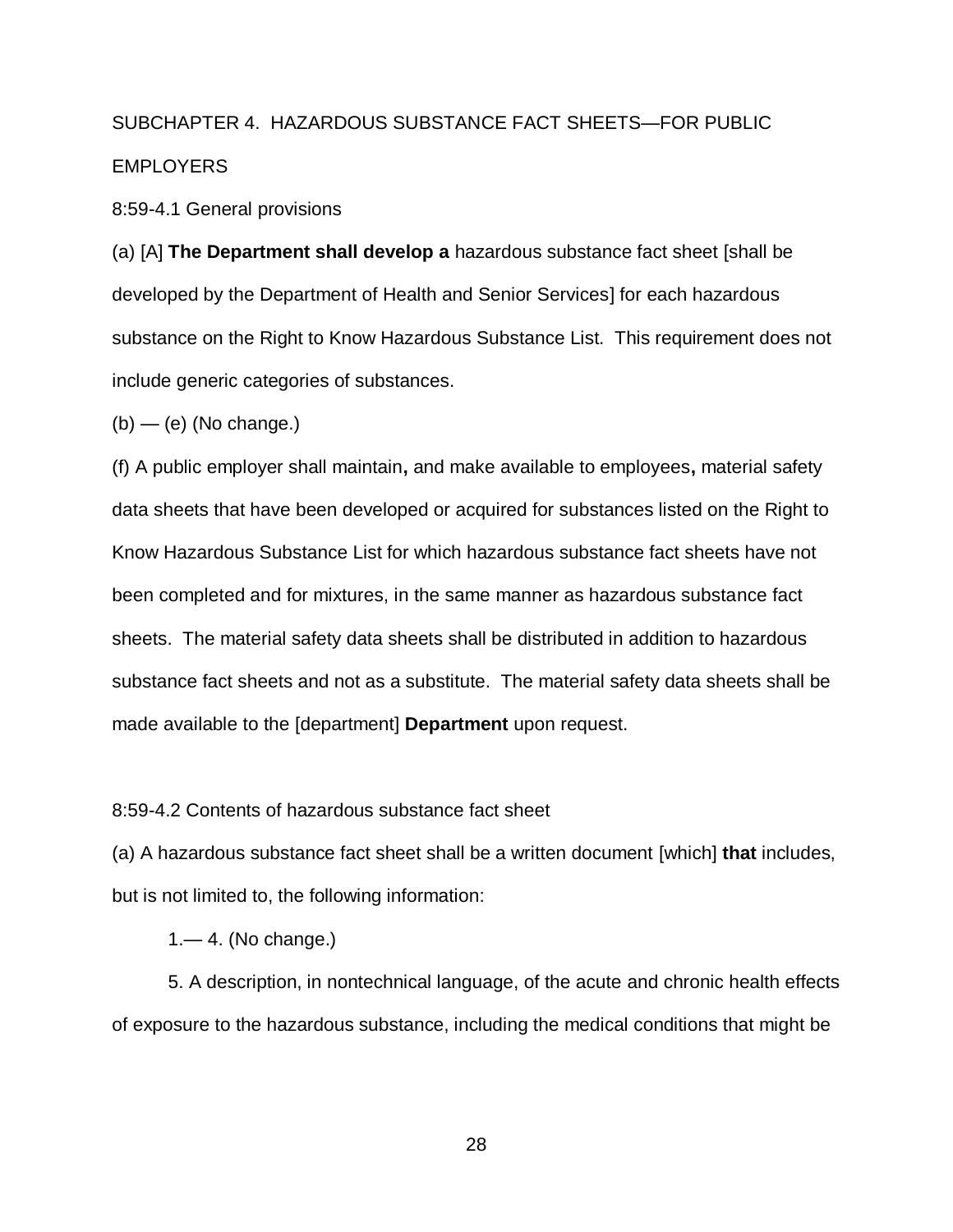aggravated by exposure, and any permissible exposure limits established by the [federal] **Federal** Occupational Safety and Health Administration;

6.—8. (No change.)

(b) A hazardous substance fact sheet shall be updated when, in the opinion of the [department] **Department**, significant new information becomes known.

### 8:59-4.3 Transmittal to employer

(a) Upon receipt of a completed Right to Know Survey from a public employer, the Department [of Health and Senior Services] shall transmit to that employer a hazardous substance fact sheet for each hazardous substance reported by the employer on the Right to Know Survey.

 $(b)$  — (d) (No change.)

#### 8:59-4.4 Trade secret claims

(a) If a public employer makes a trade secret claim for a substance on the Right to Know Survey pursuant to N.J.A.C. 8:59-3, the Department shall transmit to the public employer a hazardous substance fact sheet for the substance with the employer's trade secret registry number for the substance listed in place of the name of the substance and the [Chemical Abstracts Service] **CAS** number, unless the public employer notifies the [department] **Department** that it desires to prepare its own hazardous substance fact sheet in accordance with (b) below.

 $(b)$ —(c) (No change.)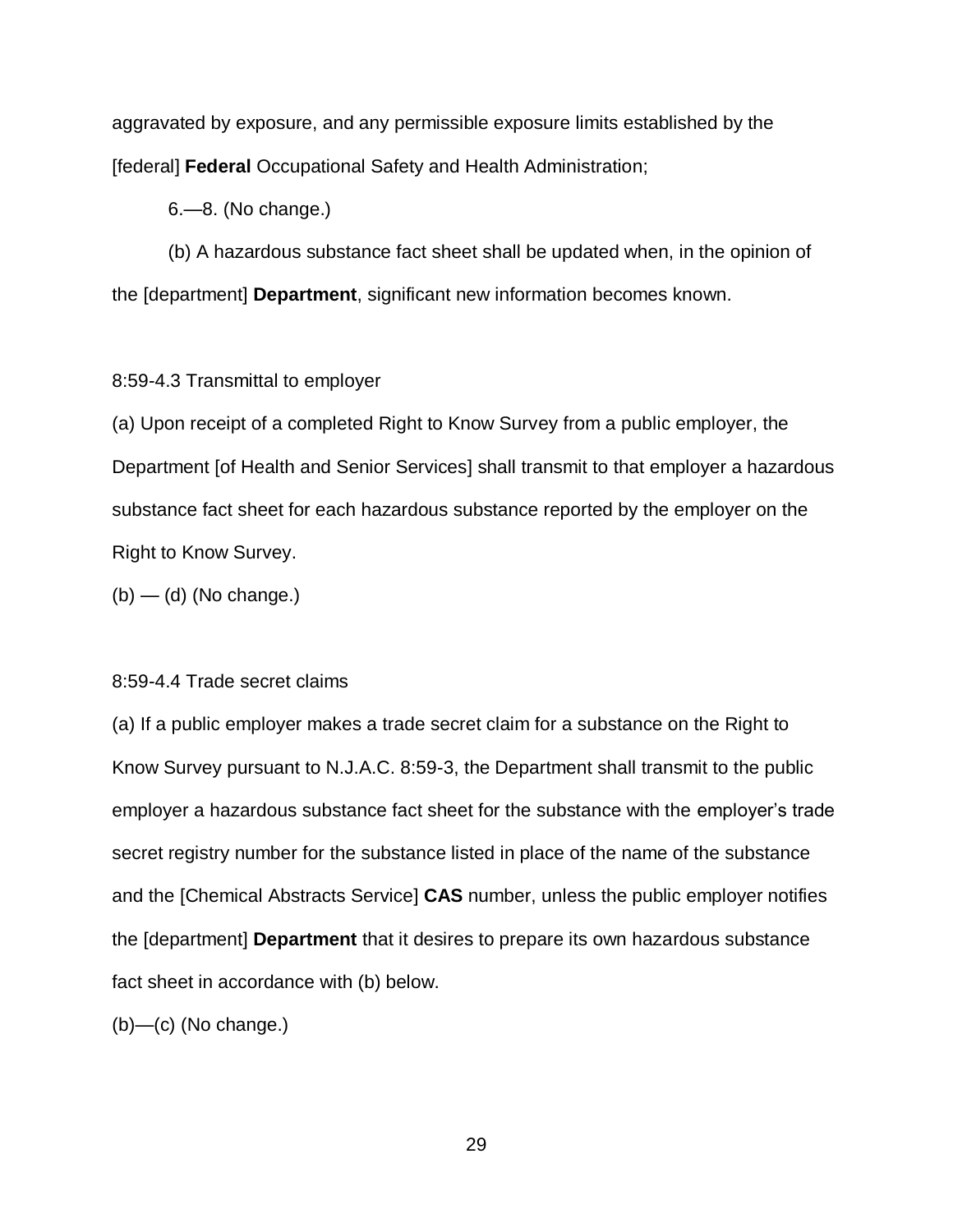## SUBCHAPTER 5. LABELING CONTAINERS

8:59-5.1 General provisions

(a) (No change.)

(b) Every container at an employer's facility in which more than one percent of the contents of the container are unknown[,] shall bear a label stating "Contents Unknown" or "Contents Partially Unknown["],**"** as appropriate, in addition to other labeling required [by N.J.A.C. 8:59-5] **under this subchapter**.

(c) (No change.)

(d) Labels shall be affixed to containers before containers are opened or within five working days of the container's arrival at the facility, whichever is sooner. No employer [may] **shall** use the contents of a container unless the container is appropriately labeled. In warehouses, storage or transfer facilities associated with employers covered by this Act, where containers are not opened, labeling required by or consistent with United States Department of Transportation[,] **requirements at** 49 CFR 172.101 [requirements,] may be used.

(e) Laboratories or other facilities [which] **that** receive containers with unknown materials or old pressurized gas cylinders with unknown contents for analysis of the contents shall label the containers as substances are identified. In the interim period until the contents are identified, these containers shall be labeled in accordance with [N.J.A.C. 8:59-5.1(b)] **(b) above**.

(f) Containers of materials**,** [for] **of** which the employer does not know the contents[,] and the manufacturer is unknown or no longer in business, shall be labeled pursuant to the Act or the Federal Resource Conservation and Recovery Act. The employer shall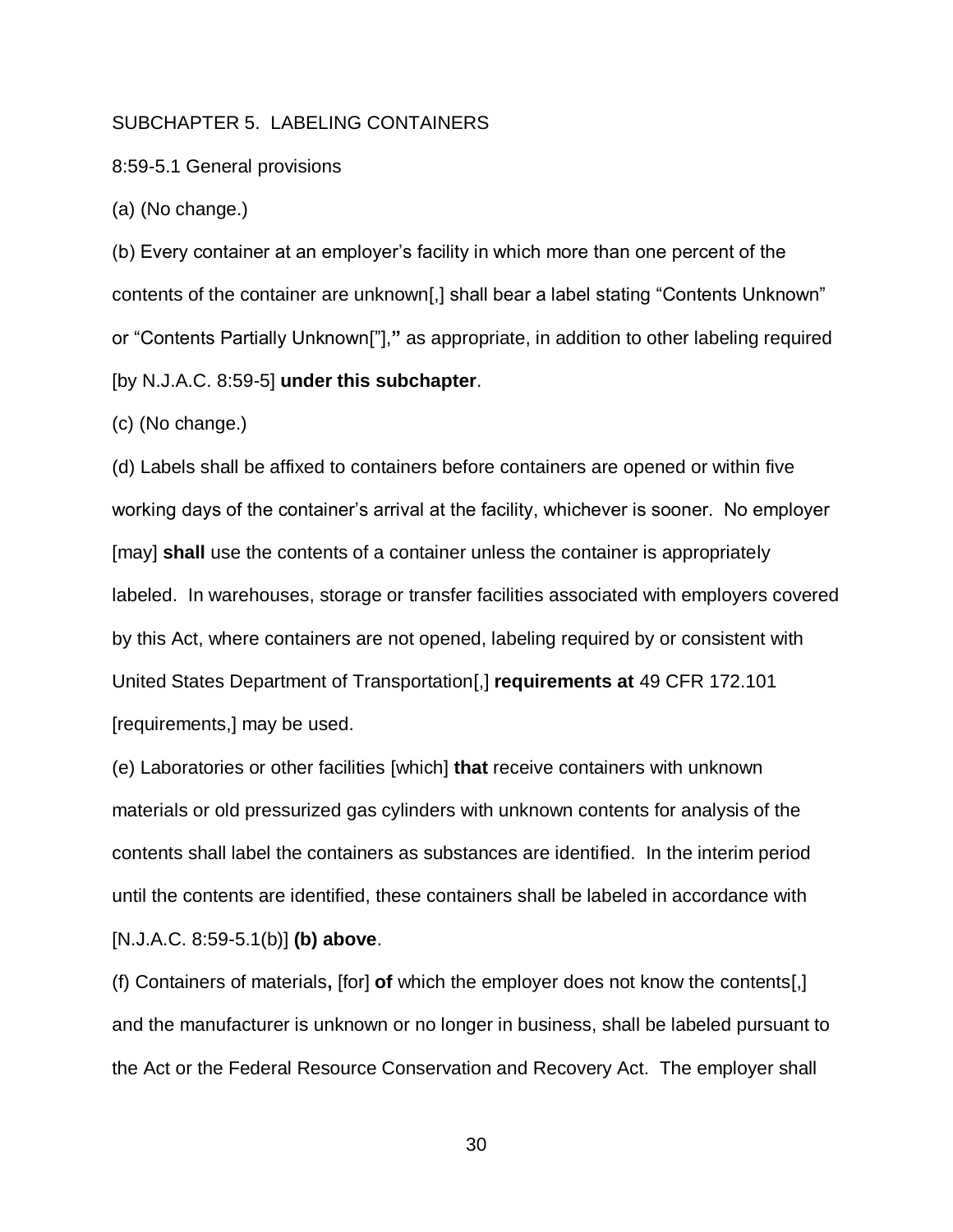be responsible for determining the components of the container and attaching appropriate labeling.

 $(g)$  — (h) (No change.)

(i) Containers [which] **that** are 56.7 grams (two ounces) or smaller may be labeled by means of a code or number system if the code or number system will allow a public employee or emergency responder free and ready access at all times to a fact sheet [which] **that** will provide the public employee or emergency responder with the chemical name or common name permitted by N.J.A.C. 8:59-5.7, and [Chemical Abstracts Service] **CAS** number of the substance contained in the container, or the trade secret registry number assigned to the substance and, in the case of a public employee, allow access to this information without the permission or assistance of management, and be available to the public employee at close proximity to [his or her] **the employee's** specific job location or locations.

 $(j)$  — (k) (No change)

(*l*) Public employers [who] **that** operate prisons or jails [who] **and** believe that container labeling will constitute a security risk at the institution[,] may request a waiver of the labeling requirements of this subchapter. The waiver shall [insure] **ensure** that the employees of the public employer receive all of the information about hazardous and other substances in containers [that] **to which** they are entitled [to] under the Act, although in a modified manner.

 $(m)$  — (q) (No change.)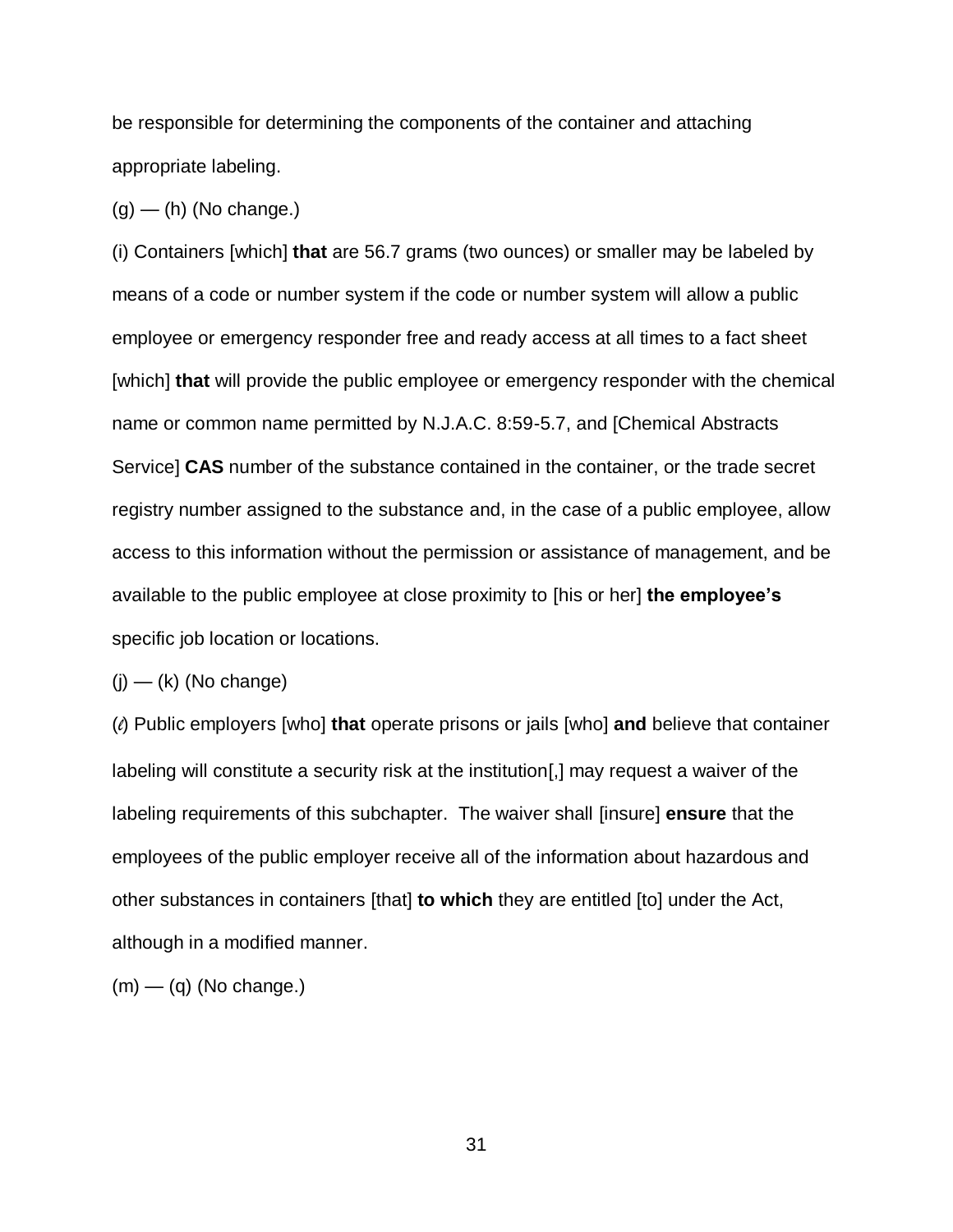8:59-5.3 Research and development laboratories

(a) Alternative labeling system requirements follow:

1. Instead of labeling pursuant to this subchapter, **an** employer[s who] **that** follow**s** the procedure in (c) below and [are approved by] **that** the Department **approves**  as a research and development laboratory may label containers in the research and development laboratory by means of a code or number system. The code or number system must enable a public employee or emergency responder to readily make a cross reference to a hazardous substance fact sheet or documentary material **that is** retained on file by the employer at the facility**,** which will provide the public employee or emergency responder with the chemical name or common name permitted by N.J.A.C. 8:59-5.7, and [Chemical Abstracts Service] **CAS** number of the substance contained in the container, if it exists, or the trade secret registry number assigned to the substance. The labeling threshold based on container size set forth in N.J.A.C. 8:59-5.6 shall apply to research and development laboratories using the alternative labeling system.

2. (No change.)

(b) OSHA Laboratory Standard requirements follow:

1. Instead of labeling pursuant to this subchapter or (a) above, **an** employer[s who] **that** follow**s** the procedure in (c) below and [are approved by] **that** the Department **approves** as a research and development laboratory[,] may label containers in accordance with the Occupational Safety and Health Standard adopted by the United States Occupational Safety and Health Administration (OSHA), for private employers, and by the New Jersey Department of Labor **and Workforce Development**, for public employers, entitled "Occupational Exposure to Hazardous Chemicals in Laboratories"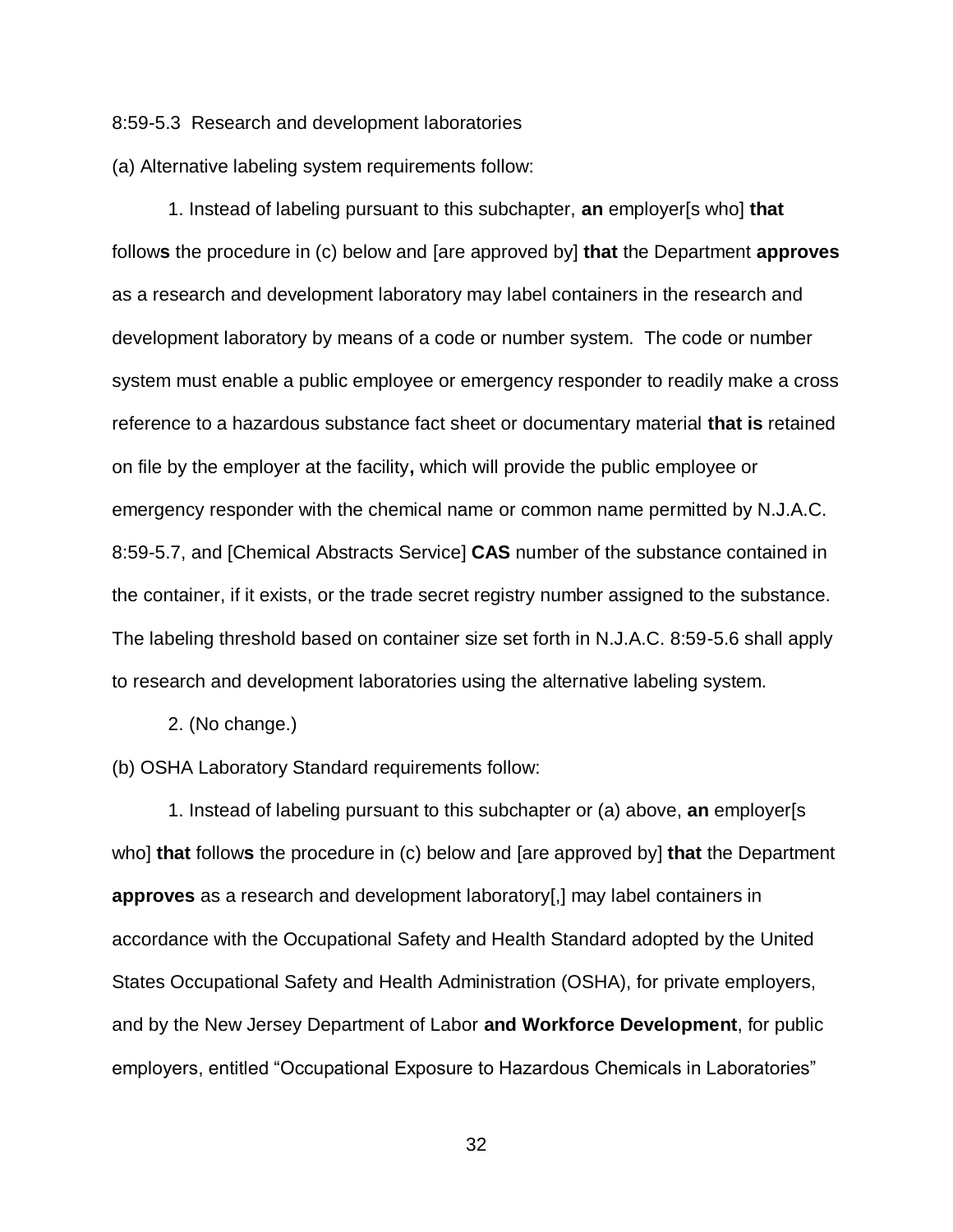(Laboratory Standard), at 29 CFR [Part 1910, Section 1450 (]1910.1450[), promulgated on January 31, 1990, at 55 FR 3300,] for private employers, and at N.J.A.C. 12:100- 4.2[, promulgated on June 21, 1993, at 25 N.J.R. 2688(b),] for public employers.

2. In order for **a** public employer[s] to qualify for the labeling exemption in (b)1 above, **the public employer shall comply with** all other requirements of the Laboratory Standard [shall be complied with by the public employer]**,** including the chemical hygiene plan, information and training, and hazard identification. Such training shall be given to all public employees exposed or potentially exposed to hazardous chemicals in the research and development laboratory, including maintenance personnel and persons washing laboratory equipment.

3. (No change.)

(c) An employer that wishes to obtain a research and development laboratory exemption shall comply with the following procedure:

1. For public employers, the employer shall submit to the Department [of Health and Senior Services] a completed research and development laboratory exemption application on forms approved by the Department.

2. –3. (No change.)

4. Upon receipt of a completed research and development laboratory exemption application, the Department of Health [and Senior Services] and **the** Department of Environmental Protection [shall] jointly **shall** make a determination to grant or deny the application. A letter will be sent by the Department [of Health and Senior Services] (to public employers) or the [DEP] **Department of Environmental Protection** (to private employers) to the applicant advising [them] **the applicant** of the approval or denial of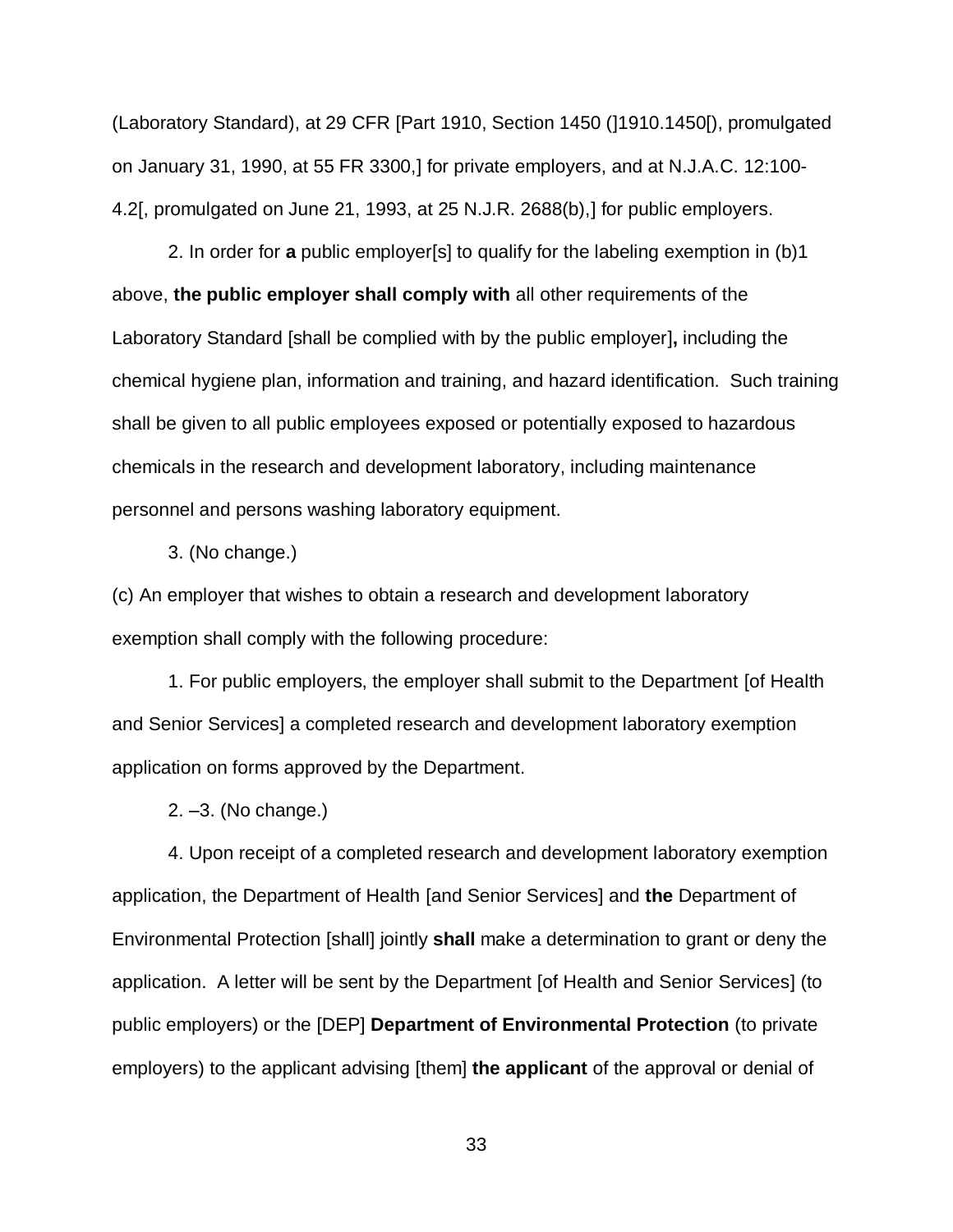the application. The research and development laboratory exemption shall become effective upon receipt by the employer of a letter from the Department [of Health and Senior Services] or [DEP] **the Department of Environmental Protection** approving the application.

5. Employers [who] **that** have received a research and development laboratory exemption as of August 2, 1993**,** need not reapply according to the procedure set forth in (c)1 through 4, above, and the terms and scope of existing exemptions are not affected by these amendments. Any changes [which] **that** the employer wishes to make to the terms and scope of an existing exemption would require an application to be made pursuant to (c)1 through 4, above, reflecting those changes.

8:59-5.5 Exceptions to labeling requirements; Federal and State labeling laws  $(a)$  — (h) (No change.)

(i) Labels on shipping containers of controlled substances regulated by the Federal Controlled Substances Act and/or the Controlled Substances Import and Export Act [which] **that** purposefully do not indicate the contents of the container as controlled substances in order to guard against storage and in-transit losses may be substituted for the information required by N.J.A.C. 8:59-5.1.

(j) (No change.)

8:59-5.6 Exclusions from the requirement to label

(a) Containers containing the following categories of hazardous or other substances shall be exempt from the requirements of labeling: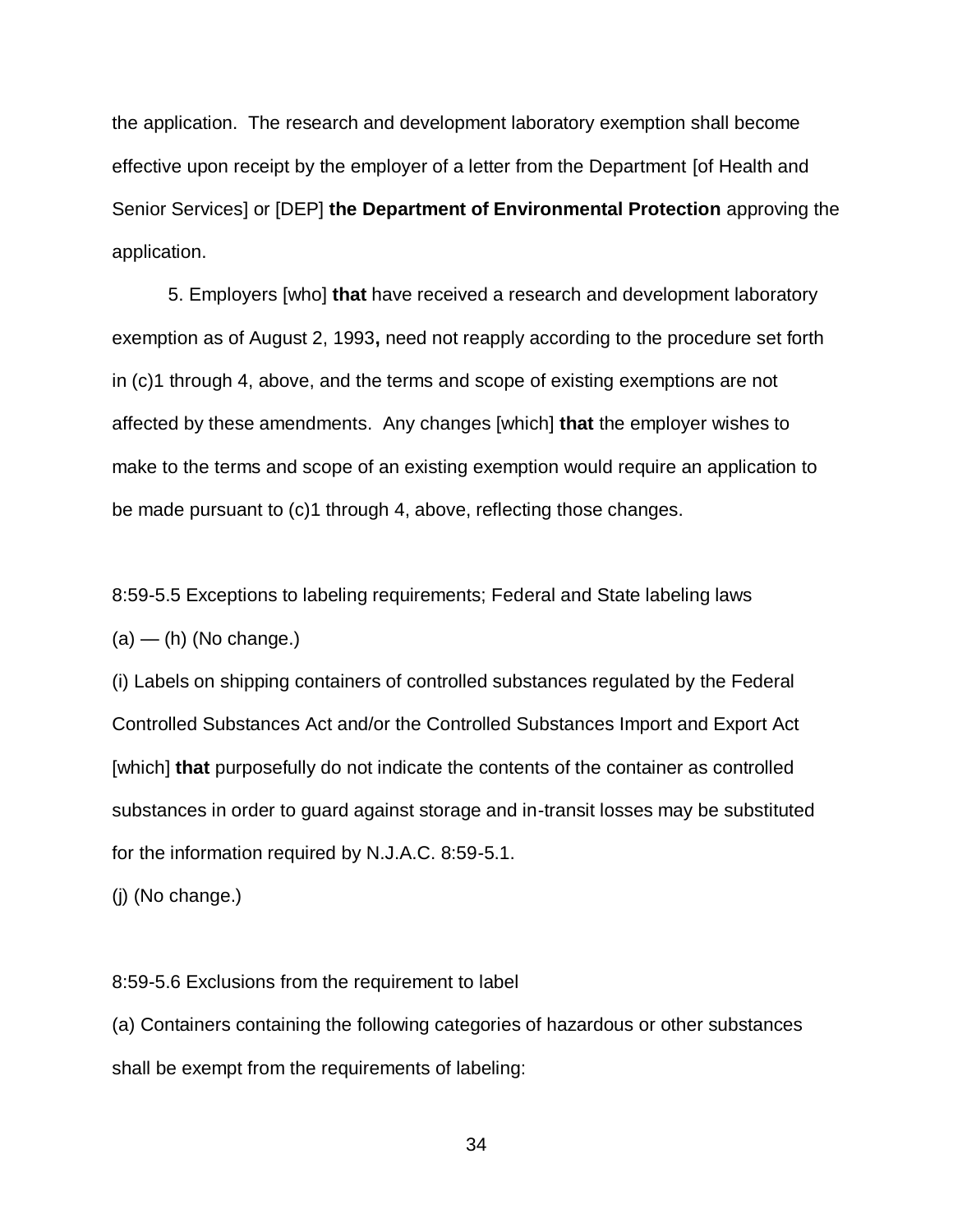1.—2. (No change.)

3. Any hazardous or other substance [which] **that** is a special health hazard substance constituting less than the threshold percentage [established by] **that** the Department [of Health and Senior Services] **establishes** for that special health hazard substance when present in a mixture. The threshold percentage for carcinogens, mutagens**,** and teratogens shall be 0.1 percent;

4. Any product [which] **that** contains a hazardous or other substance in the same form and concentration as a product packaged for distribution and use by the general public, if the primary use container of the product is two kilograms (4.4 pounds) or two liters (0.53 gallons) or smaller.

i.—iii. (No change.)

5. — 7. (No change.)

8. Food, drugs, cosmetics, or alcoholic beverages in a retail establishment [which] **that** are packaged for sale to consumers;

9. — 10. (No change.)

11. Substances [which] **that** are an integral part of a facility structure or furnishings; or

12. Products [which] **that** are the personal property and are for the personal use of an employee.

(b) Process containers and directly associated piping**,** [whose] **of which the** contents change with the same frequency as the contents of the process containers, and sample valves from the process containers and directly associated piping, need not be labeled.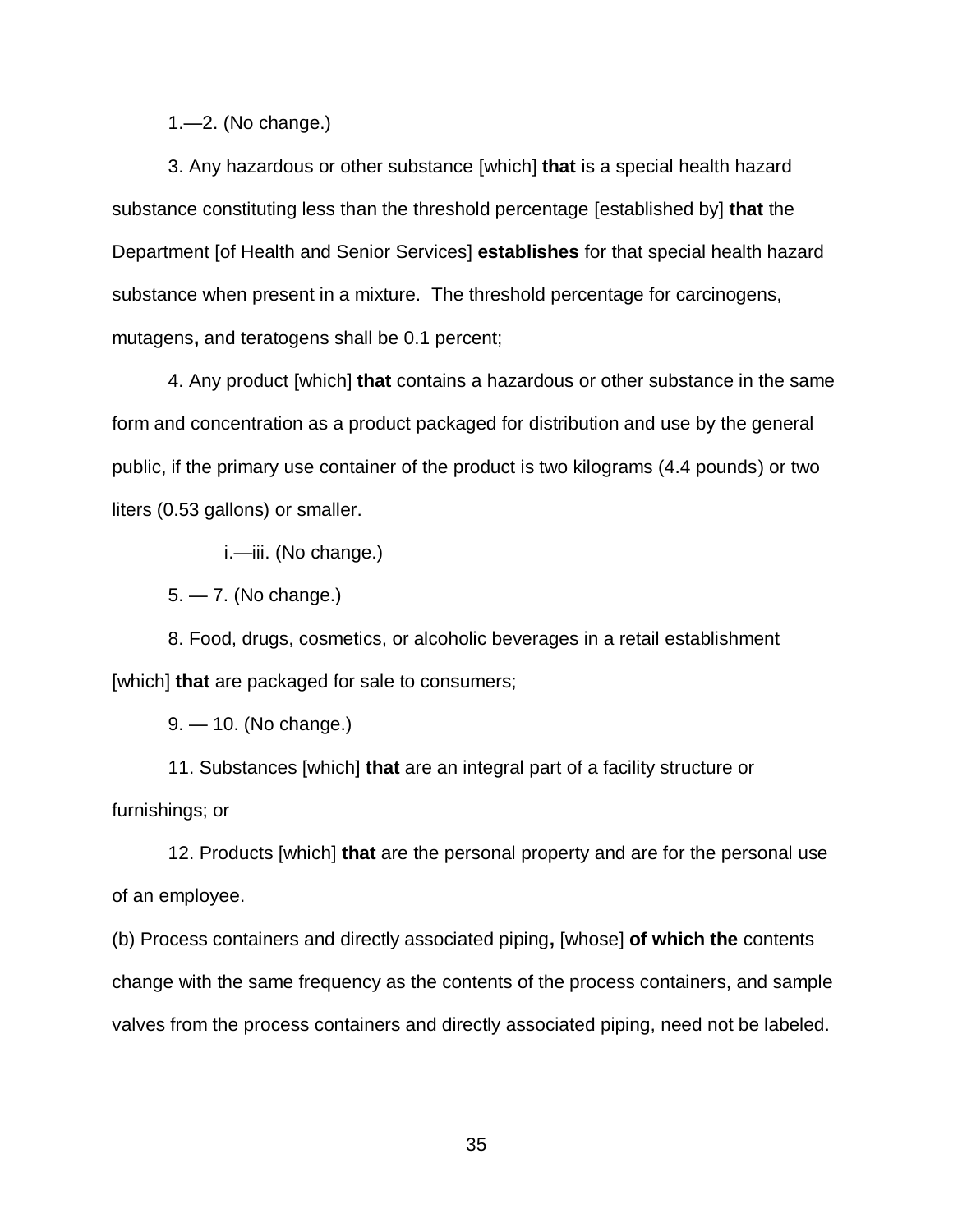This exclusion shall not apply to pipeline labeling requirements in N.J.A.C. 8:59-5.2, which regulates the labeling of valves, outlets, vents, drains**,** and sample connections. (c) A container [which] **that** is removed from a larger container that is labeled in accordance with this subchapter, [which is] intended only for the immediate use of the employee who performs the removal, and [which] is used up during the employee's workshift, need not be labeled.

(d) Articles that are excluded by (a)1 above shall include solid articles that contain some amount of liquid or powder [which] **that**, due to the design and use of the article, is not released from the article and thus does not cause any exposure to public employees and emergency responders. The following solid articles, which are examples and do not represent an exclusive list of excluded articles, meet the requirements of (a)1 above and are excluded from labeling:

1. — 13. (No change.)

 $(e)$  — (f) (No change.)

(g) All containers that are two kilograms (4.4 pounds) or two liters (0.53 gallons) or smaller shall be exempt from labeling.

1. The container thresholds in (g) above shall not apply to products that contain carcinogenic, mutagenic**,** or teratogenic substances [which] **that** are listed on the Special Health Hazard Substance List. (See N.J.A.C. 8:59-10.2.) For products that are below the two**-**kilogram/two**-**liter threshold and contain carcinogens, mutagens**,** or teratogens, the chemical names and [Chemical Abstracts Service] **CAS** numbers of all carcinogens, mutagens**,** and teratogens shall be listed on the product's label. Other ingredients do not need to be listed on the label.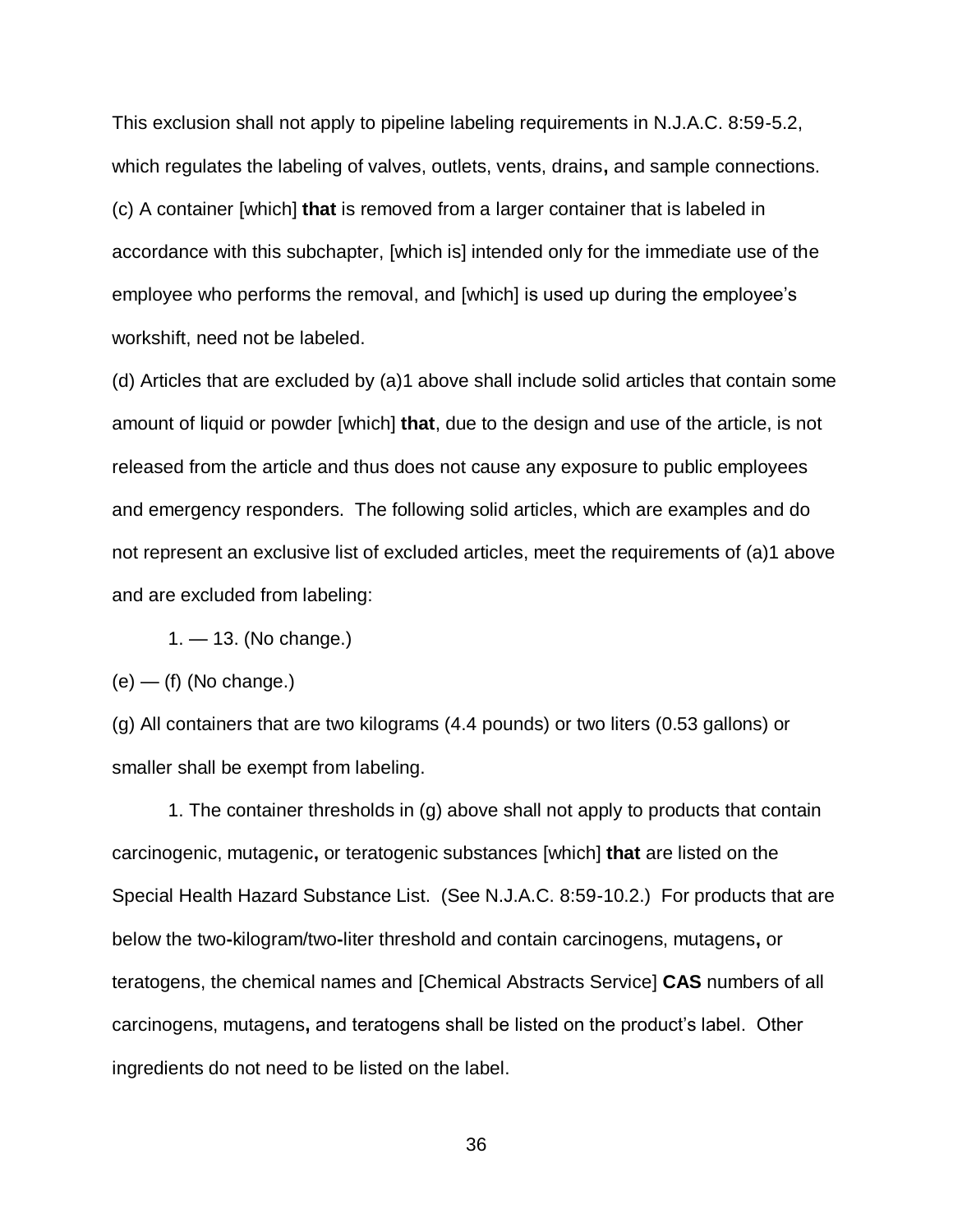2. The container thresholds in (g) above shall not apply to products that contain flammable, reactive**,** or corrosive substances [which] **that** are listed on the Special Health Hazard Substance List, and that meet the Special Health Hazard Substance List's criteria for flammability, reactivity**,** or corrosivity. (See N.J.A.C. 8:59-10.2). For products that are below the two**-**kilogram/two**-**liter threshold and meet the Special Health Hazard Substance List's criteria for flammability, reactivity**,** or corrosivity, the chemical names and [Chemical Abstracts Service] **CAS** numbers of the flammable, reactive**,** or corrosive substances [which] **that** contribute to the Special Health Hazard of the product[,] shall be listed on the product's label. Other ingredients do not need to be listed on the label.

(h) Even though public employers [who] **that** comply with the PEOSH Hazard Communication Standard, N.J.A.C. 12:100-7, may not be required to label containers below the threshold set forth in (g) above according to the requirements of the Right to Know Act, the hazardous substances in these containers still have to be reported on the Right to Know Survey, and Material Safety Data Sheets and Hazardous Substance Fact Sheets still have to be maintained in the Right to Know Central File for these chemicals.

## 8:59-5.7 Common name

(a) Only common names [specified by] **that** the [department] **Department specifies** may be substituted for required chemical names on labels.

(b) [Four] **For** hazardous substances listed on the Right to Know Hazardous Substance List: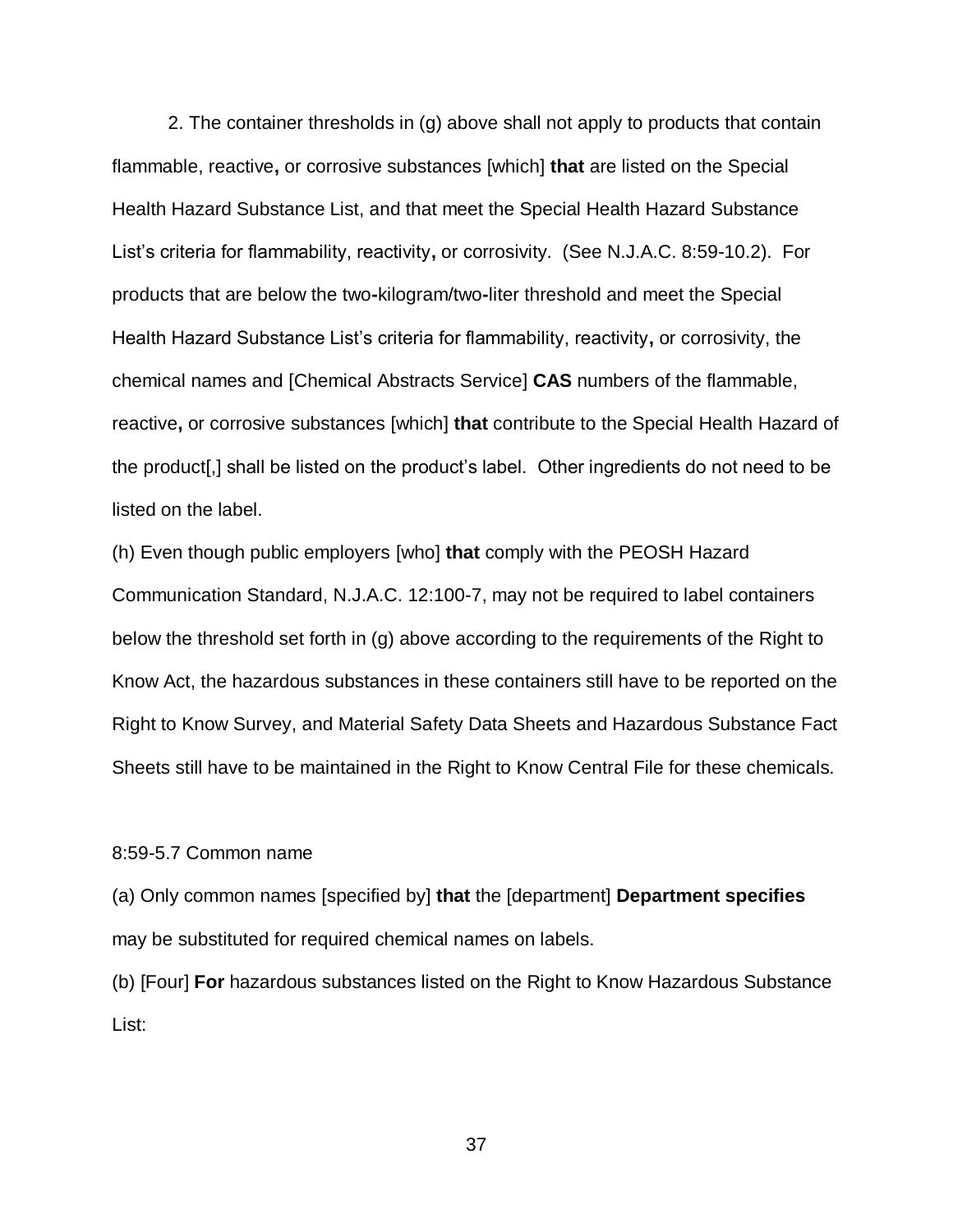1. The first name shall be considered the common name for the hazardous substance for purposes of labeling containers. If there is only one name listed for a hazardous substance on the Right to Know Hazardous Substance List, no other name [may] **shall** be used for purposes of labeling containers;

2. (No change.)

3. Generic names (designated as "gen") listed on the Right to Know Hazardous Substance List can only be used on container labels if there is a CAS number next to the generic name, except [for Fuel Oil and Petroleum Oil] **fuel oil and petroleum oil,** which can be used without a CAS number. The phrase "[Fuel Oil] **fuel oil**" should be used to label heating oil.

(c) For substances not listed on the Right to Know Hazardous Substance List, any synonym accepted by the [Chemical Abstracts Service] **CAS** shall be considered the common name for the substance for purposes of labeling containers.

8:59-5.9 Trade secret registry number

(a) (No change.)

(b) [Upon notification by the department that a trade secret claim has been denied, and after all appeals have been exhausted, an] **An** employer shall replace the trade secret registry number on the container with the chemical name or common name permitted by N.J.A.C. 8:59-5.7, and [Chemical Abstracts Service] **the CAS** number, pursuant to N.J.A.C. 8:59-3**,** within 10 days of notification **by the Department that a trade secret claim has been denied and after all appeals have been exhausted**.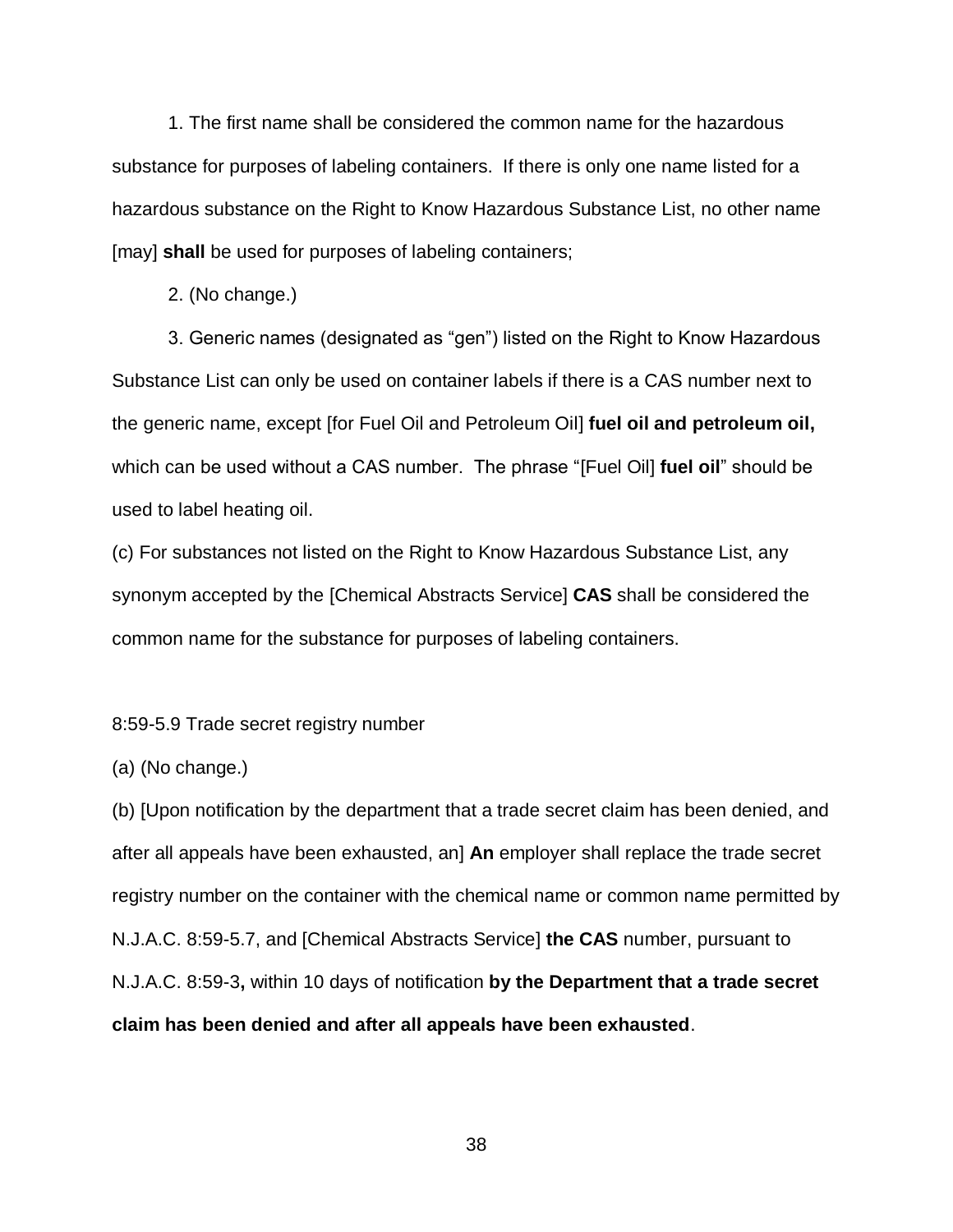# SUBCHAPTER 6. EDUCATION AND TRAINING PROGRAM--FOR PUBLIC **EMPLOYERS**

8:59-6.1 General provisions

(a) The requirements for training public employees about hazardous chemicals can be found in the PEOSH Hazard Communication Standard, N.J.A.C. 12:100-7, adopted [by the New Jersey Department of Labor and Workforce Development] and enforced by the Public Employees Occupational Safety and Health (PEOSH) Programs in the Department**s** of Labor and Workforce Development and [the Department of] Health [and Senior Services].

(b)-(c) (No change.)

(d) All public employers shall submit, attached to their Right to Know Survey, a certification that employees who are exposed or are potentially exposed to hazardous substances in the course of their employment, have received an education and training program [which] **that** meets the requirements of N.J.A.C. 8:59-6.3 that were in effect prior to April 18, 2005**,** within the deadlines set forth in N.J.A.C. 8:59-6.2 that were in effect prior to April 18, 2005. Research and development laboratories shall certify by letter that all employees have received an education and training program [which] **that** meets the requirements of N.J.A.C. 8:59-6.3 by January 1 of each year. This requirement shall end after the 2003 Right to Know Survey.

(e) (No change.)

8:59-6.3 Contents of program

(a)-(c) (No change.)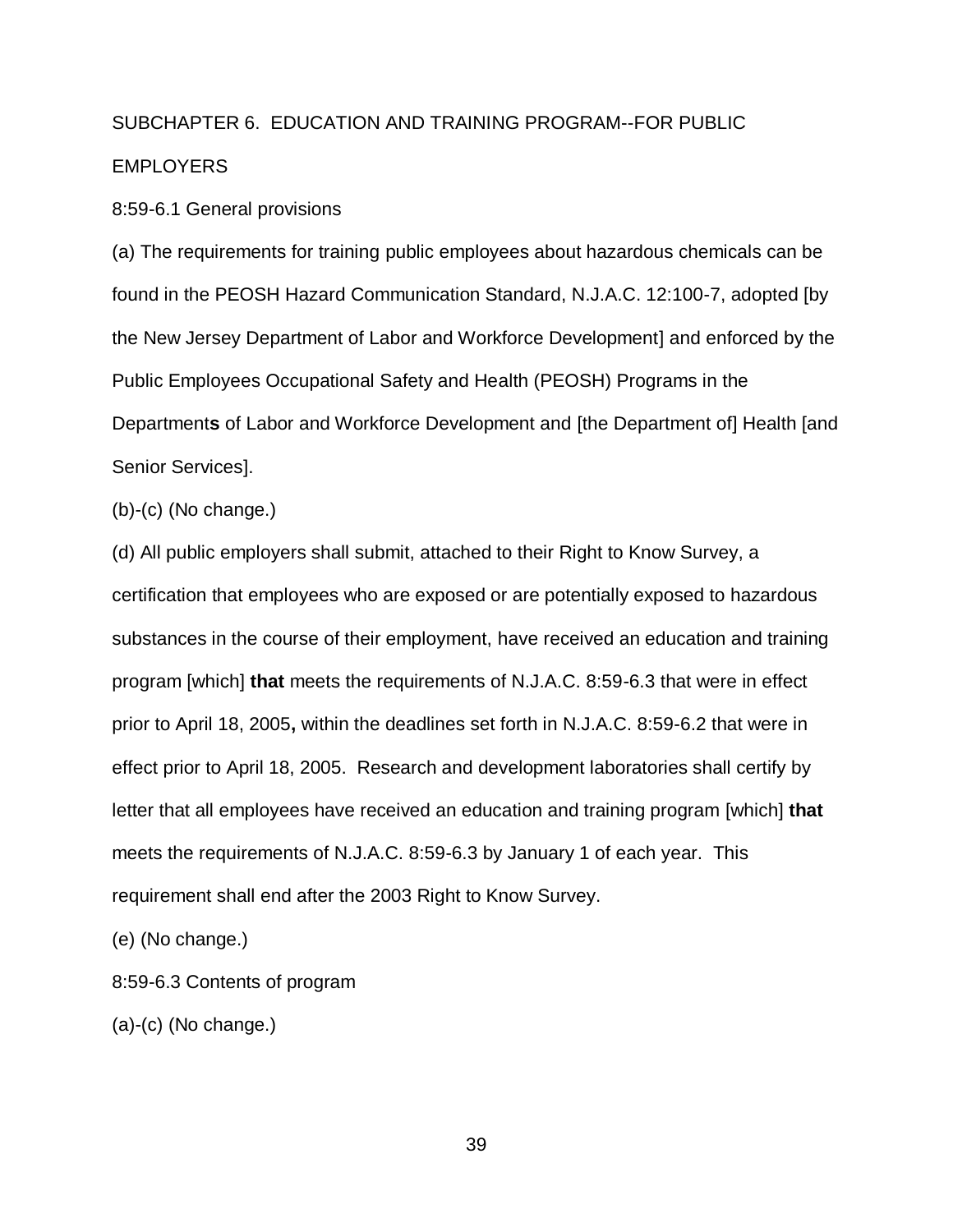(d) Every public employer shall post**,** on bulletin boards or in other conspicuous areas in the facility**,** any posters [designed and provided by] **that** the Department **designs and provides,** to inform employees of their rights under the Act.

(e) Research and development laboratories shall provide their employees [with] appropriate hazardous substance fact sheets and available material safety data sheets upon request.

#### 8:59-6.4 Documentation for program

(a) A public employer must maintain the following documentation of all initial and biennial Right to Know education and training programs given to employees prior to adoption of the PEOSH Hazard Communication Standard on May 3, 2004:

1.—2. (No change.)

3. Rosters of attendance**,** which shall include the names and signatures of participants for each session. If the classroom and walkthrough sessions are given at different times, separate rosters must be maintained. The participant's title or job description shall also be listed. For emergency responders who have taken the State Police or other [Department approved] **Department-approved** Hazardous Materials Emergency Responder Awareness and Operational training courses, certificates from these courses shall be sufficient proof of attendance at these courses;

4.—9. (No change.)

 $(b)$  — (c) (No change.)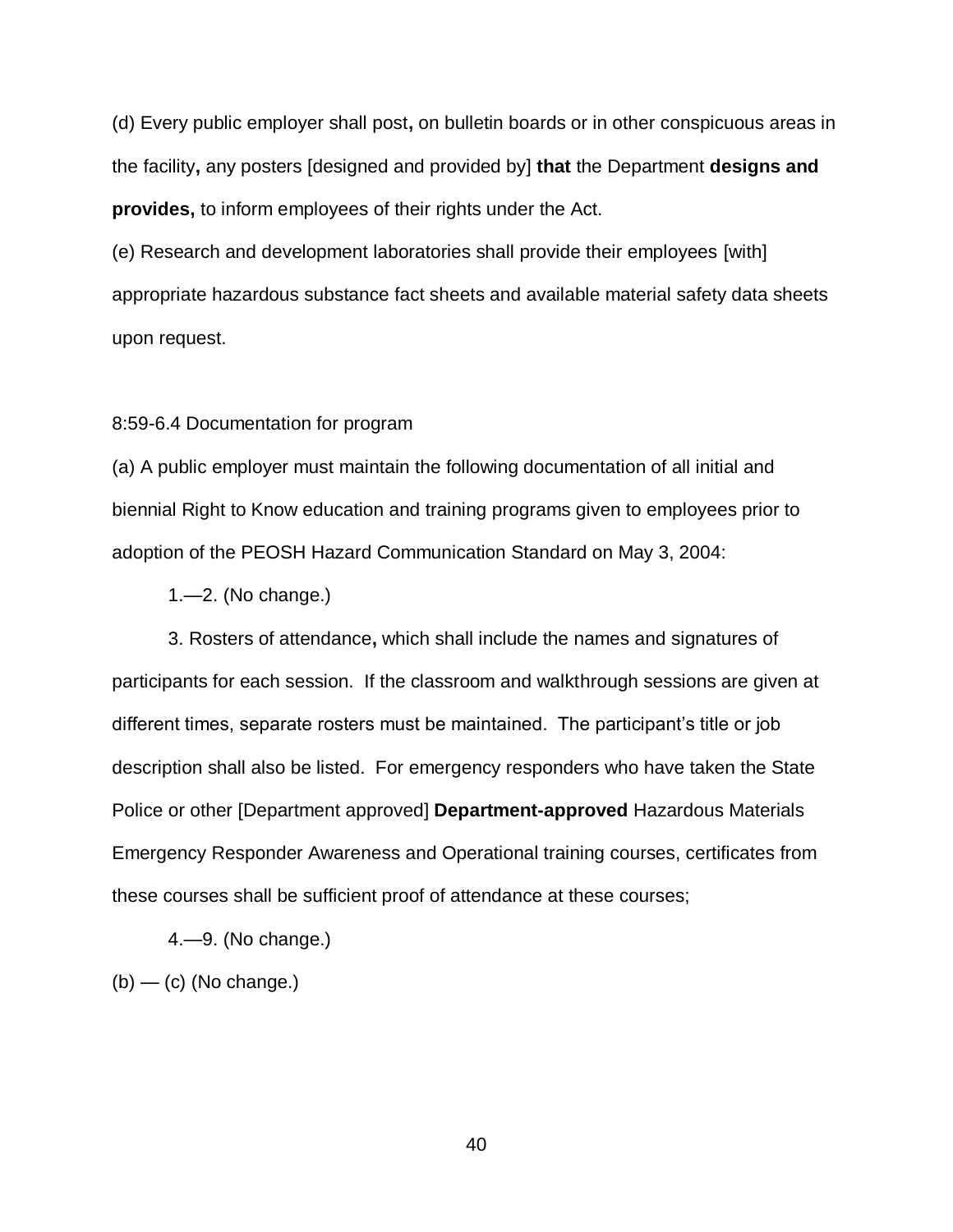## SUBCHAPTER 7. EMPLOYEE AND PUBLIC ACCESS TO INFORMATION

8:59-7.1 Department [of Health and Senior Services] obligations

(a) The Department [of Health and Senior Services] shall maintain a file of all completed Right to Know Surveys received from public employers and hazardous substance fact sheets prepared by the Department or by public employers.

(b) The Department shall retain hazardous substance fact sheets [prepared by the Department] **that it prepared,** and each Right to Know survey and hazardous substance fact sheet received from public employers, for 30 years.

 $(c)$  — (d) (No change.)

(e) [Any] **The Department shall treat as confidential any** request **made pursuant to** 

**(c) above** by an employee for material pertaining to the facility [where] **at which** he or she is employed [made pursuant to (c) above shall be treated by the Department as confidential].

(f) Any person who requests the disclosure of information for which a trade secret claim has been made or approved[,] shall follow the procedures set forth in N.J.A.C. 8:59-3.10.

 $(g)$  — (h) (No change.)

8:59-7.2 Employer obligations

(a) (No change.)

(b) Every public employer shall post**,** on bulletin boards in the facility**,** readily accessible to employees, a notice of the availability of Right to Know Surveys, hazardous substance fact sheets, material safety data sheets, and the Right to Know Hazardous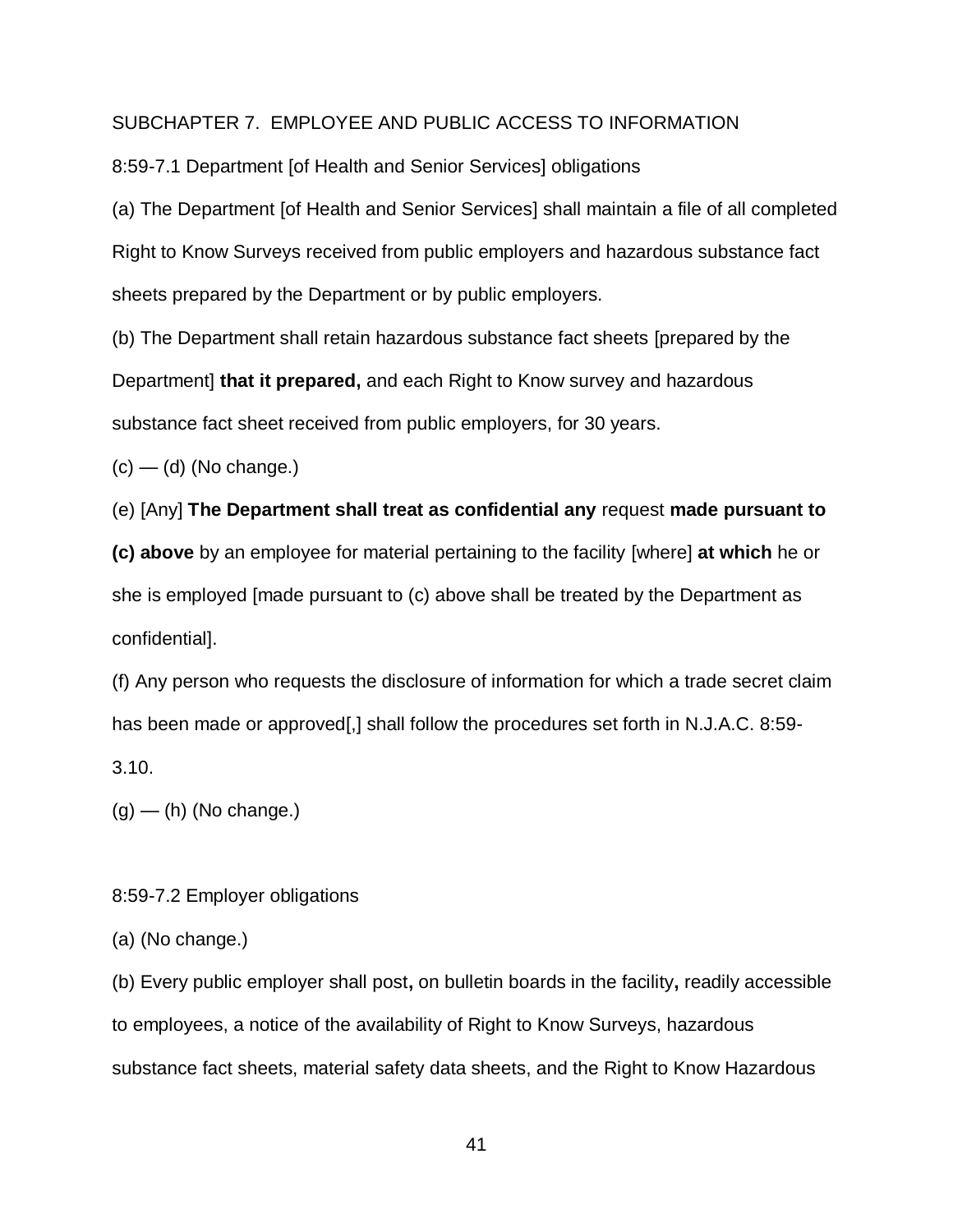Substance List, from the employer, from the Department [of Health and Senior Services], from the Department of Environmental Protection, and from the county health department, county clerk, or designated county lead agency. A poster provided by the Department shall be used to meet the requirements of this subsection.

(c) A public employer [shall], upon request, **shall** provide an employee whose native language is Spanish or employee representative<sup>[, with]</sup> a Spanish translation of a Right to Know survey, hazardous substance fact sheet and, if applicable, a material safety data sheet. Every employer with employees whose native language is Spanish shall post the notice required in (b) above in Spanish.

(d) A public employer [shall], upon written request, **shall** provide an employee or employee representative [with] a copy of a Right to Know survey, appropriate hazardous substance fact sheets and, if applicable, material safety data sheets, at no cost. This information shall be provided as soon as possible but at the latest within five working days of the request. For a mixture, a public employer [shall], upon written request, **shall** provide an employee or employee representative [with] a copy of the appropriate material safety data sheet.

(e) A public employer [shall], upon written request, **shall** provide an employee or employee representative [with] the chemical name of a substance in a container labeled with a common name. This information shall be provided as soon as possible but at the latest within five working days of the request.

(f) A public employer [shall], upon written request, **shall** provide an employee or employee representative [with] the chemical name and [Chemical Abstracts Service] **CAS** number or trade secret registry number of all hazardous substances and the five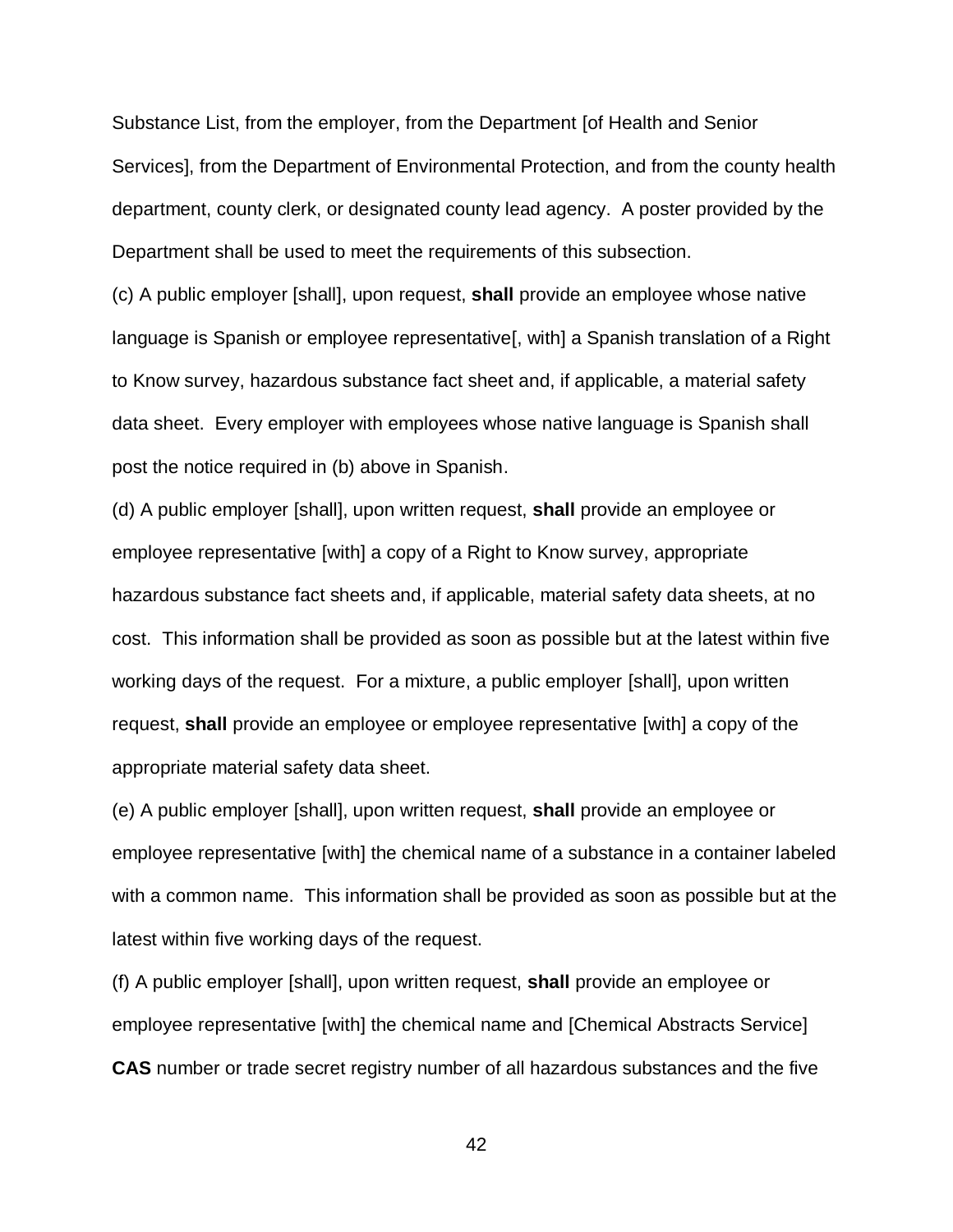most predominant substances contained in any container [which] **that** is not labeled pursuant to the Act. This information shall be provided as soon as possible but at the latest within five working days of the request.

(g) (No change.)

(h) If a public employer cannot supply a hazardous substance fact sheet or the chemical name and [Chemical Abstracts Service] **CAS** number of a substance to an employee who requested it, because the employer has not received the hazardous substance fact sheet [which] **that** the employer requested from the Department, or does not know the name of the substance or substances constituting the components of the product and has reported this to the Department, the public employer shall:

1. Inform the employee in writing that it has requested and not received the hazardous substance fact sheet from the Department, and provide the employee [with] the appropriate material safety data sheet; or

2. Inform the employee in writing that it has reported to the Department that it does not know the name of the substance or substances constituting the components of the product, and provide the employee [with] the appropriate material safety data sheet.  $(i)$  —  $(j)$  (No change.)

8:59-7.3 County health department, county clerk, or designated county lead agency obligations

 $(a)$  — (b) (No change.)

(c) A county health department, county clerk, or designated county lead agency [shall], upon request, **shall** provide [to] any person copies of the Right to Know Survey and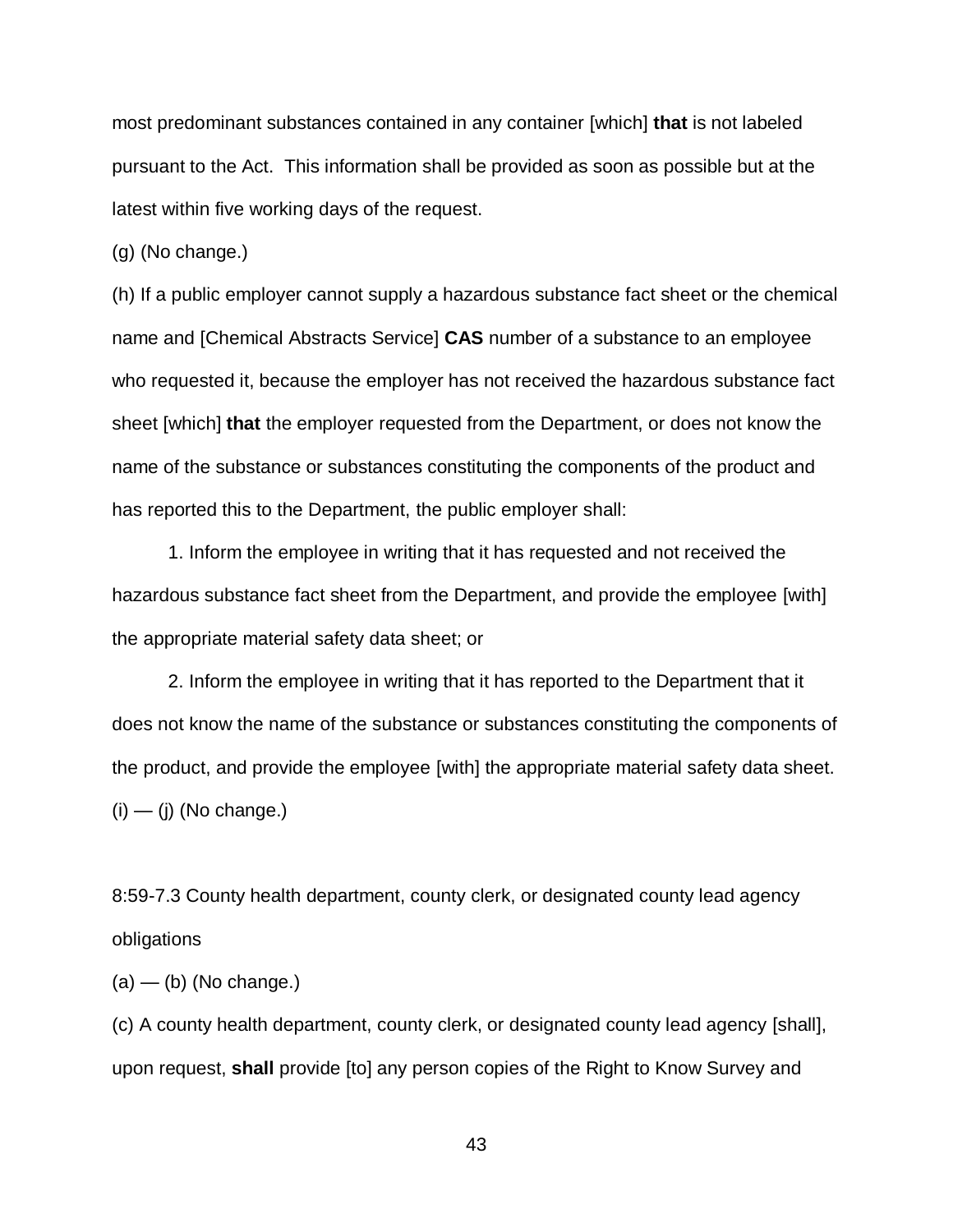hazardous substance fact sheet in a Spanish translation provided by the Department of Health [and Senior Services], **the** Department of Environmental Protection, or an employer.

(d) [Any] **The county health department, county clerk, or designated county lead agency, shall treat as confidential any** request **made pursuant to (b) and (c) above** by an employee for material pertaining to the facility [where] **at which** he or she is employed [made pursuant to (b) and (c) above shall be treated by the county health department, county clerk, or designated county lead agency as confidential].

8:59-7.5 Employee rights

(a) (No change.)

(b) A public employee shall have the right to refuse to work with a hazardous substance for which a request was made for a Right to Know survey, appropriate hazardous substance fact sheet**,** or material safety data sheet, and shall have the right to refuse to work with any substance for which a request was made for the chemical name and [Chemical Abstracts Service] **CAS** number of a substance in a container [which] **that** is not labeled pursuant to N.J.A.C. 8:59-5 or the chemical name of a substance labeled with a common name, for the facility at which he or she is employed, and not honored within five working days of the request, without loss of pay or forfeit of any other privilege until the request is honored, except in the case of (c) below.

(c) (No change.)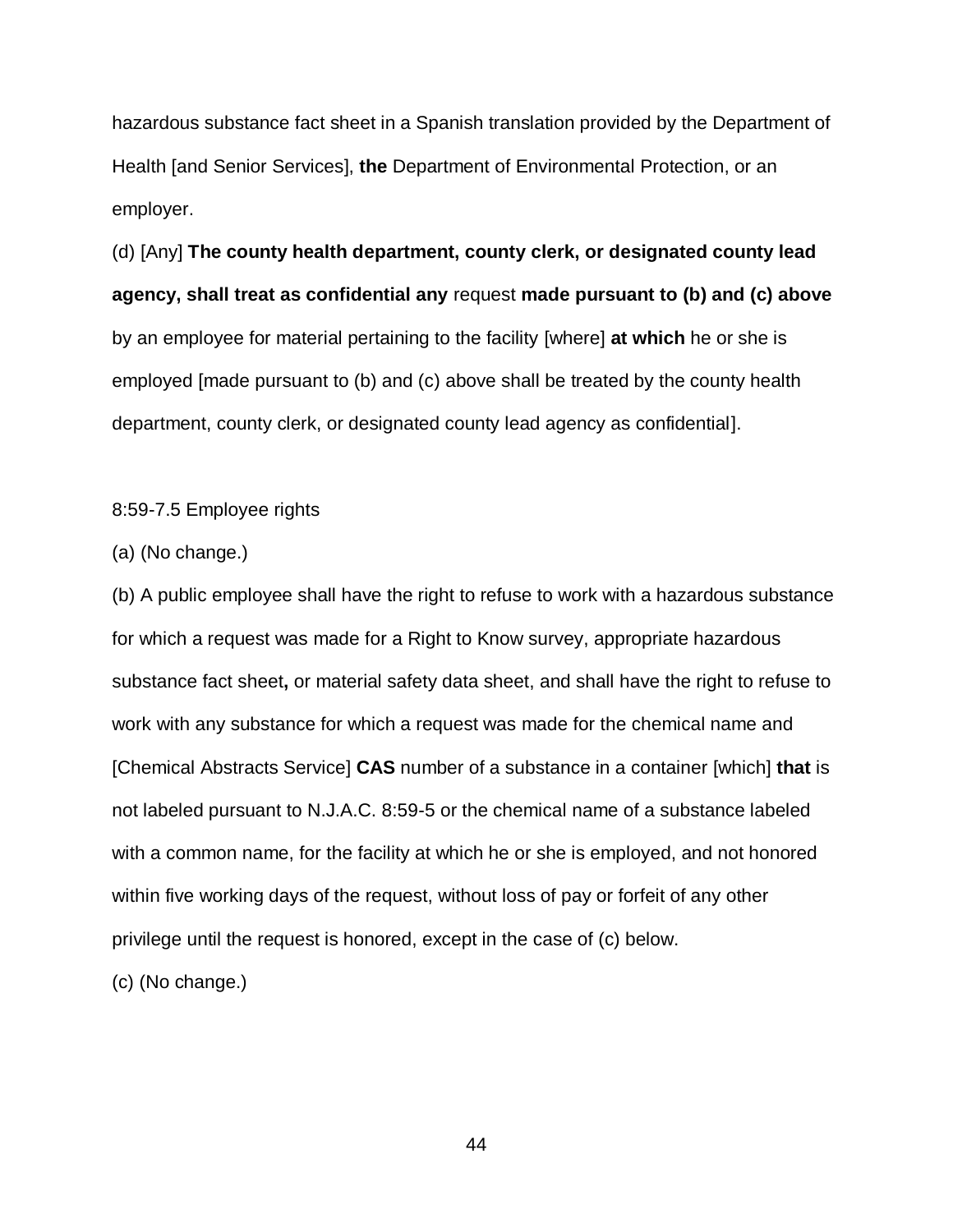## SUBCHAPTER 8. ENFORCEMENT

## 8:59-8.1 Violations

Whenever, on the basis of information available to [him,] the Commissioner of the Department [of Health and Senior Services]**, the Commissioner** finds that an employer is in violation of the Worker and Community Right to Know Act, N.J.S.A. 34:5A-1 et seq., or any rule or regulation adopted pursuant thereto, the Commissioner [of the Department of Health and Senior Services] shall issue an order requiring the [employee] **employer** to comply, shall bring a civil action, shall levy a civil administrative penalty, or shall bring an action for a civil penalty, in accordance with N.J.S.A. 34:5A-31. The exercise of any of the remedies provided in this subchapter shall not preclude recourse to any other remedy so provided.

#### 8:59-8.2 Civil administrative penalty

(a) The Commissioner of the Department [of Health and Senior Services] is authorized pursuant to N.J.S.A. 34:5A-31(a)(3) and (d) to impose a civil administrative penalty of not more than \$2,500 for each violation and additional penalties of not more than \$1,000 for each day during which a violation continues after receipt of an order from the Commissioner to cease the violation.

(b) The penalty [which] **that** may be assessed for a violation is to be determined by application of factors indicative of the seriousness and type of the violation, as set forth below.

- 1. Seriousness:
	- i. (No change.)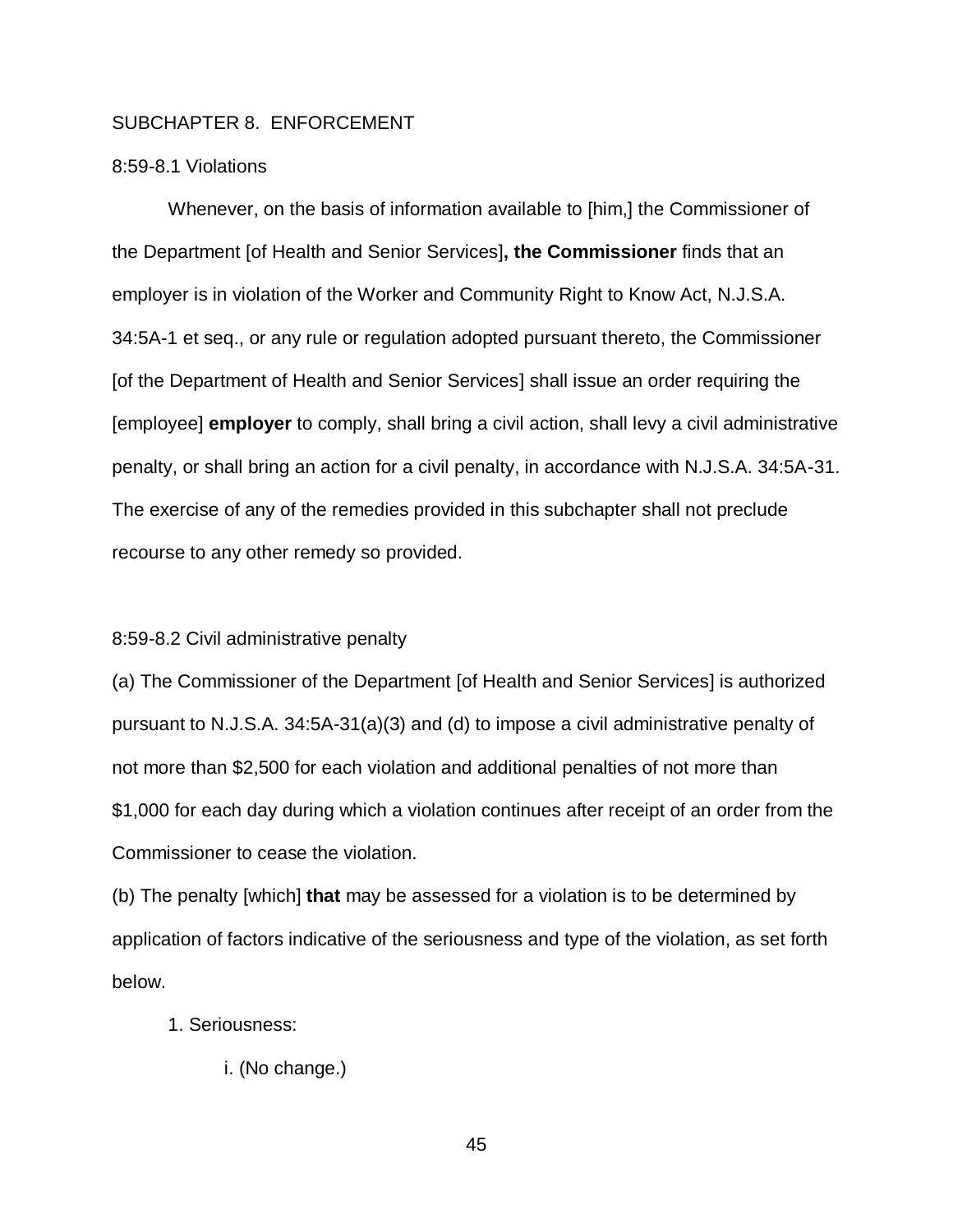ii. Within the Commissioner's discretion, major violations shall include, but not be limited to:

 $(1)$  —  $(3)$  (No change.)

(4) Failure to make a good faith effort to obtain the chemical names and [Chemical Abstracts Service] **CAS** numbers of the components of a product**,** which are unknown to the employer, from the manufacturer or supplier of the product;

(5) Failure to supply the chemical name or common name and [Chemical Abstracts Service] **CAS** number of a substance claimed to be a trade secret on the trade secret claim form [which] **that** is filed with the Department;

(6) — (11) (No change.)

(12) Failure by a public employer to provide public employees [with] material provided by the Department;

(13) (No change.)

(14) Failure by a public employer to provide a public employee [with] a copy of a Right to Know survey, appropriate hazardous substance fact sheets, and, if applicable, material safety data sheets, as soon as possible but at the latest within five working days of the request;

 $(15)$  —  $(16)$  (No change.)

(17) Failure by a public employer to establish and maintain a central file [which] **that** contains a Right to Know survey, appropriate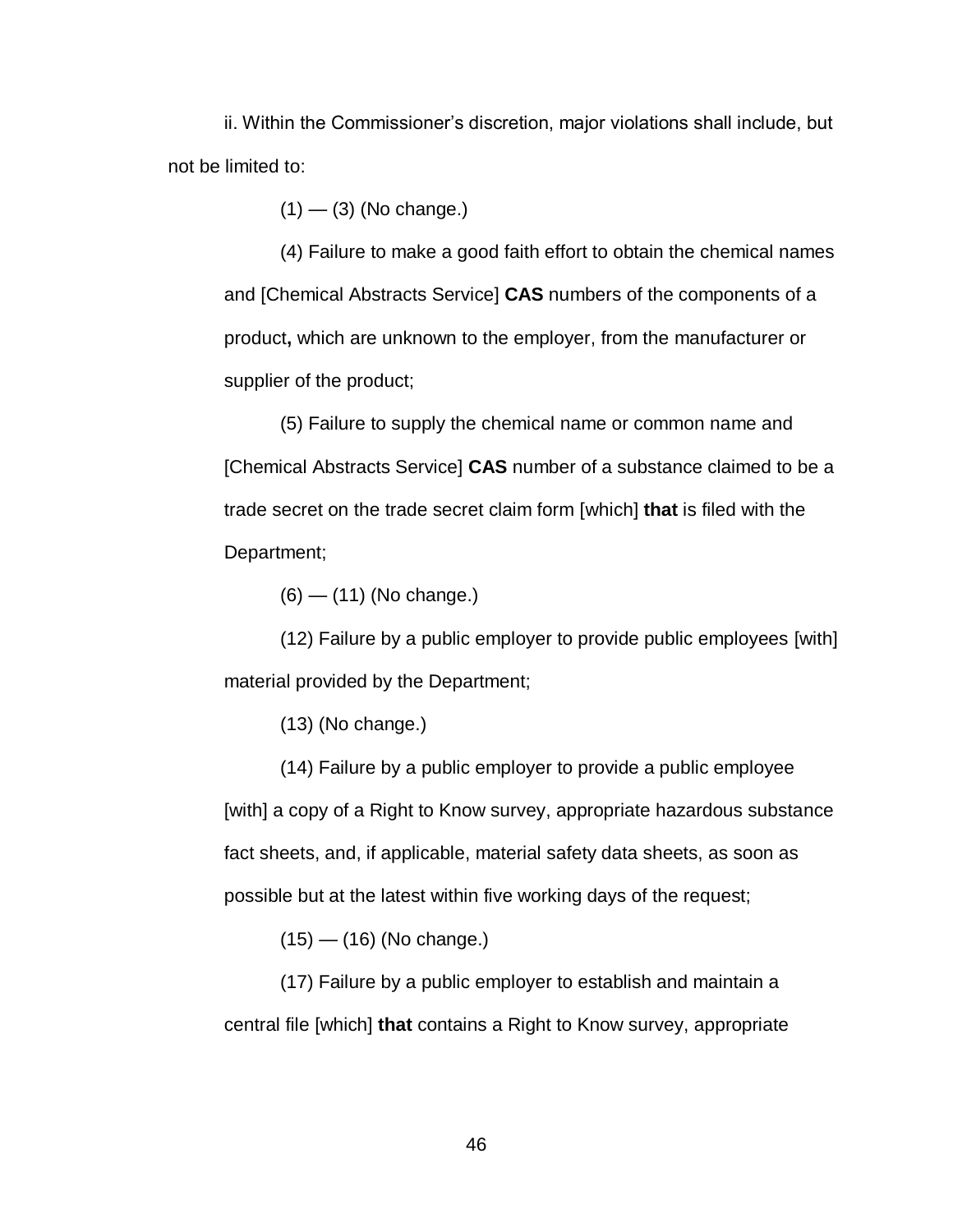hazardous substance fact sheets and material safety data sheets**,** and **the**  Right to Know Hazardous Substance List;

(18) Failure by a public employer to provide a public employee [with] the chemical name of a substance in a container labeled with a common name, or in a container [which] **that** is not labeled pursuant to the provisions of N.J.A.C. 8:59-5, as soon as possible or at the latest within five working days of the request.

iii. Any other violations of the Act or these rules [shall] generally **shall** be considered to be non-serious violations. The Commissioner reserves the right to find other violations of the Act to be serious.

2. Type factor: The type factor reflects the circumstances of the violation and the responsibility of the violator. There are three types of violations:

i. Willful: A willful violation is one [which] **that** is the result of some deliberate, knowing**,** or purposeful action or inaction by the violator.

ii. Highly foreseeable: A highly foreseeable violation is one [which] **that**, while not willful, was so clearly likely to have happened under all the circumstances that the violator can be charged with having known it was going to happen and failing to prevent it.

iii. Unintentional but foreseeable: An unintentional but foreseeable violation is one [which] **that** the violator, by the exercise of reasonable diligence, could and should have foreseen and prevented.

3. The following presumptions shall be applied in the determination of the appropriate type factor: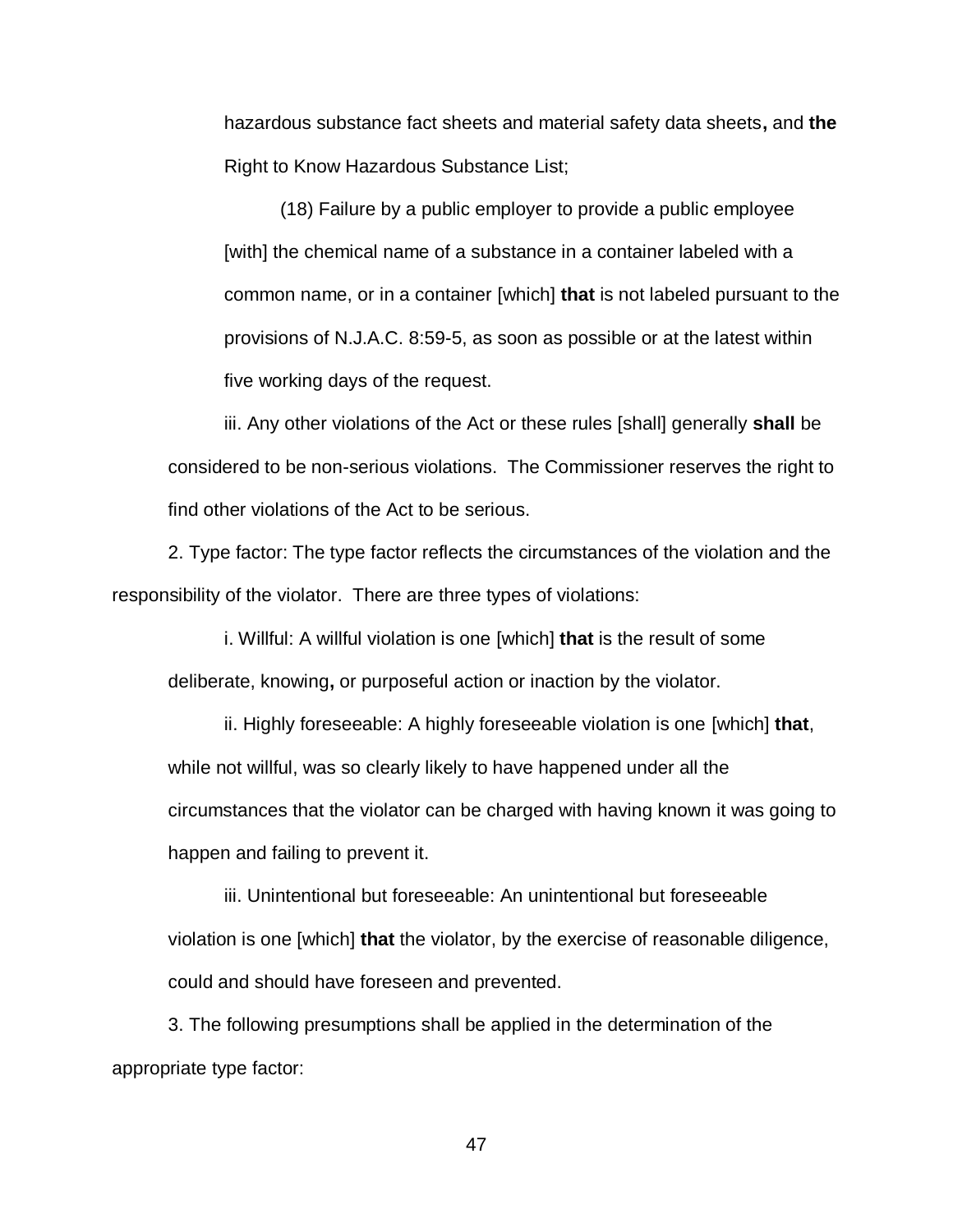i. (No change.)

ii. Any violation known to the violator [which] **that** continues for a period of 30 days or more without the violator taking steps to eliminate it, shall be presumed a willful violation.

4. — 5. (No change.)

(c) (No change.)

(d) The employer shall have 20 calendar days from receipt of the notice of imposition of a civil administrative penalty within which to deliver to the Commissioner a written request for a hearing pursuant to the Administrative Procedure Act, N.J.S.A. 52:14B-1 et seq.**,** and the Uniform Administrative Rules of Procedure, N.J.A.C. 1:1[-1 et seq]. Subsequent to the hearing and upon finding that a violation has occurred, the Commissioner may issue a final order imposing the amount of the fine specified in the notice or such lesser amount as [he] **the Commissioner** may assess pursuant to the provisions on compromise of [N.J.A.C. 8:59-8.2(h)] **(h) below**.

(e) If no hearing is requested, the notice of imposition of a civil administrative penalty shall become a final order upon expiration of the [20 calendar day] **20-calendar-day** period following receipt of the notice by the employer.

 $(f)-(g)$  (No change.)

(h) [A] **The Commissioner may compromise a** civil administrative penalty imposed pursuant to this subchapter [may be compromised by the Commissioner], in whole or in part, upon the posting by the employer of a performance bond in an amount and upon terms and conditions [deemed satisfactory by] **that** the Commissioner **deems satisfactory**.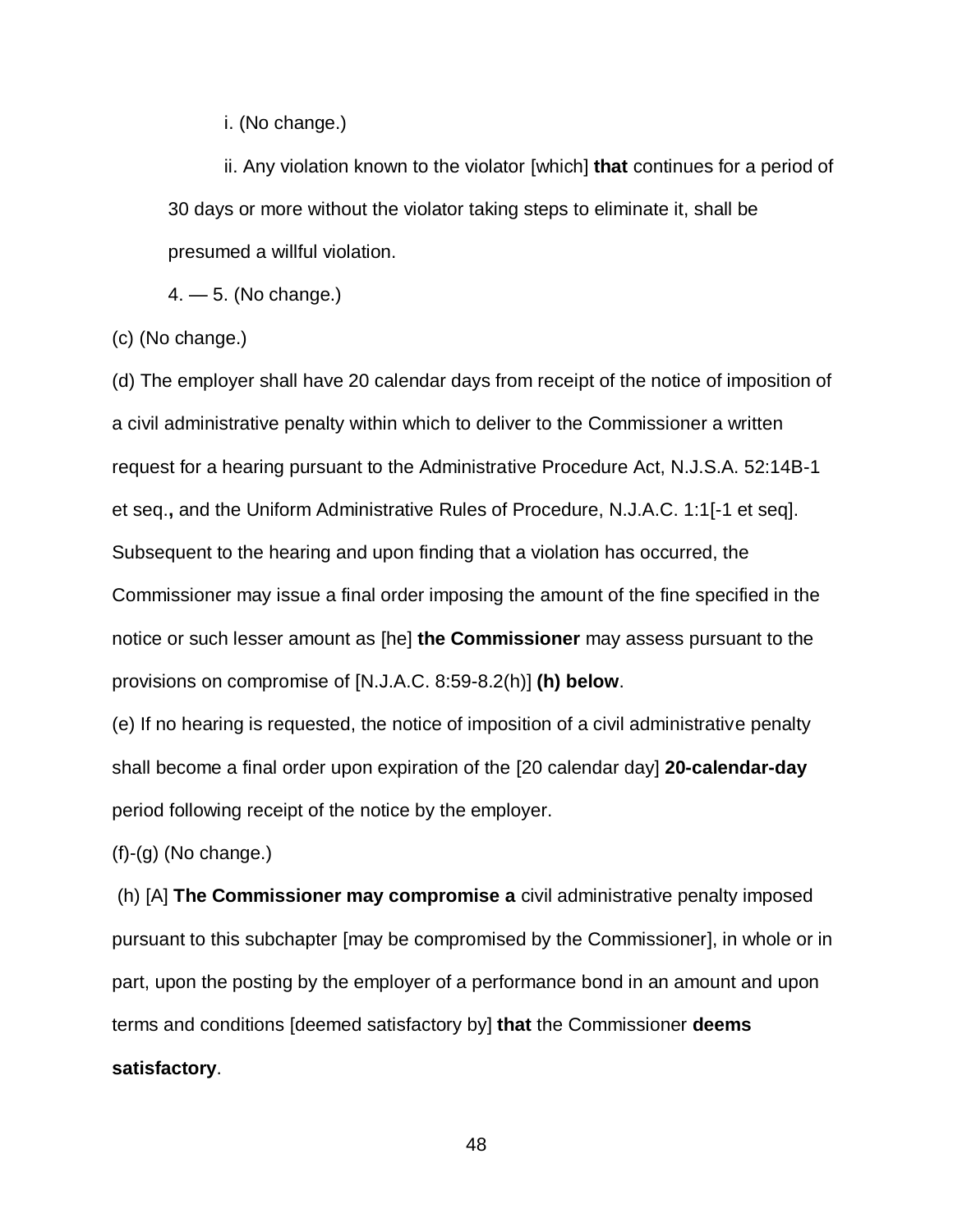#### 8:59-8.3 Standing to sue

(a) Any person may bring a civil action in law or equity on his or her own behalf against any employer for a violation of any provision of the Act or any rule and regulation promulgated pursuant thereto, or against the Department [of Health and Senior Services] for failure to enforce the provisions of the Act or any rule or regulation promulgated pursuant thereto.

(b) (No change.)

## 8:59-8.4 Right to enter employer's facility

(a) The Department [of Health and Senior Services] shall have the right to enter an employer's facility during the normal operating hours of the facility to determine the employer's compliance with the Act pursuant to N.J.S.A. 34:5A-29(a).

(b) Any local or county health department or regional health agency [which] **that** has entered into an interagency agreement with the Department[,] shall have the right to enter an employer's facility to determine the employer's compliance with the provisions of the Act and rules and regulations adopted pursuant thereto, within the territory under its jurisdiction. The local or county health department or regional health agency shall conduct this inspection during the normal operating hours of the facility and in accordance with guidelines [established by] **that** the Department [of Health and Senior Services] **establishes** for inspection of employer's facilities. Inspection reports and recommendations of the local health officials shall be transmitted to the Department [of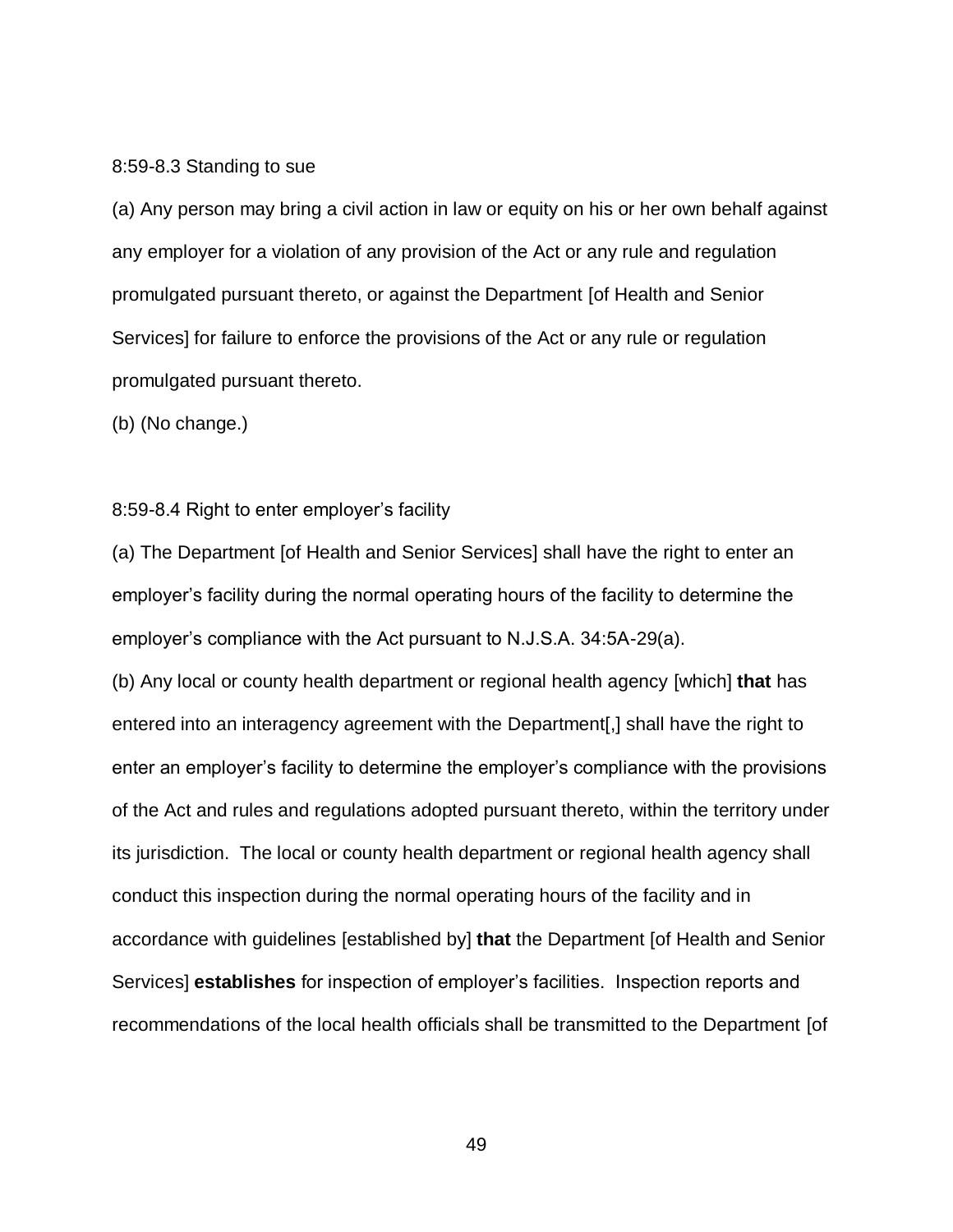Health and Senior Services]. All enforcement action shall be taken by the Department [of Health and Senior Services].

8:59-8.5 Employee health and exposure records

(a) Within 30 days of a request by the [department] **Department**, an employer shall provide the [department with] **Department** copies of employee health and exposure records, including those maintained for, and supplied to, the Federal government. (b) [When the department] **Within 10 days of a Department** request[s] **for** employee medical records that include the individuals' names, the employer shall, within 10 days, grant the [department] **Department** access to the employees, either in person or by supplying home addresses, in order to request permission to review their medical records.

(c) An employer [who] **that** wishes to file a trade secret claim for the name of a substance on employee health and exposure records may do so. Said employer shall contact the [department] **Department** for instruction regarding the filing of such a claim. (d) The use of the employee health and exposure records obtained pursuant to (a) and (b) above is not limited to the evaluation of an employee's health and exposure to hazardous substances. The information obtained will be used in epidemiological studies to determine the impact of hazardous substances on worker and community populations. The study of worker exposure to a hazardous substance indicates the health effect of that substance on a person, whether [he] **that person** is in the workplace or in the community. Such data from health and exposure records are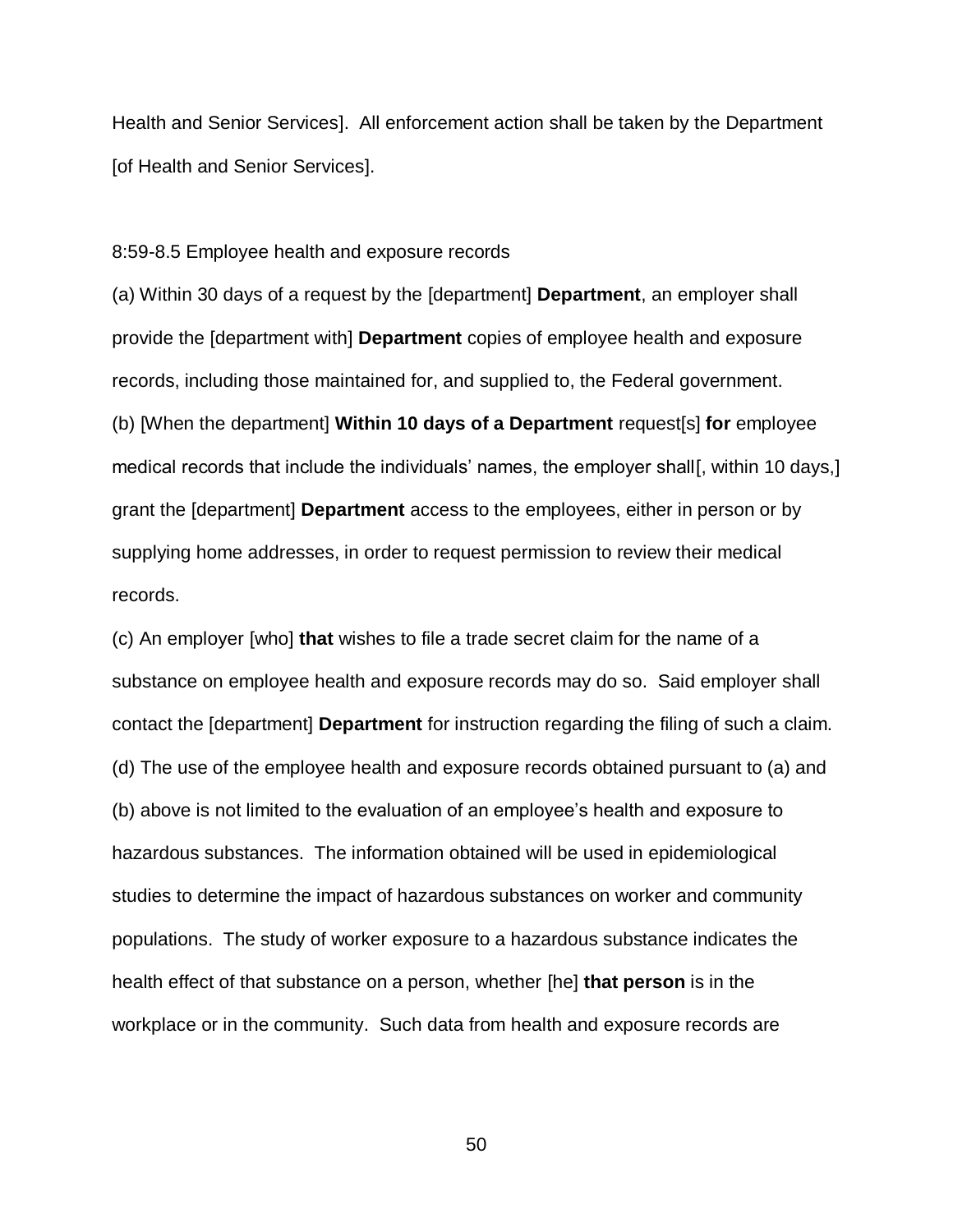necessary for determining the health effects to community residents from hazardous substances.

(e) (No change.)

### 8:59-8.6 Civil administrative order

(a) Whenever, on the basis of information available to [him,] the Commissioner of the Department [of Health and Senior Services]**, the Commissioner** finds that an employer is in violation of the Worker and Community Right to Know Act, N.J.S.A. 34:5A-1 et seq., or any rule or regulations adopted pursuant thereto, the Commissioner [of the Department of Health and Senior Services may], pursuant to N.J.S.A. 34:5A-31(a)(1) and (b), **may** issue an order:

 $1. - 4$ . (No change.)

(b) (No change.)

(c) The employer shall have 20 calendar days from receipt of the civil administrative order within which to deliver to the Commissioner a written request for a hearing pursuant to the Administrative Procedure Act, N.J.S.A. 52:14B-1 et seq.**, and 52:14F-1 et seq.,** and the Uniform Administrative **Procedure** Rules [of Procedure], N.J.A.C. 1:1[- 1 et seq]. Subsequent to the hearing and upon finding that a violation has occurred, the Commissioner may issue a final order requiring the employer to comply with the provisions of the Act or the rules and regulations adopted pursuant thereto of which the employer is in violation, as specified in the civil administrative order.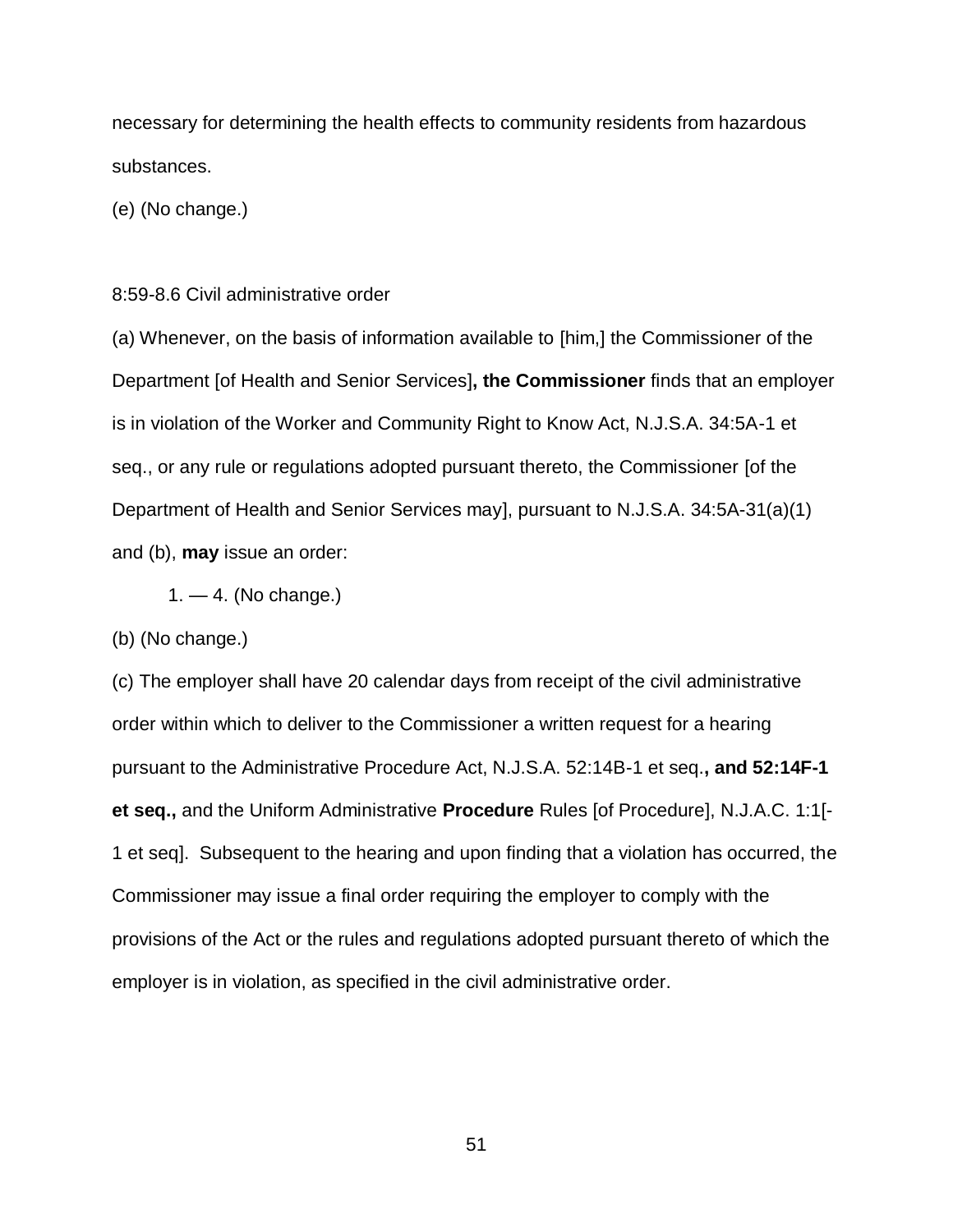(d) If no hearing is requested, the civil administrative order shall become a final order upon expiration of the [20 calendar day] **20-calendar-day** period following receipt of the order by the employer.

(e) (No change.)

### 8:59-8.7 Civil action

The Commissioner of the Department [of Health and Senior Services] is authorized to commence a civil action in Superior Court for appropriate relief from a violation of the Act pursuant to N.J.S.A. 34:5A-31(a)(2) and (c). The relief may include an assessment against the violator for the costs of any investigation, inspection, or monitoring survey [which] **that** led to the discovery and establishment of the violation, and for the reasonable costs of preparing and litigating the case under this subchapter.

#### 8:59-8.8 Civil penalty

(a) An employer [who] **that** violates the Act, an order issued pursuant to N.J.A.C. 8:59- 8.6, or a court order issued pursuant to N.J.A.C. 8:59-8.7, or [who] fails to pay in full a civil administrative penalty levied pursuant to N.J.A.C. 8:59-8.2, shall be subject, upon order of a court, to a civil penalty not to exceed \$2,500 for each day during which the violation continues, pursuant to N.J.S.A. 34:5A-31(a)(4) and (e).

(b) An employer [who] **that** willfully or knowingly violates the Act[, or who]**;** willfully or knowingly makes a false statement, representation, or certification in any document filed or required to be maintained under the Act[,]**;** or [who] falsifies, tampers with**,** or knowingly renders inaccurate, any monitoring device required to be maintained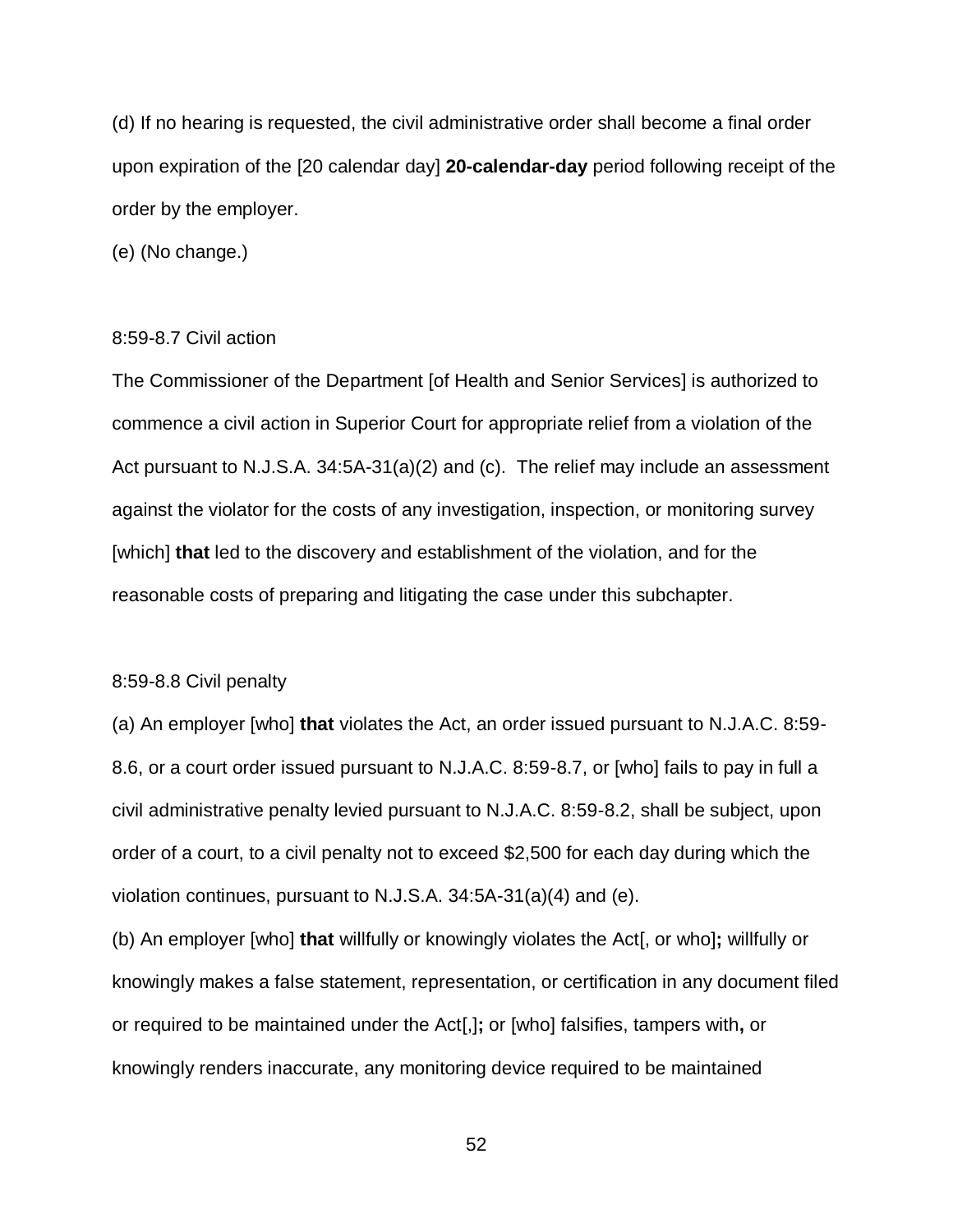pursuant to the Act, is subject upon order of a court, to a civil penalty of not less than \$10,000**,** [nor] **and not** more than \$5,000**,** per day of violation, pursuant to N.J.S.A. 34:5A-31(a)(4) and (e).

(c) Any penalty imposed pursuant to this section may be collected, and any costs incurred in connection therewith may be recovered, in a summary proceeding pursuant to the "Penalty Enforcement Law["],**"** N.J.S.A. 2A:58-1 et seq. The Superior Court shall have jurisdiction to enforce the "Penalty Enforcement Law["].**"**

## 8:59-8.9 Inspection procedures

(a) Right to Know Enforcement Officers [of the Department of Health and Senior Services] are authorized to enter during normal operating hours any facility or other area where work is performed by a public or private employee of an employer; to inspect and investigate during normal operating hours within reasonable limits and in a reasonable manner, any such facility; and to review records required by the Act and rules and regulations promulgated pursuant thereto, and other records [which] **that** are directly related to the purpose of the inspection.

(b) Upon a refusal to permit the Right to Know Enforcement Officer[, in exercise of his] **exercising** official duties[,] to enter an employer's facility during normal operating hours, to inspect, to review records, or to question any employer, owner, operator, agent, or public or private employee, the Department shall take appropriate action, including compulsory process, if necessary. The term **"**compulsory process**"** [shall] mean**s** the institution of any appropriate action, including [ex parte] **ex parte** application for an inspection warrant or its equivalent.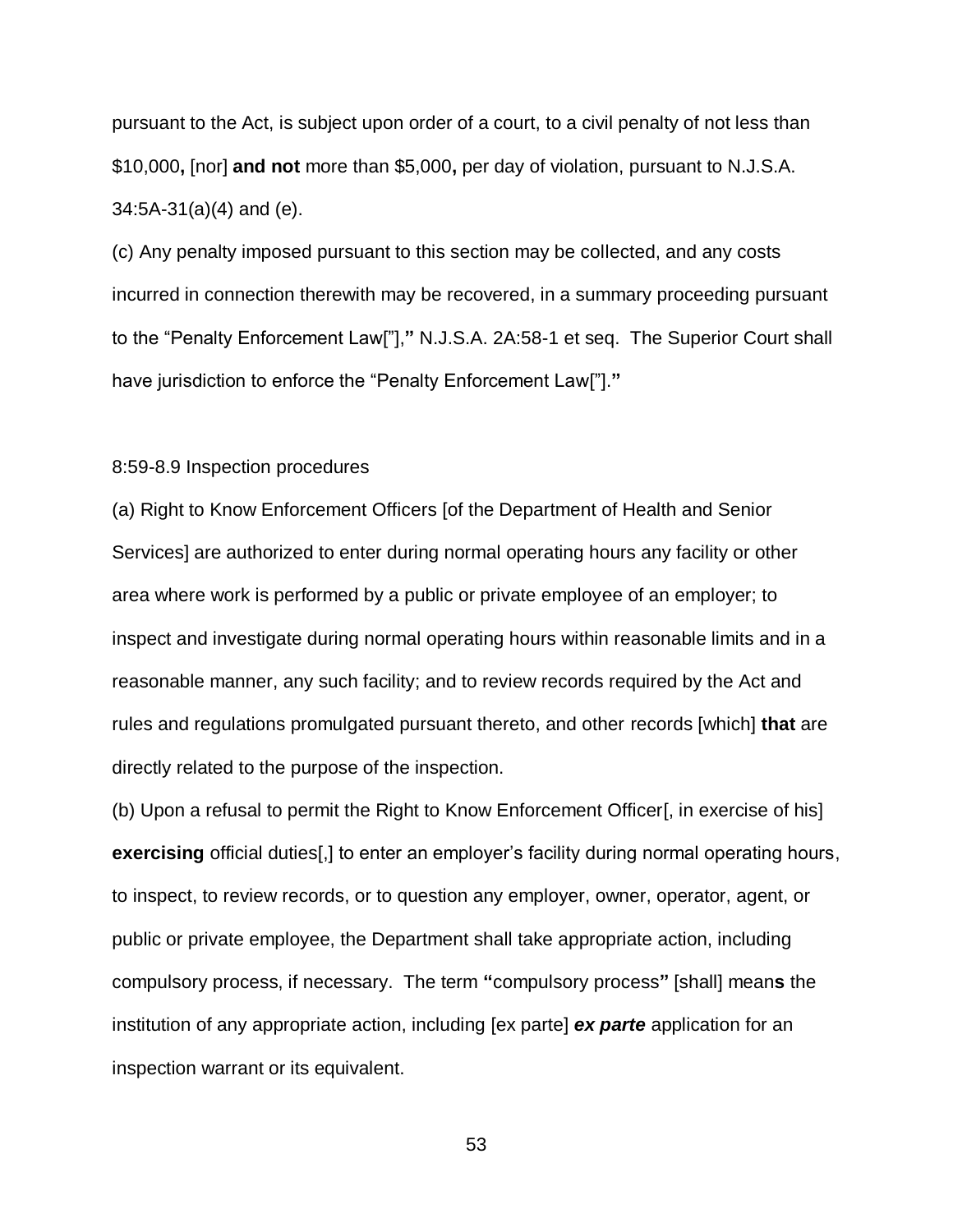$(c)$  — (e) (No change.)

8:59-8.10 Representatives of employers and public employees

(a) Right to Know Enforcement Officers shall be in charge of inspections and questioning of persons. A representative of the employer and**,** for public employers, a representative authorized by the public employees**,** shall be given an opportunity to accompany the Right to Know Enforcement Officer during the physical inspection of any workplace for the purpose of aiding such inspection. A Right to Know Enforcement Officer may permit additional employer representatives and**,** for public employers**,** additional representatives authorized by public employees**,** to accompany [him where he] **the Right to Know Enforcement Officer if the Right to Know Enforcement Officer** determines that such additional representatives will further aid the inspection. A different employer and, for public employers, **a** public employee representative may accompany the Right to Know Enforcement Officer during each different phase of an inspection if this will not interfere with the conduct of the inspection.

 $(b)$  — (d) (No change.)

8:59-8.11 Complaints by public or private employees

(a) Any public or private employee**,** or representative of public or private employees**,** who believe**s** that a violation of the Act exists in any workplace where such public or private employee is employed**,** may request an inspection of such workplace by giving notice of the alleged violation to the Department or a Right to Know Enforcement Officer. Upon the request of the person giving such notice, **the Department shall keep**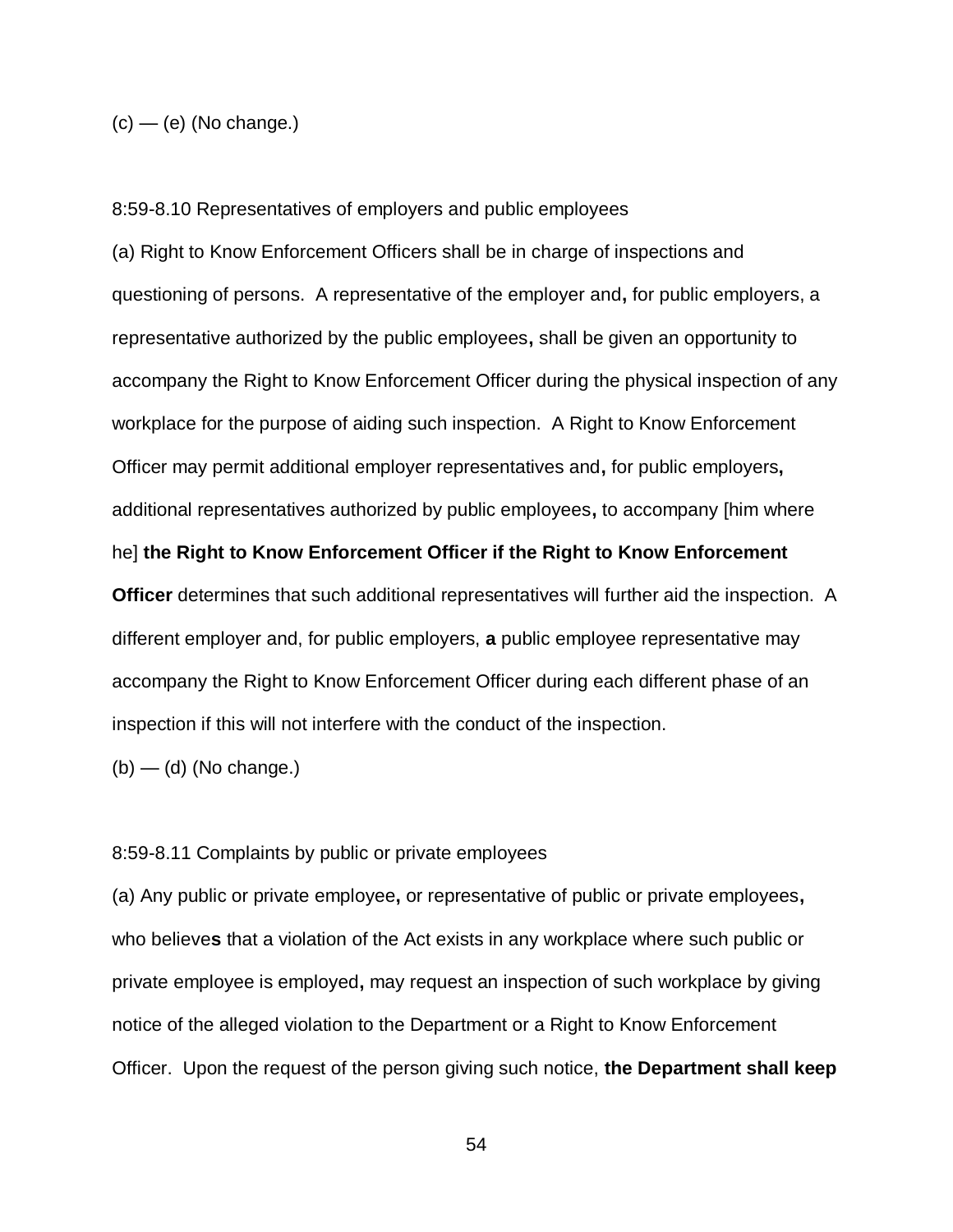**confidential** his or her name and the names of individual public or private employees [referred] to [therein shall be kept confidential by the Department] **whom the request or the notice refers**.

(b) Prior to or during any inspection of a workplace, any public or private employee or representative of public or private employees employed in such workplace may notify the Right to Know Enforcement Officer of any violation of the Act [which he or she] **that the employee or representative** has reason to believe exists in such workplace.

8:59-8.12 Posting of orders, penalties**,** and notices of contest

(a) Upon receipt of any civil administrative order, civil administrative penalty, court order, or civil penalty under the Act, a public employer [shall] immediately **shall** post such order or penalty, or a copy thereof, unedited, at or near each place an alleged violation referred to in the order or penalty occurred, and a private employer shall send a copy of such order or penalty to the local fire department. [Where] **If**, because of the nature of a public employer's operations, it is not practicable to post the order or penalty at or near each place of alleged violation, such order or penalty shall be posted, unedited, in a prominent place where it will be readily observable by all affected public employees.

(b) (No change.)

(c) Any public employer [who] **that** contests the provisions of a civil administrative order, civil administrative penalty, court order, or civil penalty, shall post such notice of contest next to the order or penalty being contested for as long as the order or penalty is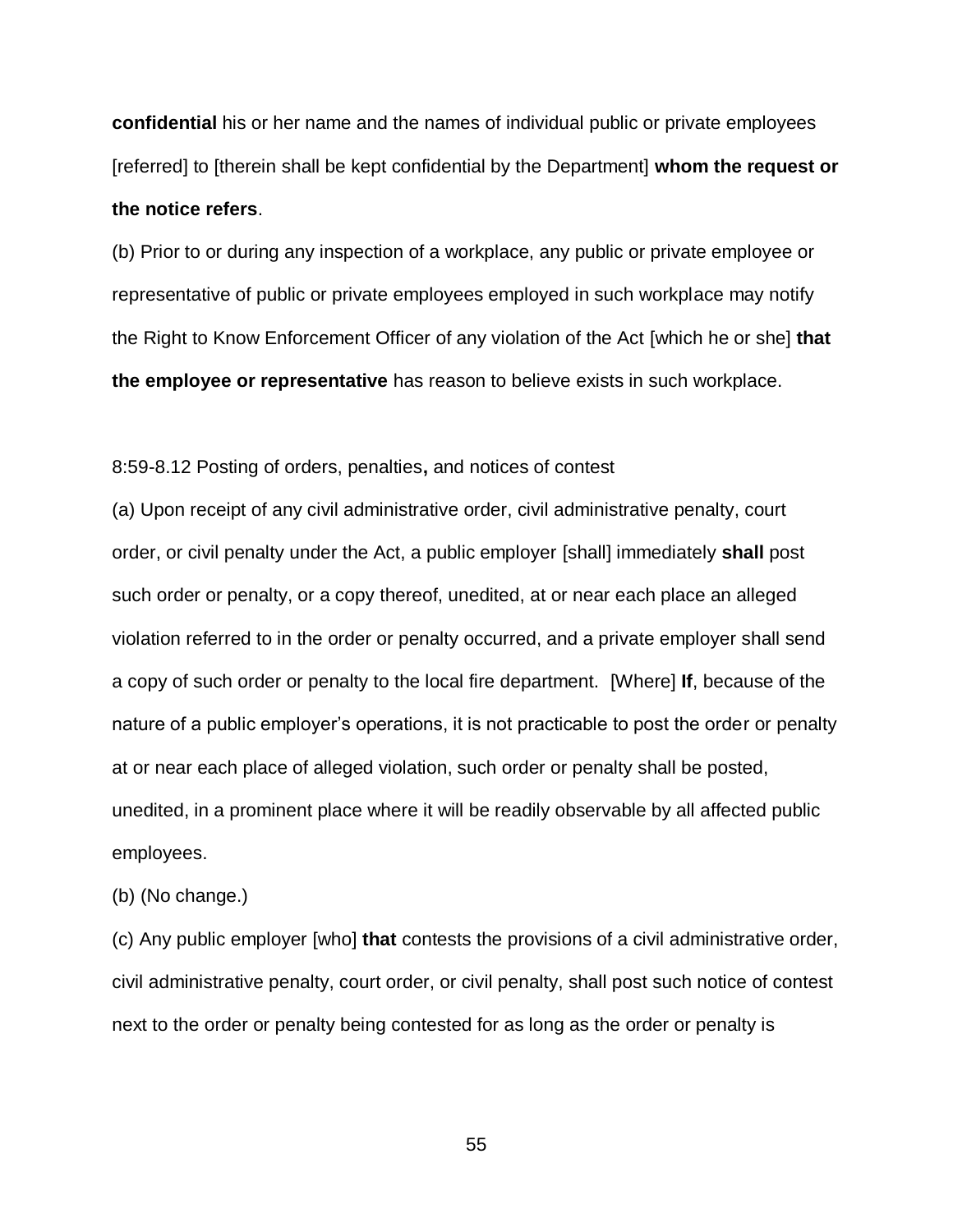required to be posted. A private employer shall send such notice of contest to the local fire department.

## SUBCHAPTER 9. RIGHT TO KNOW HAZARDOUS SUBSTANCE LIST

8:59-9.1 General provisions

(a) (No change.)

(b) The absence of any substance from the Right to Know Hazardous Substance List or the provision of any information by an employer to an employee or any other person pursuant to the provisions of the Act, shall not [in any way] affect **in any way** any other liability of an employer with regard to safeguarding the health and safety of an employee or any other person exposed to the substance, [nor] **and** shall [it] **not** affect any other duty or responsibility of an employer to warn ultimate users of a substance of any potential health hazards associated with the use of the substance pursuant to the provisions of any law or rule or regulation adopted pursuant thereto.

8:59-9.2 Contents of the Right to Know Hazardous Substance List

(a) (No change.)

(b) The Right to Know Hazardous Substance List identifies the Chemical Abstract Service number, a common name, the chemical name, the Right to Know Substance Number assigned by the Department, the [U.S.] **United States** Department of Transportation Number**,** and the source or sources, which provides scientific evidence supporting selection of the substance to the [list] **Right to Know Hazardous Substance List**, for each substance.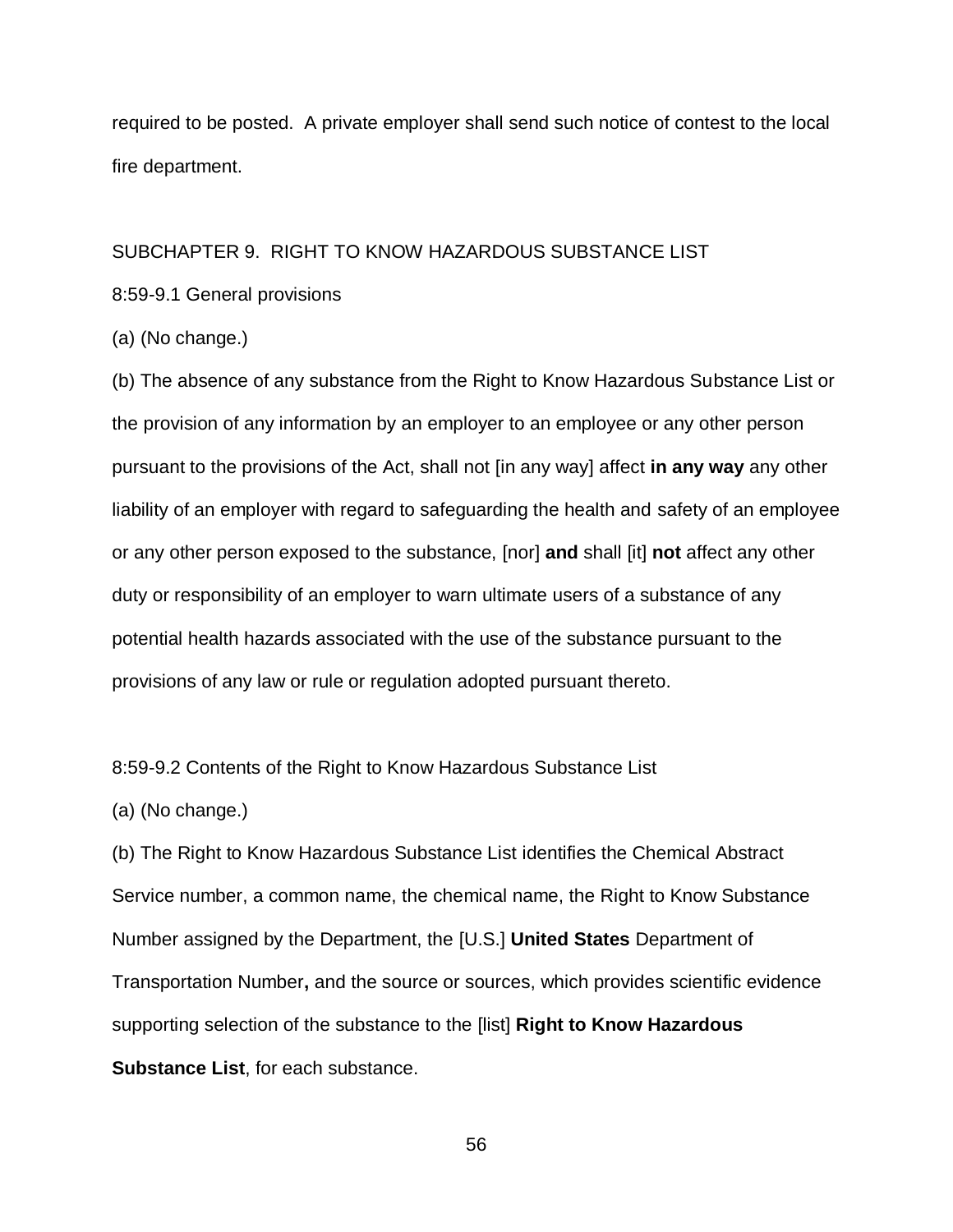#### 8:59-9.3 Modification of the [list] **Right to Know Hazardous Substance List**

(a) The Department shall periodically review the Right to Know Hazardous Substance List and shall make any necessary revisions in accordance with the procedures set forth in (b) through (f) below. The [list shall be revised by the department] **Department shall revise the Right to Know Hazardous Substance List**, if necessary, every three years unless the Department determines that special circumstances warrant an earlier revision.

(b) The **Department shall revise the** Right to Know Hazardous Substance List [shall be revised] to reflect revisions to the following sources, which are hereby incorporated by reference, as from time to time supplemented or amended:

1. (Source #1) **United States Code of Federal Regulations, Title 29 — Labor, Subtitle B — Regulations Relating to Labor, Chapter XVII —** Occupational Safety and Health Administration, [29 CFR] **United States Department of Labor, Part** 1910 – Occupational Safety and Health Standards, Subpart Z — Toxic and Hazardous Substances[, July 1, 2008.]**;**

2. (Source #2) "[2009] **2018** TLVs**®** and BEIs**® Based on the Documentation of the** Threshold Limit Values **for Chemical Substances and Physical Agents** and Biological Exposure Indices," American Conference of Governmental Industrial Hygienists (ACGIH), [2009.] **1330 Kemper Meadow Drive, Cincinnati, OH 45240, telephone: (513) 742-2020;**

3. (Source #3) [Office of Hazardous Materials, Safety, Research and Special Programs Administration, U.S. Department of] **United States Code of Federal**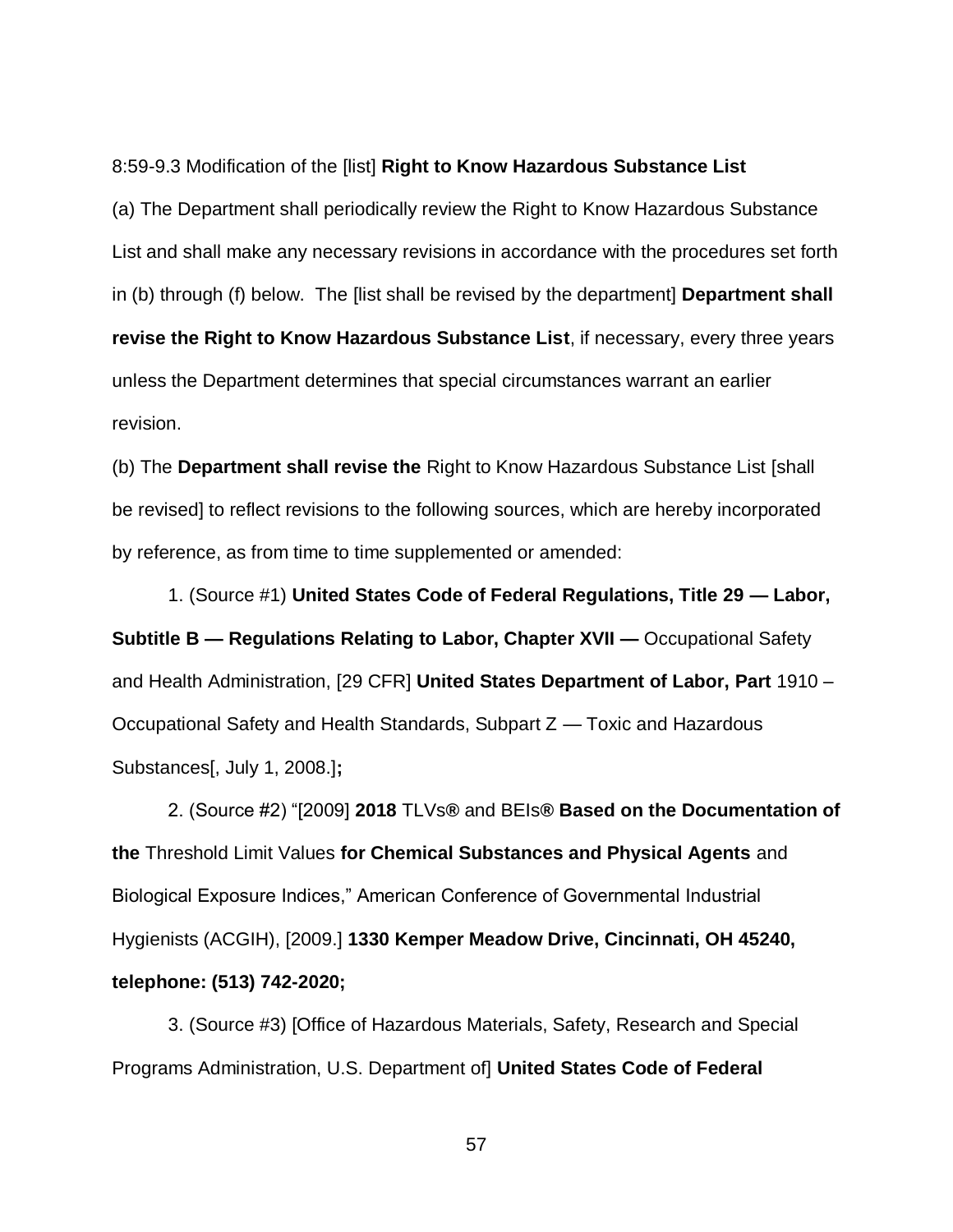**Regulations, Title 49 —** Transportation, [49 CFR] **Subtitle B — Other Regulations Relating to Transportation, Chapter I — Pipeline and Hazardous Materials Safety Administration, Department of Transportation, Subchapter C — Hazardous Materials Regulations, Part** 172[.101-] **— Special Provisions, Hazardous Materials Communications, Emergency Response Information, Training Requirements, and Security Plans, Subpart B —** Hazardous Materials Table[, October 1, 2008.] **and Special Provisions;**

4. (Source #4) "NIOSH Pocket Guide to Chemical Hazards," National Institute for Occupational Safety and Health (NIOSH), [U.S.] **Centers for Disease Control and Prevention, United States** Department of Health and Human Services, **Publication**  No. 2005-149, September [2005.] **2007, available in print, online, PDF, and mobile web application formats, at https://www.cdc.gov/niosh/npg, and from NIOSH Publications, 4676 Columbia Parkway, Cincinnati, OH 45226-1998, telephone: (800) 356-4674, telefacsimile: (513) 533-8573;**

5. (Source #5) "[Eleventh] Report on Carcinogens[, 2004] **2016, Fourteenth Edition**," National Toxicology Program, National Institute of Environmental Health Sciences, Public Health Service, [U.S.] **United States** Department of Health and Human Services, [2004.] **available in print, online, and in PDF formats, at https://ntp.niehs.nih.gov/pubhealth/roc/index.html, and from Office of the Report on Carcinogens, National Toxicology Program, National Institute of Environmental Health Sciences, PO Box 12233, MD K2-14, Research Triangle Park, NC 27709, telephone: (984) 287-3155;**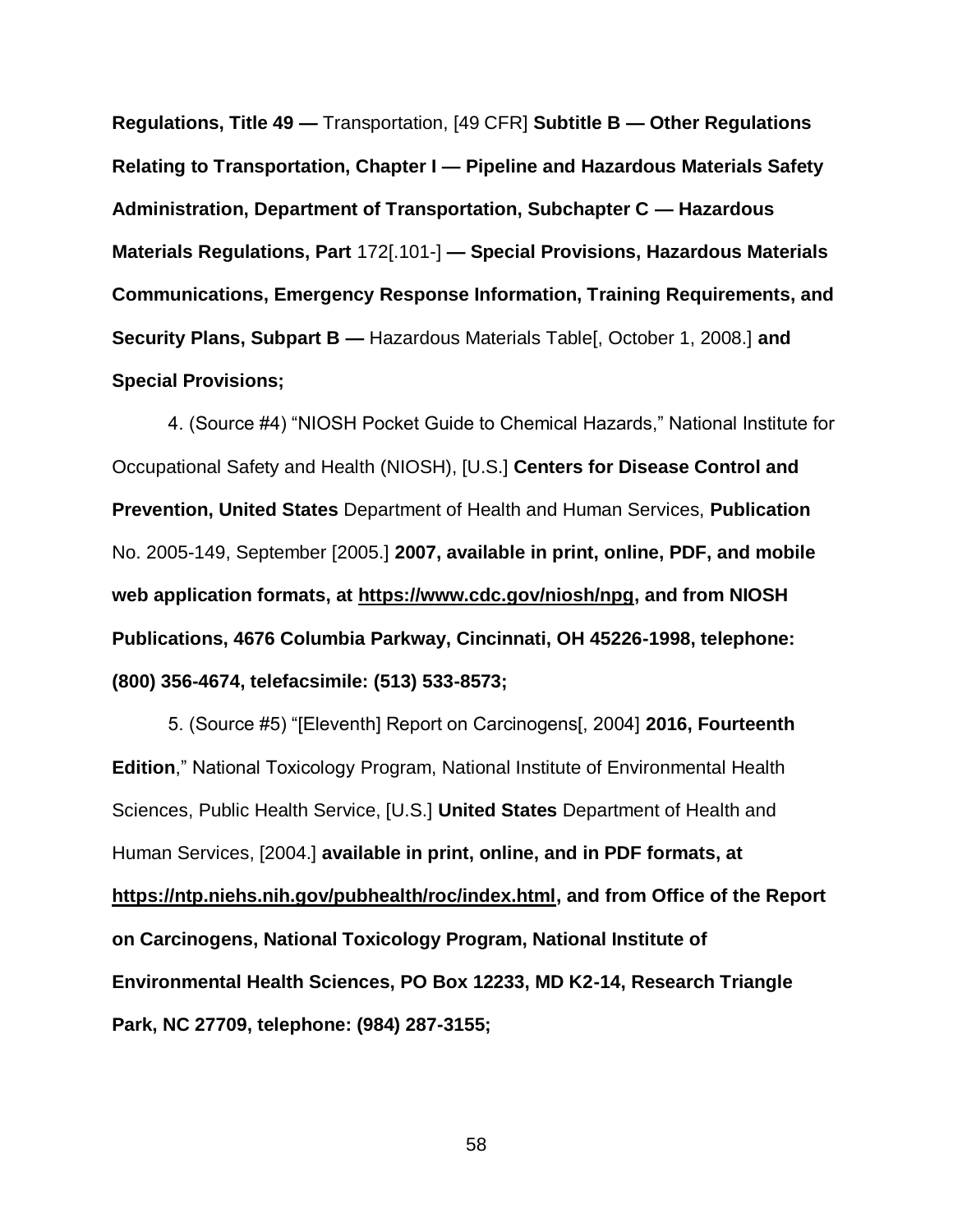6. (Source #6) **New Jersey Administrative Code, Title 7. Environmental Protection, Chapter 1G. Worker and Community Right to Know Regulations, Subchapter 2.** ["]Environmental Hazardous Substance List[," New Jersey Department of Environmental Protection, N.J.A.C. 7:1G-2, as printed in the Community Right to Know Survey Instruction Book, 2008.]**;**

7. (Source #7) ["IARC Monographs on the Evaluation of Carcinogenic Risks to Humans," All Supplements, All Volumes,] **"Agents Classified by the** *IARC Monographs on the Evaluation of Carcinogenic Risks to Humans***, Volumes 1– 120,"** Groups 1, 2A, 2B, and 3 **(last updated January 26, 2018)**, International Agency for Research on Cancer [(IARC)], World Health Organization, [2008.] **available online and in PDF format at http://monographs.iarc.fr/ENG/Classification/index.php;**

8. (Source #8) Integrated Risk Information System (IRIS) [Database for Risk] Assessment**s**, **Integrated Risk Information System Division, National Center for Environmental Assessment,** Office of Research and Development, [National Center for Environmental Assessment, U.S.] **United States** Environmental Protection Agency [(EPA), September 2008.]**, available online at https://www.epa.gov/iris;**

9. (Source #14):

i. **New Jersey Administrative Code, Title 7. Environmental Protection, Chapter 30. Pesticide Control Code, Subchapter 2. Pesticide Product Registration, General Requirements,** ["]Prohibited and Restricted Use Pesticides,[" New Jersey Department of Environmental Protection,] **at** N.J.A.C. 7:30-2.9**, Prohibited pesticides,** and 2.10, [April 22, 2008.] **Restricted use pesticides;**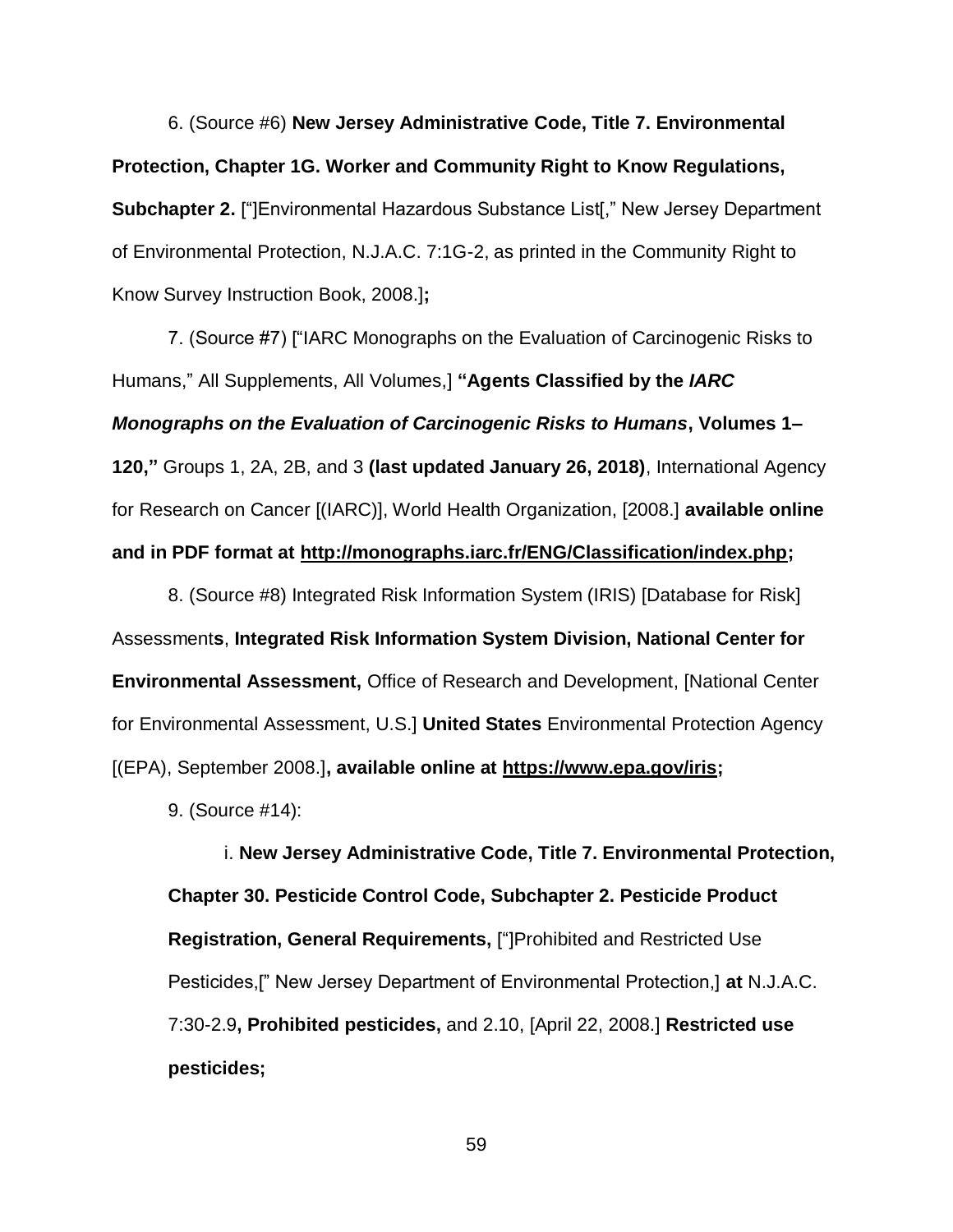ii. **United States Code of Federal Regulations, Title 40 — Protection of Environment, Chapter I — Environmental Protection Agency, Subchapter E — Pesticide Programs, Part 152 — Pesticide Registration and Classification Procedures, Subpart I — Classification of Pesticides, § 152.175** Pesticides classified for restricted use[, United States Environmental Protection Agency, 40 CFR 152.175, July 1, 2008.]**;**

10. (Source #15) "Fire Protection Guide to Hazardous Materials," NFPA 49 (Hazardous Chemicals Data), NFPA 325 (Guide to Fire Hazard Properties of Flammable Liquids, Gases, and Volatile Solids), and NFPA 704 (Standard System for the Identification of the Hazards of Materials for Emergency Response), National Fire Protection Association (NFPA), 2001[.]**;**

11. (Source #17) [2008] **"**Emergency Response Guidebook [,Research and Special Programs Administration]**: A guidebook intended for use by first responders during the initial phase of a transportation incident involving dangerous goods/hazardous materials," (2016) Pipeline and Hazardous Materials Safety Administration**, [U.S.] **United States** Department of Transportation, [2008.] **available in print, PDF, and mobile web application formats, and online at https://www.phmsa.dot.gov/hazmat/erg/emergency-response-guidebook-erg, and from the United States Government Publishing Office, PO Box 979050, St. Louis, MO 63197-9000, telephone (866) 512-1800, http://bookstore.gpo.gov;**

12. (Source #18) [List of] **United States Code of Federal Regulations, Title 40, Subchapter J — Superfund, Emergency Planning, and Community Right-To-Know Programs, Part 372 —** Toxic[s] **Chemical** Release [Inventory Chemicals, Section 313,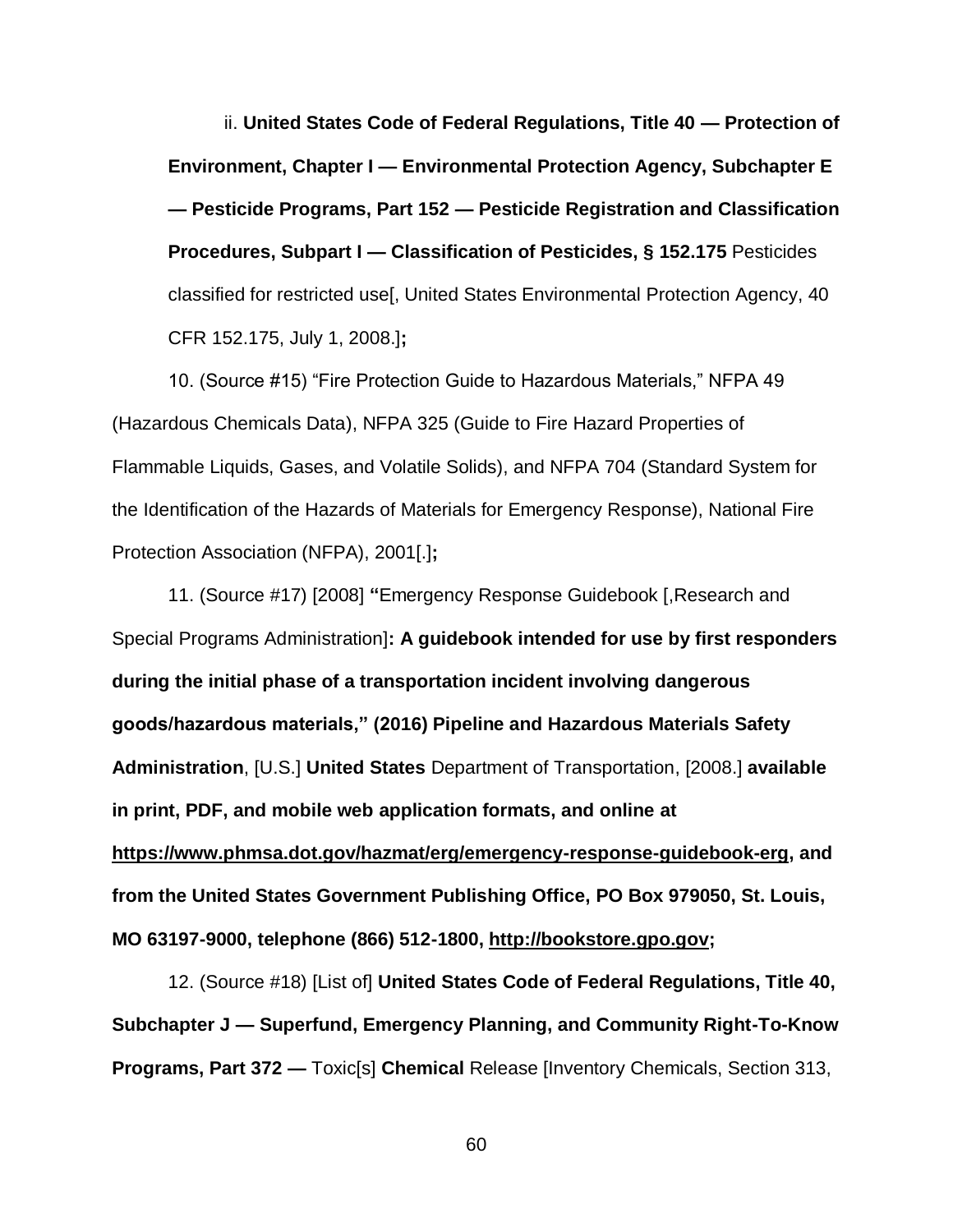Emergency Planning and] **Reporting:** Community [Right to Know Act (EPCRA)] **Rightto-Know**, **Subpart D — Specific** Toxic[s Release Inventory (TRI) Program, U.S. Environmental Protection Agency, 40 CFR] **Chemical Listings, §** 372.65, [July 1, 2008.] **Chemicals and chemical categories to which this part applies;**

13. (Source #19) **United States Code of Federal Regulations, Title 40, Subchapter J — Superfund, Emergency Planning, and Community Right-To-Know Programs, Part 355 — Emergency Planning and Notification, and Appendix A to Part 355 — The** List of Extremely Hazardous Substances and Their Threshold Planning Quantities [(TPQ), Section 302, Emergency Planning and Community Right to Know Act (EPCRA), U.S. Environmental Protection Agency, 40 CFR 355-Emergency Planning and Notification, Appendix A, July 1, 2008.]**;**

14. (Source #20) **United States Code of Federal Regulations, Title 40, Subchapter J — Superfund, Emergency Planning, and Community Right-To-Know Programs, Part 302 — Designation, Reportable Quantities, and Notification, § 302.4 Designation of hazardous substances, and Table 302.4** List of Hazardous Substances and Reportable Quantities [(RQ), Comprehensive Environmental Response, Compensation and Liability Act of 1980 (CERCLA), U.S. Environmental Protection Agency, 40 CFR 302, Table 302.4, July 1, 2008.]**;**

15. (Source #21) **United States Code of Federal Regulations, Title 40, Subchapter I — Solid Wastes, Part 261 — Identification and Listing of Hazardous Waste, Subpart D — Lists of** Hazardous Wastes [from the P and U Lists], [Resource Conservation and Recovery Act (RCRA), U.S. Environmental Protection Agency, 40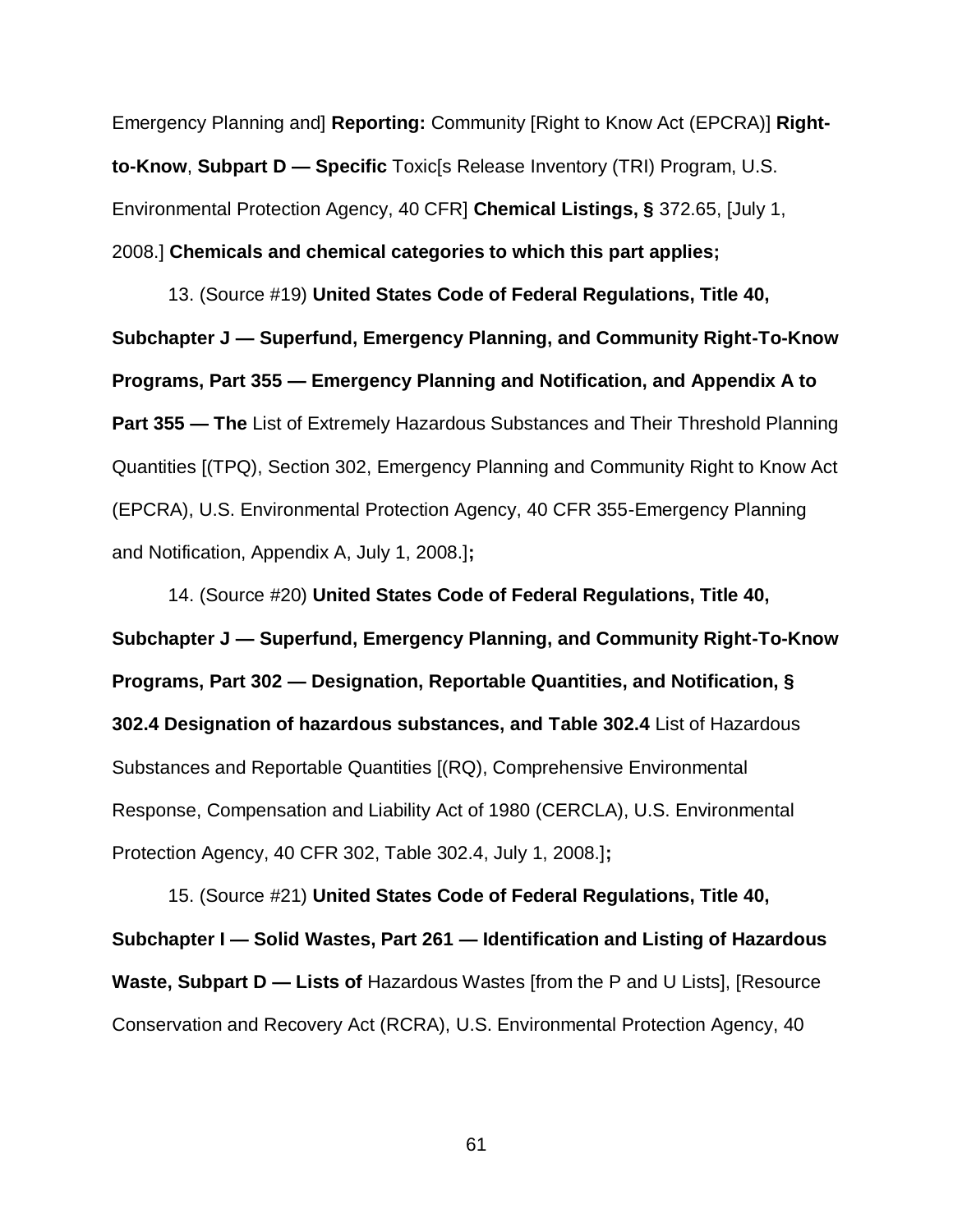CFR] **§** 261.33[, July 1, 2008.] **Discarded commercial chemical products, offspecification species, container residues, and spill residues thereof; and**

16. (Source #22) **United States Code of Federal Regulations, Title 40, Subchapter C — Air Programs, Part 68 — Chemical Accident Prevention Provisions, Subpart F — Regulated Substances for Accidental Release Prevention, § 68.130 List of substances, and Table 1 to § 68.130 —** List of Regulated Toxic Substances and Threshold Quantities for Accidental Release Prevention [(Table 1)]**,** and **Table 3 to § 68.130 —** List of Regulated Flammable Substances and Threshold Quantities for Accidental Release Prevention [(Table 3), Section 112(r), Federal Clean Air Act Amendments, U.S. Environmental Protection Agency, 40 CFR 68.130, Tables 1 and 3, July 1, 2008].

(c) The Department shall add to the Right to Know Hazardous Substance List any substance [which] **that** it determines **to** pose[s] a threat to the health or safety of any employee or emergency responder [and is]**,** based on documented scientific evidence. (d) (No change.)

(e) The Department shall consider relevant scientific information in evaluating a revision to the Right to Know Hazardous Substance List. For substances [which] **that** cause health effects, this information may include, but is not limited to, short-term [in vitro] *in vitro* tests, animal toxicity tests, human epidemiological studies, clinical studies, and scientifically documented reports of symptoms or adverse health effects among employees. The Department may investigate the situation surrounding any studies or reports in order to obtain additional information regarding a revision.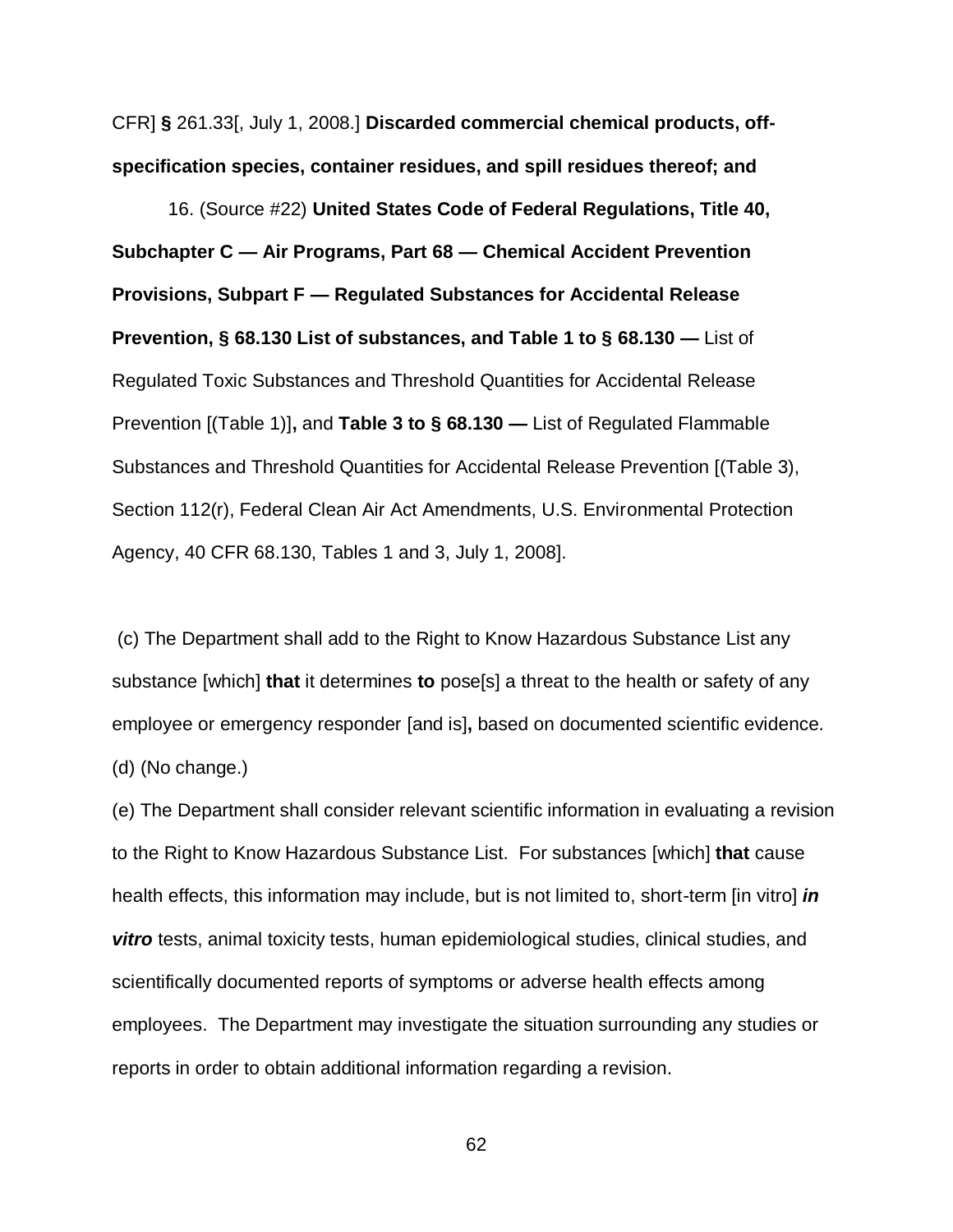### 1.— 4. (No change.)

(f) [Notice] **The Department shall publish notices** of proposed revisions to the Right to Know Hazardous Substance List [which] **that** are not included in (b) above [shall be published] as necessary in the New Jersey Register as [a] proposed amendment**s** to these rules in accordance with the Administrative Procedure Act, N.J.S.A. 52:14B-1 et seq. At least 30 days shall be allowed for public comment. A public hearing shall be held, if, in the Department's determination, there is significant public interest in the proposal. Notice**s** of revisions made pursuant to (b) above shall be published in the New Jersey Register as [a] public notice**s** and incorporated into the **Hazardous Substance** List.

(g) (No change.)

#### SUBCHAPTER 10. SPECIAL HEALTH HAZARD SUBSTANCE LIST

#### 8:59-10.1 General provisions

(a) The Special Health Hazard Substance List consists of hazardous substances on the Right to Know Hazardous Substance List [which,] **that pose a special hazard to the health and safety of employees or the community** because of their known carcinogenicity, mutagenicity**,** or teratogenicity in humans, animals, or [in vitro] *in vitro* tests; or because of their flammability, [reactivity/explosivity] **reactivity, explosivity**, or corrosivity[, pose a special hazard to the health and safety of employees or the community].

(b) (No change.)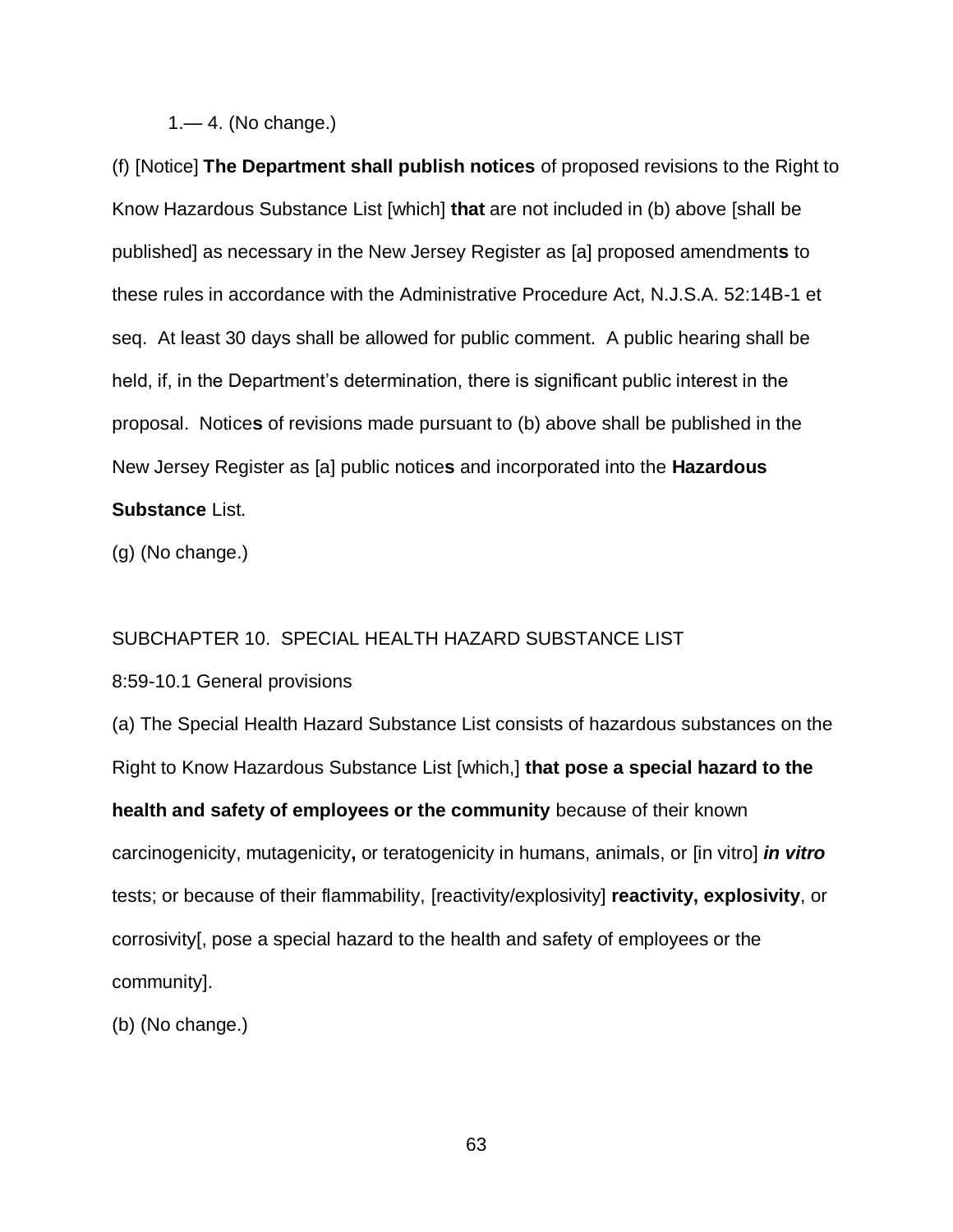(c) The absence of any substance from the Special Health Hazard Substance List shall not imply that a substance is not carcinogenic, mutagenic, teratogenic, flammable, [reactive/explosive] **reactive**, **explosive,** or corrosive. Such absence, or the provision of any information by an employer to an employee or any other person pursuant to the provisions of the Act, shall not **affect,** in any way [affect]**,** any other liability of an employer with regard to safeguarding the health and safety of an employee or any other person exposed to the substance, [nor] **and** shall [it] **not** affect any other duty or responsibility of an employer to warn ultimate users of a substance of any potential special health hazards associated with the use of the substance pursuant to the provisions of any law or rule or regulation adopted pursuant thereto.

(d) An employer shall not make a trade secret claim on the Right to Know survey or for labeling containers for any carcinogenic, mutagenic**,** or teratogenic substance [which] **that** is listed on the Special Health Hazard Substance List and is present as a pure substance or in a mixture at a concentration of one-tenth of one percent or greater, or for any flammable, explosive, reactive, or corrosive substance [which] **that** is listed on the Special Health Hazard Substance List and is present as a pure substance or at a concentration of one percent or greater in a mixture [which] **that** meets the hazard criteria as defined in N.J.A.C. 8:59-10.2(a).

(e) All carcinogenic, mutagenic, and teratogenic substances listed on the Special Health Hazard Substance List shall be labeled with their chemical name or common name approved by the [department] **Department**, and their [Chemical Abstracts Service] **CAS** number when present as a pure substance or in a mixture at a concentration of onetenth of one percent or greater. Flammable, explosive, reactive, and corrosive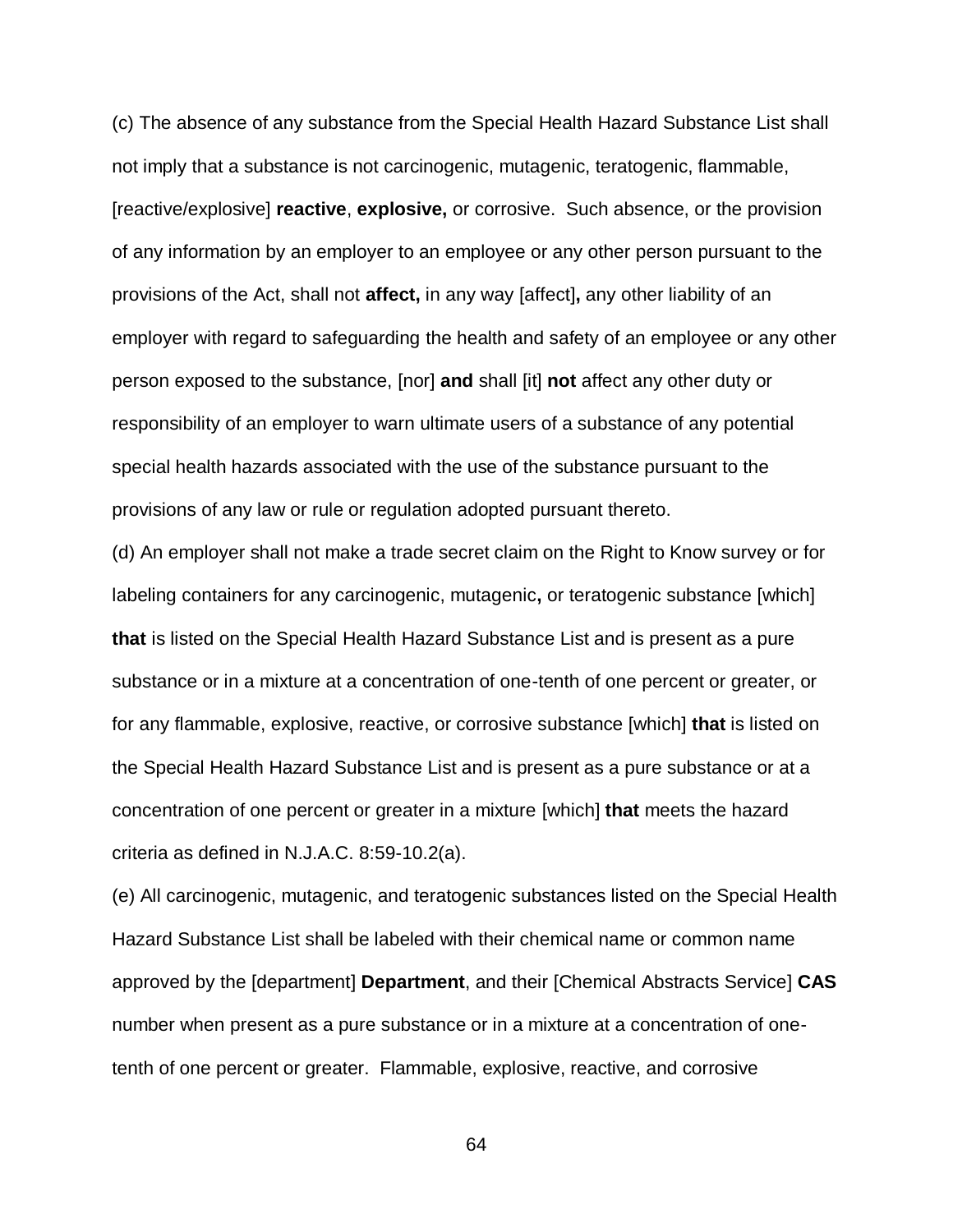substances [which] **that** are listed on the Special Health Hazard Substance List shall be labeled according to the provisions of N.J.A.C. 8:59-5.

8:59-10.2 Contents of the Special Health Hazard Substance List

(a) The Special Health Hazard Substance List consists of hazardous substances with the following properties:

1. Carcinogen--Carcinogens, which have met the criteria established by the International Agency for Research on Cancer (IARC) [or]**,** the National Toxicology Program (NTP)**,** or the [Environmental Protection Agency's,] Integrated Risk Information System (IRIS) [are included on the Special Health Hazard Substance List] **of the** 

## **United States Environmental Protection Agency**.

- $i. iii.$  (No change.)
- 2.—6. (No change.)

(b) The Special Health Hazard Substance List consists of the hazardous substances listed in Appendix B, which are designated by a "#" on the combined [RTKHSL] **Right to Know Hazardous Substance List** and [SHHSL] **Special Health Hazard Substance List**.

## 8:59-10.3 Modification of the list

The **Department shall modify the** Special Health Hazard Substance List [shall be modified] in accordance with the procedures set forth in N.J.A.C. 8:59-9.3, and with the use of other reference sources [deemed] **that the Department deems** appropriate [by the department].